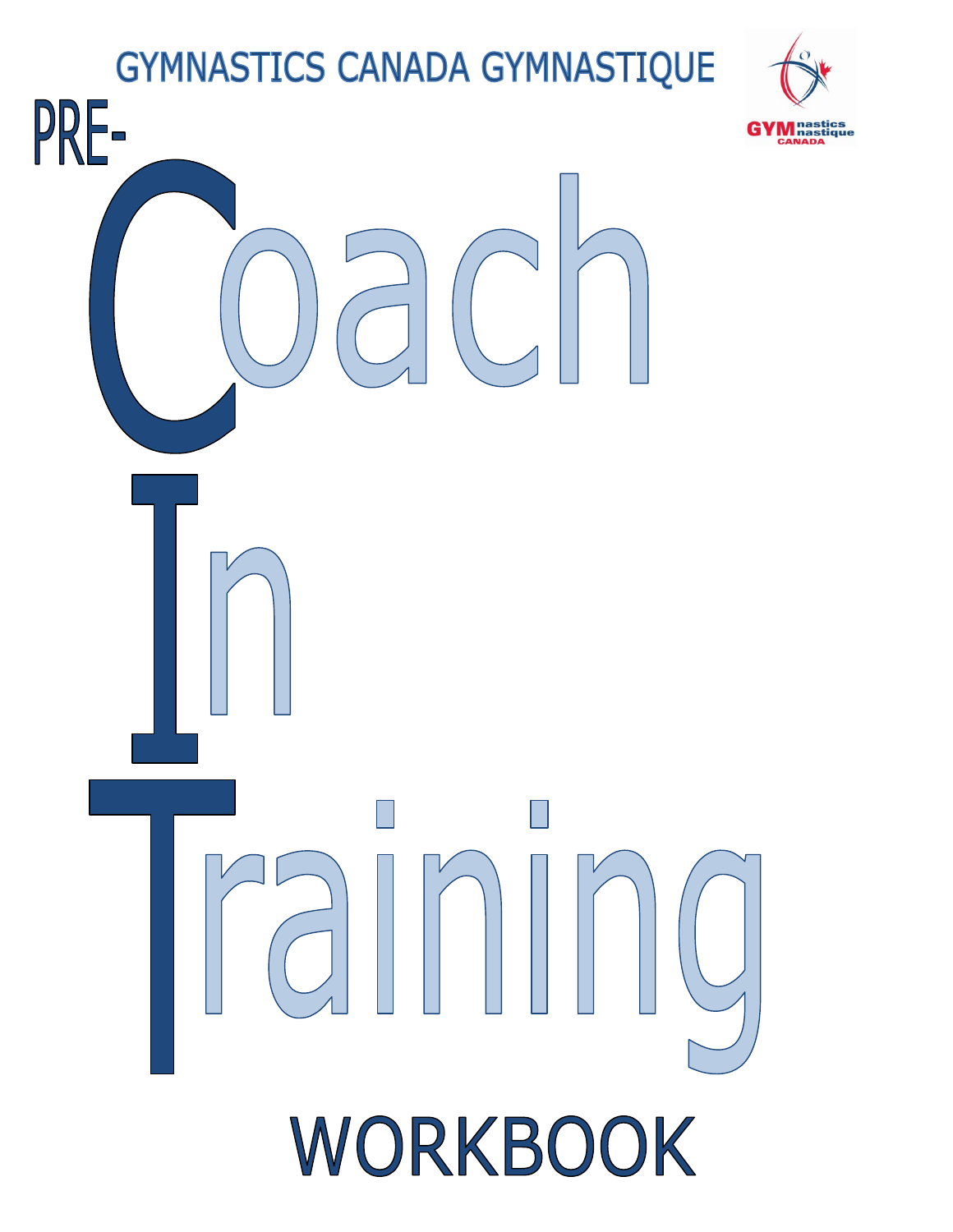### **PRE-CIT COACH WORKBOOK**

#### **Acknowledgements**

Gymnastics Canada Gymnastique would like to thank the many coaches and clubs that were part of the development process for the Pre-Coach in Training Program.

Materials were adapted with permission from Pre-CIT programs at the following clubs and organizations:

> Flicka Gymnastics Club, Vancouver, BC Loyalist Gymnastics Club, Kingston, ON Ottawa Gymnastics Centre, Ottawa, ON Phoenix Gym Club, Vancouver, BC Rhythmic Gymnastics Alberta Coach Mentoring Program Surrey Gymnastics Society, Surrey, BC Burlington Gymnastics Club, Burlington, ON

GCG would also like to thank the following coaches for their contribution as working group members:

> Tracy Bradley, Ottawa Gymnastic Centre Katherine Campbell, Phoenix Gymnastics Club Colleen Kaminski, Surrey, BC Heather Palmer, RG Alberta Twyla Ryan, Phoenix Gymnastics Club Bonnie Temple

Portions of the original CGF Development Leader (Dev'L) program were adapted and used in the Pre-CIT program.

We would also like to thank the Artistic, Rhythmic, and Trampoline clubs across Canada that piloted this program.

The GCG Pre-CIT program resource materials were compiled, edited and produced by Cathy Haines with assistance from Elisabeth Bureaud.



Association Association canadienne des entraîneurs

Gymnastics Canada Gymnastique 1900 prom City Park Drive, Suite 210 Ottawa, Ontario, K1J 1A3 [www.gymcan.org](http://www.gymcan.org/) © 2012 Gymnastics Canada Gymnastique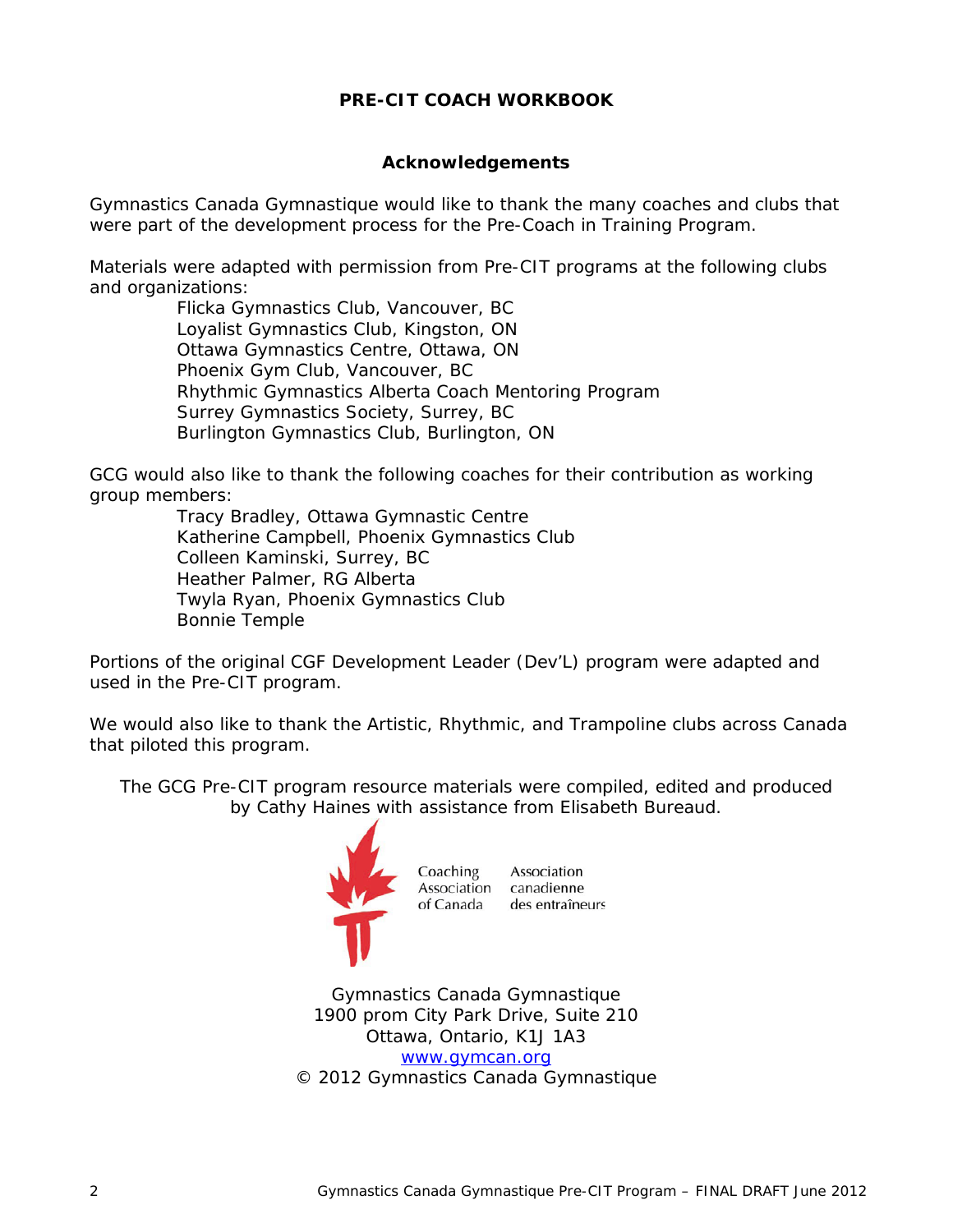# **Table of Contents**

#### Page

| Tutorial #1   |  |  |
|---------------|--|--|
| Tutorial $#2$ |  |  |
| Tutorial $#3$ |  |  |
| Tutorial #4   |  |  |
| Tutorial #5   |  |  |
| Tutorial #6   |  |  |
| Tutorial $#7$ |  |  |
| Tutorial #8   |  |  |
| Tutorial #9   |  |  |
| Tutorial #10  |  |  |
|               |  |  |

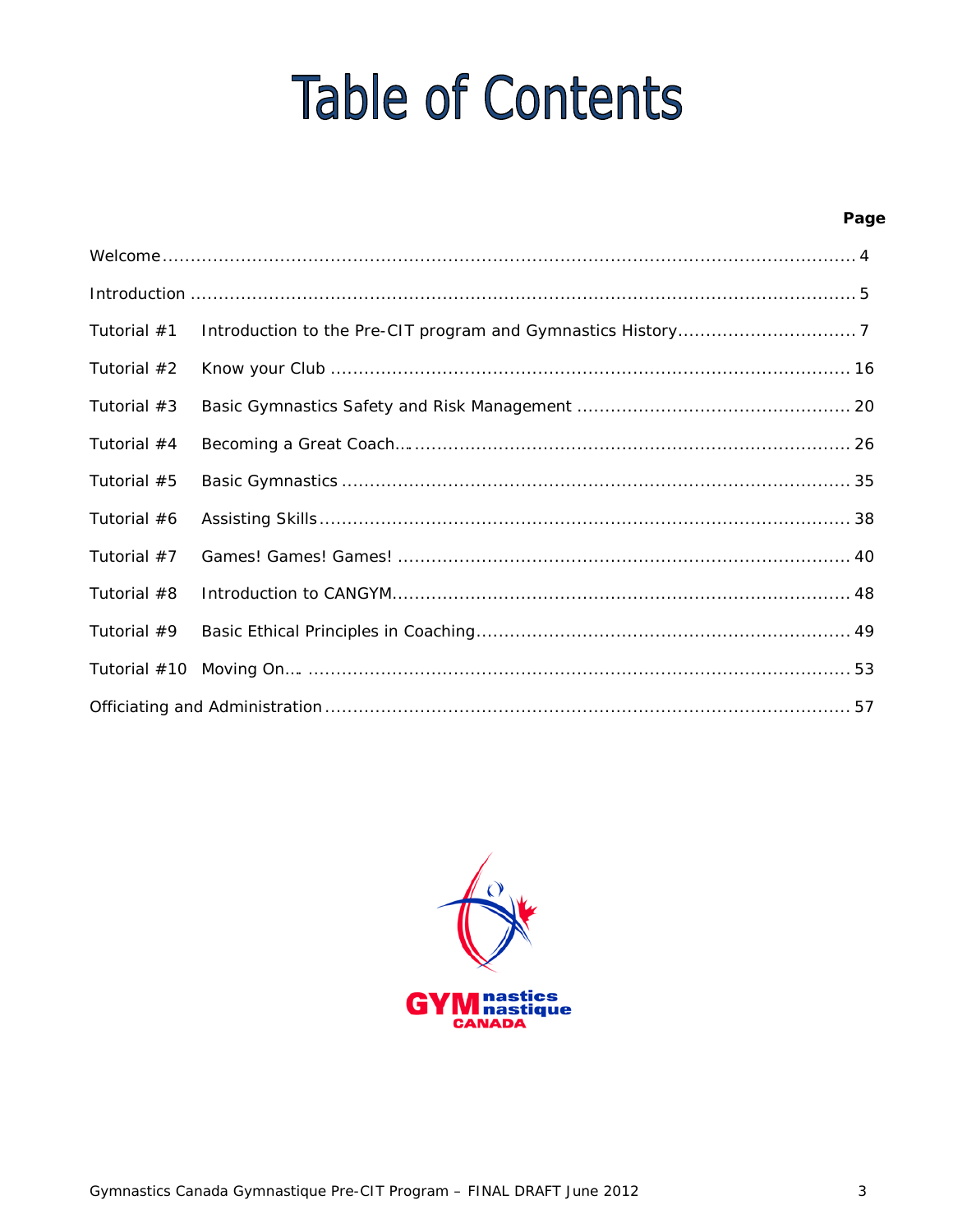#### **GYMNASTICS CANADA GYMNASTIQUE**

#### **PRE-COACH IN TRAINING WORKBOOK**

Welcome to the Pre-CIT Program!

You have received this workbook because you have shown the desire and ability to become a coach in one of the sports in the family of gymnastics. You probably have some experience as a gymnast – perhaps in recreational classes, maybe in demonstration or gymnaestrada performances, or even possibly as a competitive athlete. Whatever your background, you must love your sport, because now you want to become a coach!

This workbook will be your companion and guide as you begin the process of becoming a coach. As you work through the various components of the Pre-CIT program, you will gain knowledge and experience in working with children, and confidence in your coaching ability. The skills you develop as a coach will stay with you throughout your life, whether you continue to coach gymnastics or move into other areas of interest.

Many high level coaches in Canada began their careers at age 13 or 14, helping out in the gym and learning the basics of coaching. Coaching is a wonderful profession that brings with it the rewards of helping others learn and succeed. We hope you enjoy your Pre-CIT experience and wish you success as you start your journey on the road to becoming a coach.

Jean Paul Caron President and CEO Gymnastics Canada Gymnastique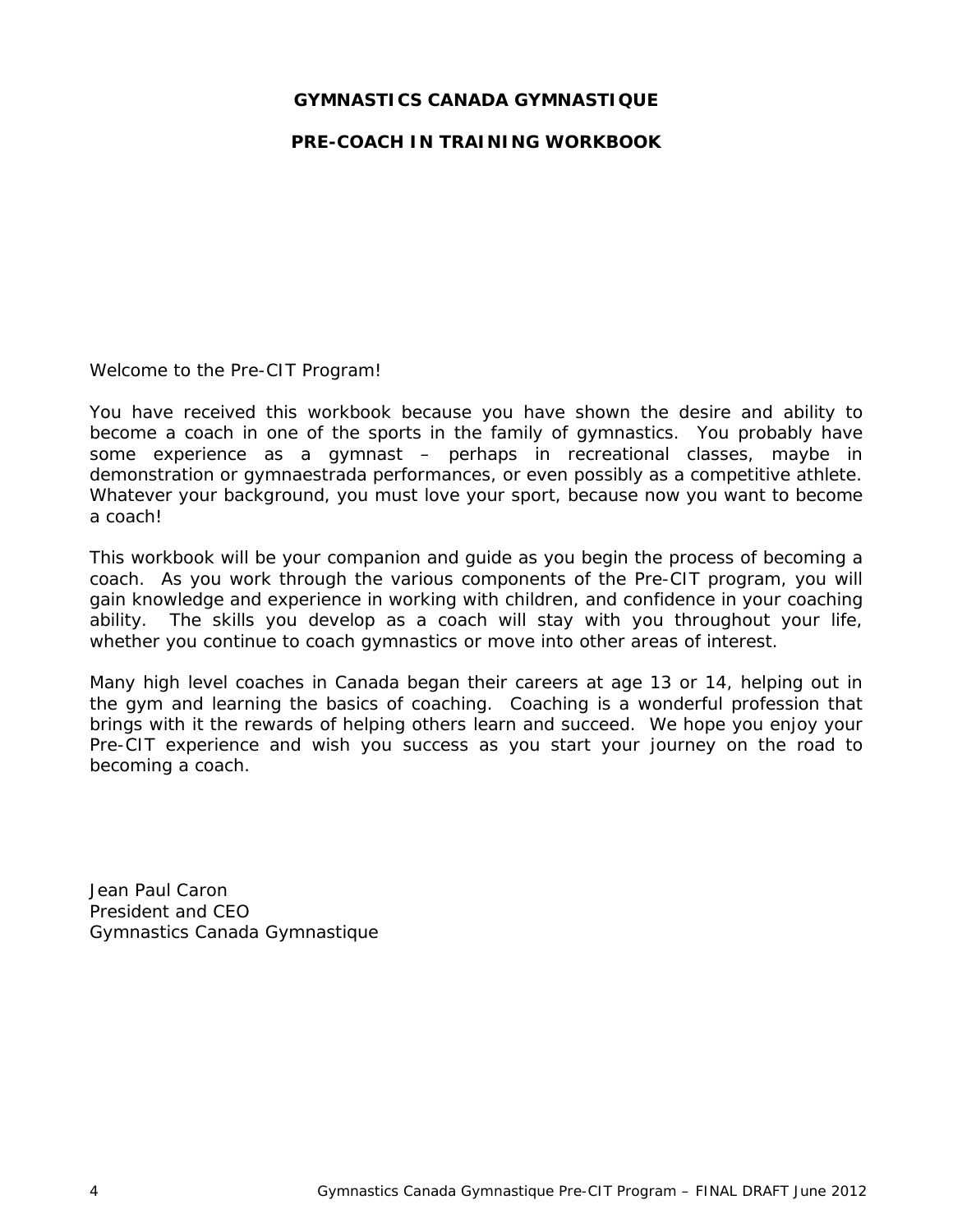#### **What is the Pre-CIT Program?**

The Pre-CIT program is a one or two year program that will introduce you to the various aspects of coaching gymnastic sports, and prepare you for entry into the Gymnastics Foundations component of the GCG National Coaching Certification Program when you reach the age of 15. The Pre-CIT program includes individual study, mentorship and hands-on coaching experience, all under the supervision of a Tutor Coach.

The program consists of weekly tutorials with a Tutor Coach, which support ongoing supervised coaching, officiating and administration experiences. Pre-CIT candidates may only assist a certified coach with programs for preschoolers or for children aged 6-10. Pre-CITs must **never** be given sole responsibility for a group of children.

In the first year of the Pre-CIT program, candidates will complete 5 hours of tutorials, covering 10 topic areas, and assist in the gym for 10 hours. In the second year, candidates will complete an additional 10 hours of tasks related to coaching, officiating and administration. Over the course of the two years, it is also expected that the Pre-CIT will remain an active gymnastic participant, completing a minimum of 15 hours of "gymming" time.

13 year old Pre-CITs **MUST** complete the program over **two** full training years. 14 and 15 year old Pre-CITs have the option of completing the program in one or two training years.

Each club may use its own discretion regarding the employment vs. volunteer status of Pre-CITs. However all Pre-CIT candidates and Tutor Coaches must enter into a written agreement that stipulates their roles and responsibilities. This is a generic agreement that is included in the Pre-CIT Tutor's Guide and in the Coach Workbook.

#### **Who can be a PRE-CIT?**

Anyone between the ages of 13 and 15 years who is enthusiastic, energetic and interested in learning how to coach can be a Pre-CIT. It is preferable to have had some previous ongoing gymnastics participation, which may be at either a recreational or competitive level. All Pre-CITs must be registered as members of the club and P/T Gymnastics Association.

#### **Who can be a PRE-CIT Tutor Coach?**

Tutor coaches must be NCCP Certified Coaches and members of the club and P/T Gymnastics Association. The Tutor coach must have a sound knowledge of the club and of recreational or preschool gymnastics, be a minimum of 18 years old, and mature enough to supervise and mentor young teens. The Tutor coach must work closely with the Pre-CIT, both in tutorials and during coaching time.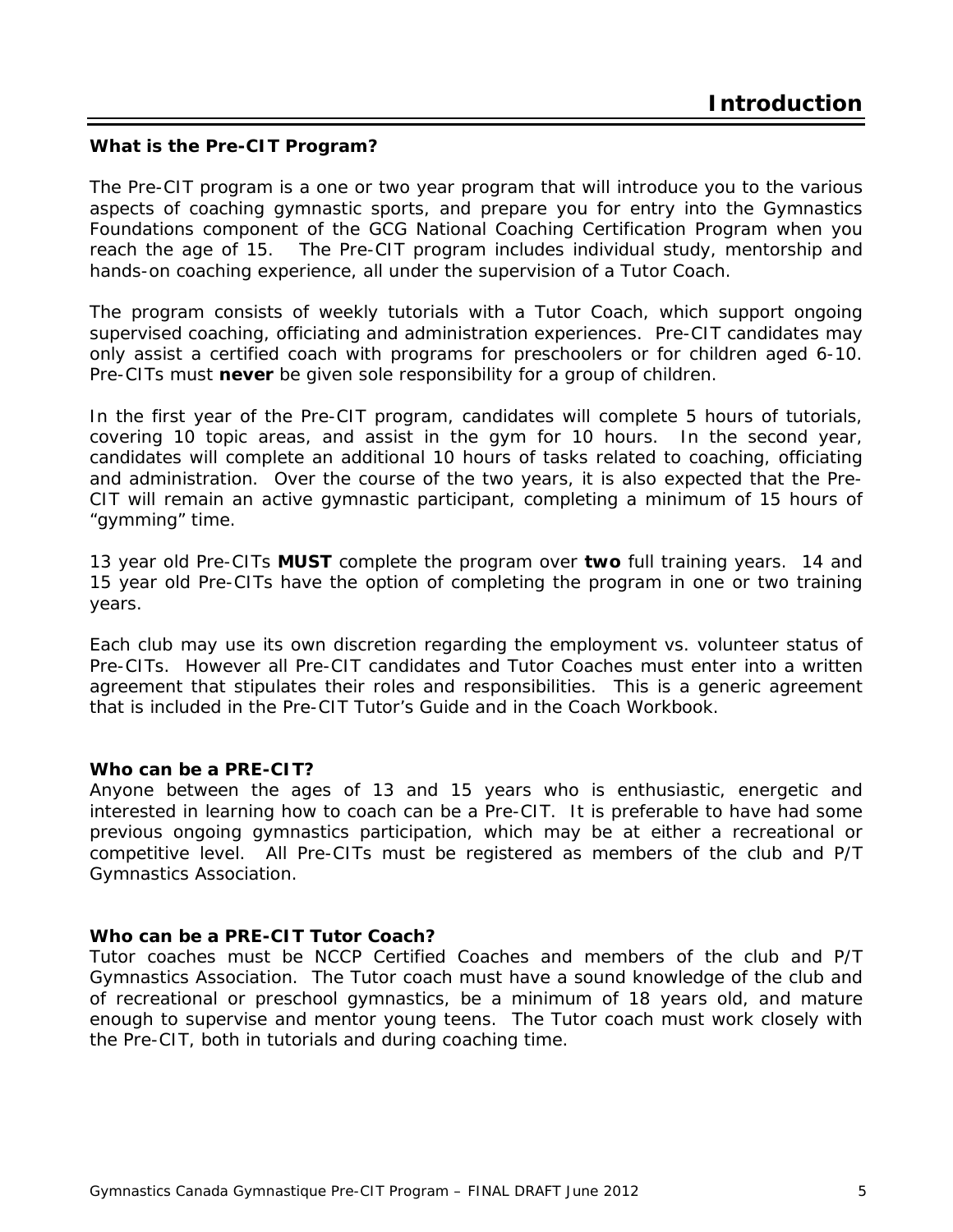### **What is a PRE-CIT trained to do?**

At the end of the program, the Pre-CIT will be able to:

- $\checkmark$  Demonstrate a knowledge and understanding of the club, its policies, structure and programs.
- $\checkmark$  Demonstrate a knowledge and understanding of basic ethical principles in gymnastics.
- $\checkmark$  Demonstrate knowledge of rules and safety procedures in the gym, and perform a basic safety inspection of the gym.
- $\checkmark$  Understand and apply basic principles of Fun-Fitness-Fundamentals when leading activities with children.
- $\checkmark$  Teach and run a game in a recreational or preschool class.
- Understand the CANGYM program and be able to assist in teaching Bronze level CANGYM skills.
- $\checkmark$  Demonstrate appropriate spotting for Bronze level CANGYM skills.
- $\checkmark$  Plan, set up and lead an activity station or circuit.
- $\checkmark$  Act as a minor official at a club event.
- $\checkmark$  Assist in the organization and administration of a club event or activity.

#### **There are 4 components to the PRE-CIT program:**



#### **PRE-CIT Tutorials incorporate 10 themes:**

- 1. Introduction to the Pre-CIT program / Gymnastics History
- 2. Club Information
- 3. Safety and Risk Management
- 4. Becoming a Great Coach (leadership and teaching skills)
- 5. Technical Sport Knowledge
- 6. Assisting basic skills or movements
- 7. Games
- 8. Administration of Badge programs
- 9. Ethics in Gymnastics
- 10. Moving On

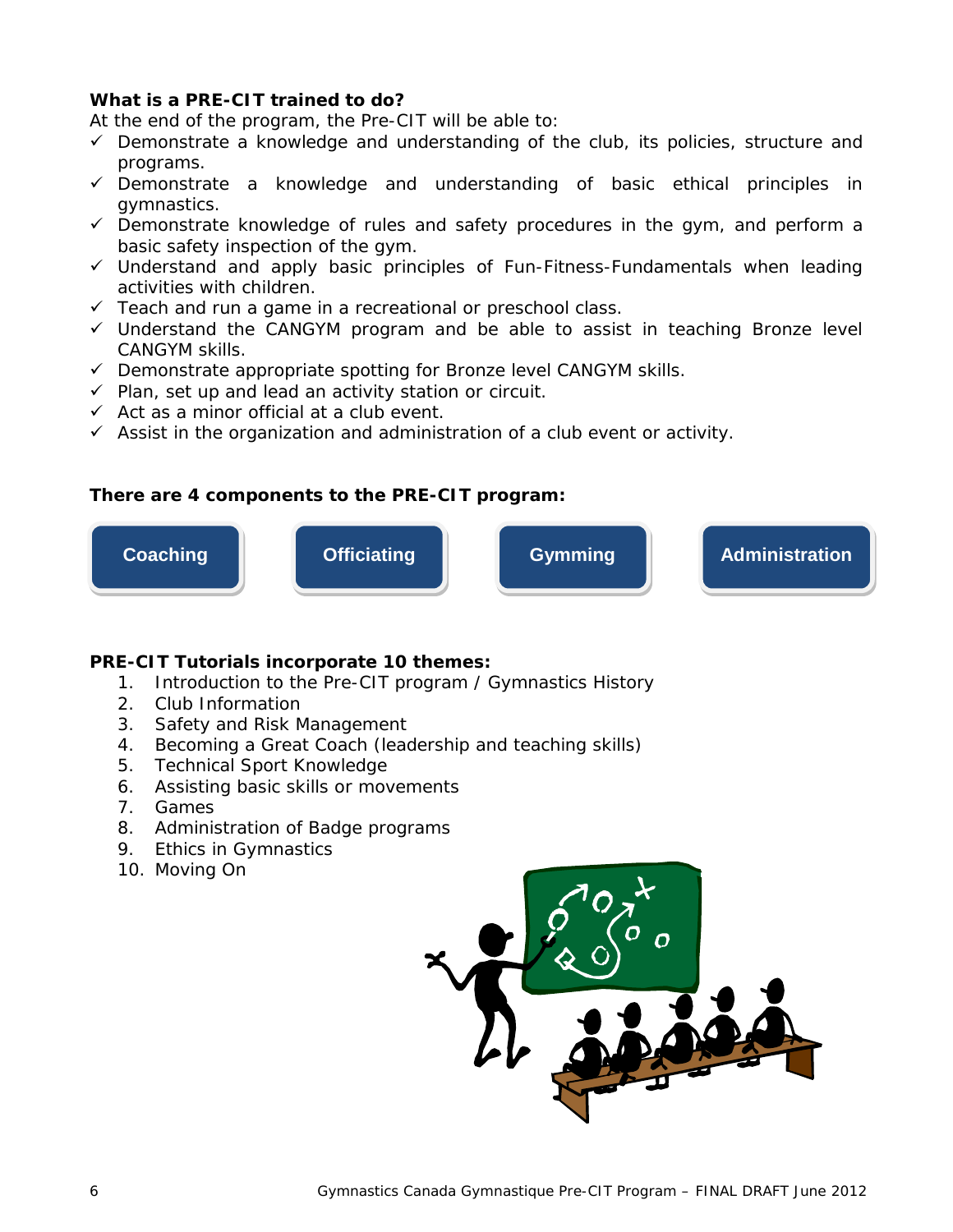#### **INTRODUCTION TO THE PRE-CIT PROGRAM AND GYMNASTICS HISTORY**

| Your Name:                                                                                                                            |  |  |  |  |
|---------------------------------------------------------------------------------------------------------------------------------------|--|--|--|--|
| Your Club:                                                                                                                            |  |  |  |  |
| Club Address:<br><u> 2000 - Jan James James Jan James James James James James James James James James James James James James Jam</u> |  |  |  |  |
|                                                                                                                                       |  |  |  |  |
|                                                                                                                                       |  |  |  |  |
|                                                                                                                                       |  |  |  |  |
| Who are the other Pre-CITs that I will be working with?                                                                               |  |  |  |  |
|                                                                                                                                       |  |  |  |  |
| Why do I want to be a Pre-CIT and what are my goals in coaching?                                                                      |  |  |  |  |
|                                                                                                                                       |  |  |  |  |
| What do I think are the strengths that I can bring to coaching?                                                                       |  |  |  |  |
|                                                                                                                                       |  |  |  |  |
| What areas would I like to improve?                                                                                                   |  |  |  |  |
|                                                                                                                                       |  |  |  |  |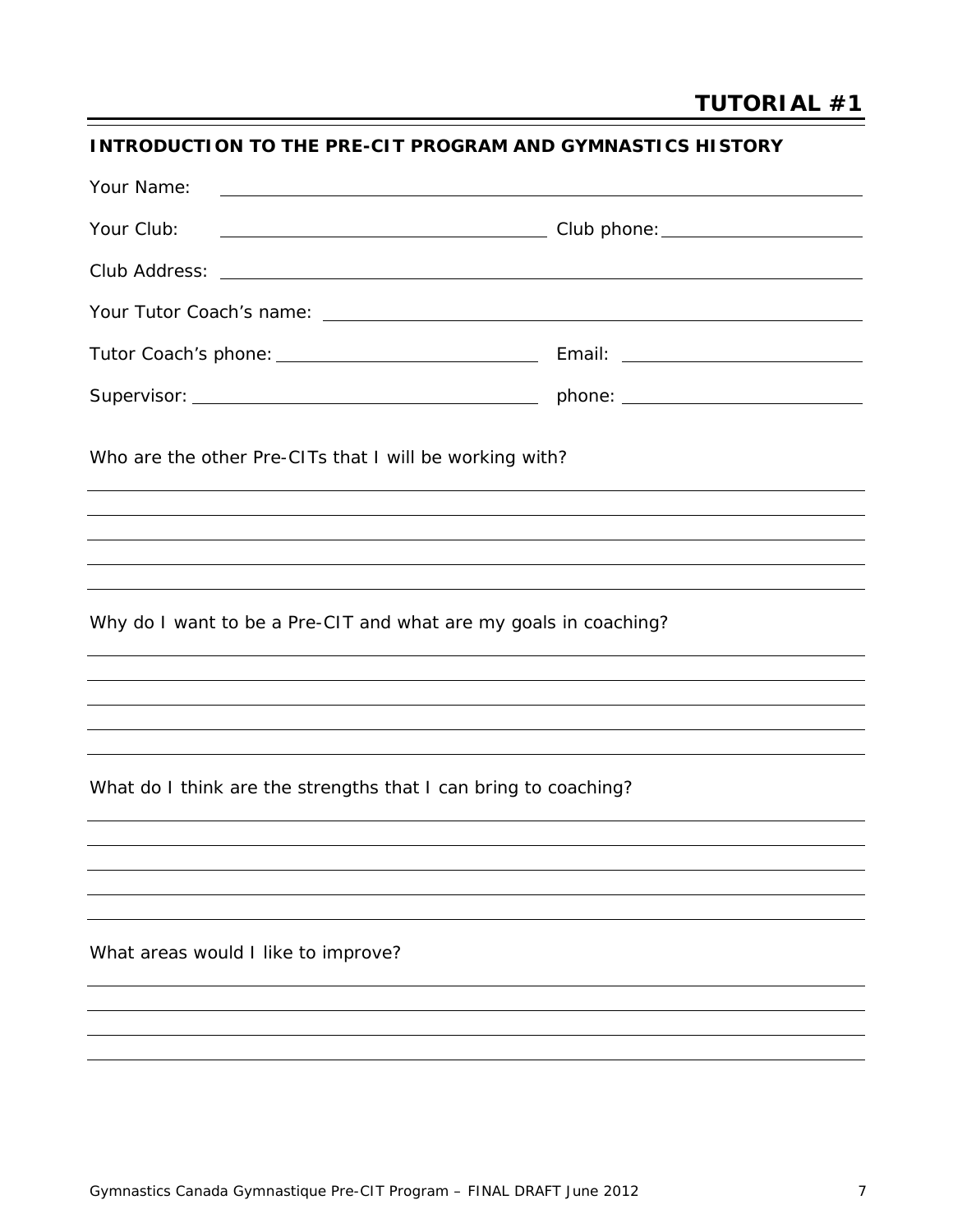#### **Purpose of the PRE-CIT Program**

• To provide the Pre-CIT with the tools and skills required to become an effective Pre-CIT and later a superior coach.

#### **Role of the PRE-CIT**

- To be a role model for the gymnasts in the club.
- To assist the Tutor Coach with class safety, management, and supervision.
- To actively participate in the group activities including warm-up, cool-down, games and flexibility.
- To follow the instructions given by your Tutor Coach and Supervisor.
- To ask questions if you are unsure.

## **Expectations**

- That you attend all training sessions and tutorials.
- If you are unable to attend, a make-up session must be scheduled.
- That you take your job as a Pre-CIT seriously and that you are aware that your performance will be evaluated.
- That you are responsible for calling in if you are unable to attend either a training session or tutorial.

## **PRE-CIT Program Description**

- Part 1/Year 1: 10 Tutorials (total 5 hours) distributed over the training year 10 hours of in-gym coaching time with Tutor Coach Minimum of 8 hours "gymming"
- Part 2/Year 2: 5 hours of in-gym coaching time with Tutor Coach 10 hours of officiating and/or administration tasks Minimum 7 hours of "gymming"

Note that coaching, gymming, and officiating/administration hours are the minimum standard for the Pre-CIT program. Pre-CITs may complete additional hours if desired.

13 year old Pre-CITs **MUST** complete the program over **two** full training years. 14 and 15 year old Pre-CITs have the option of completing the program in one or two training years.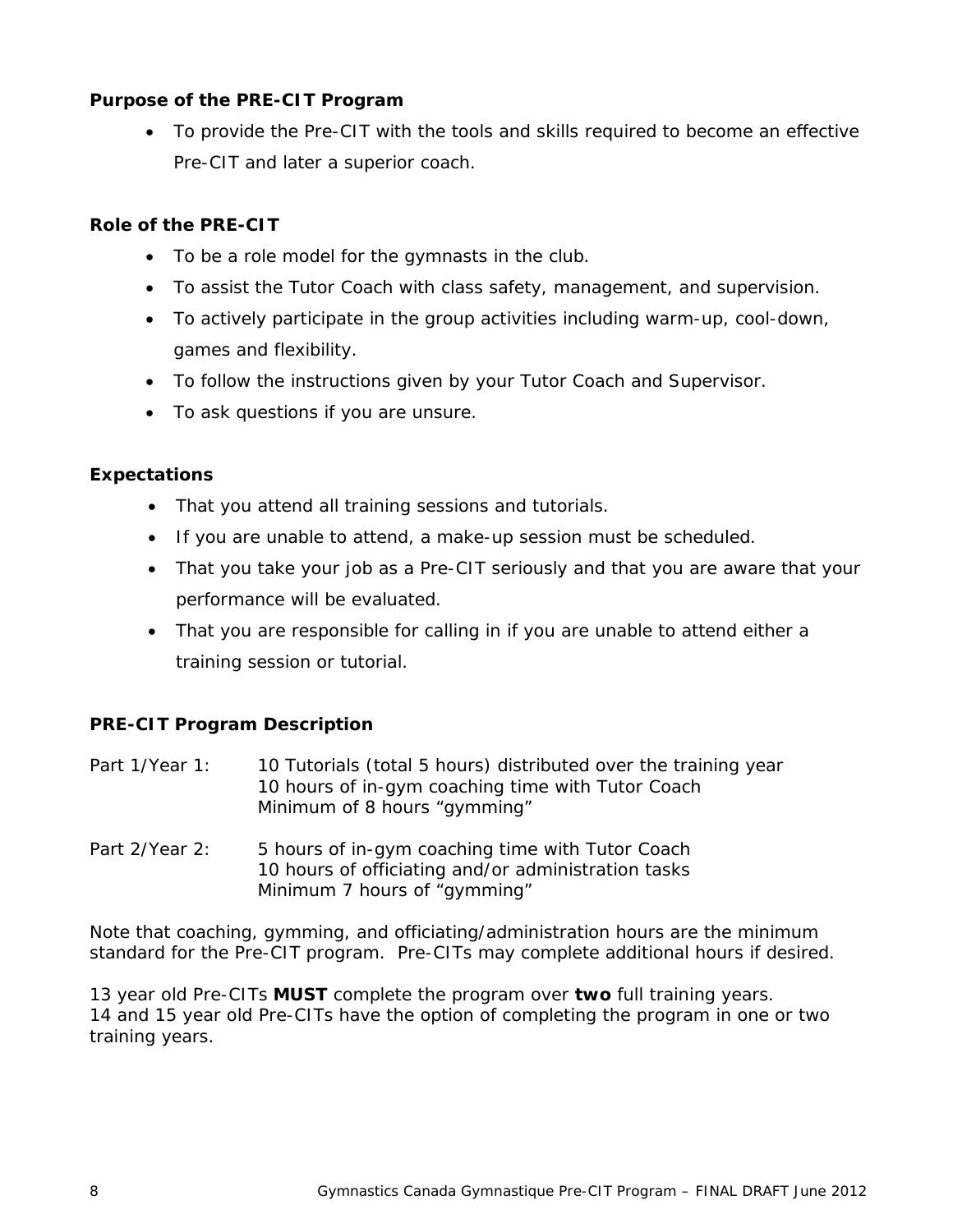## **ROLES AND RESPONSIBILITIES OF THE CLUB, THE TUTOR COACH AND THE PRE-CIT**

## **The Club**

- The club must identify an overall supervisor for the Pre-CIT program; this supervisor must ensure that the Pre-CIT program is integrated into overall club programming, and that appropriate resources and time are allocated for its successful completion.
- The club (or supervisor) must select Tutor coaches who are responsible and capable of providing the support that is required for the Pre-CIT program.
- The club (or supervisor) must solicit and review Pre-CIT applications and select suitable candidates.
- The club (or supervisor) must debrief with the tutor coach(es) at the end of the Pre-CIT program, and formally recognize Pre-CITs that have completed the program.

## **The Tutor Coach**

- The Tutor Coach is responsible for providing leadership, support and guidance to the Pre-CIT throughout the training program.
- The Tutor Coach is expected to represent the club and be a strong, positive role model for young coaches.
- The Tutor Coach must commit to:
	- <sup>−</sup> leading 5 hours of tutorial sessions
	- supervising 10 hours of coaching with the Pre-CIT
	- assisting Pre-CITs to ensure that all program requirements are met and signed off as needed
- The Tutor Coach must work closely with the supervisor and, if applicable, with other tutor coaches to ensure that there is ongoing consistency and maximum impact in the Pre-CIT program.

## **The Pre-Coach in Training (Pre-CIT)**

- The Pre-CIT must commit to full attendance and participation at all tutorials, and to completing all required tasks and assignments.
- The Pre-CIT must have full attendance and participation at all scheduled coaching times. Coaching tasks may include assisting coaches with:
	- <sup>−</sup> Circuit and equipment set-up and take down
	- <sup>−</sup> Ensuring a safe gym environment
	- <sup>−</sup> Class management (e.g. taking children to the bathroom, keeping children in their group)
	- Leading games or other activities
	- Skill demonstration and basic skill instruction or spotting
- The Pre-CIT must maintain complete records of all coaching, gymming, officiating and administration activities, and have them verified by the tutor coach or the supervisor.
- The Pre-CIT must adhere to all club policies regarding coach behaviour and deportment.



## **NOTE: The Pre-CIT MUST NOT:**

- Be left alone with a group of children at any time
- Be given sole responsibility for development or delivery of an activity
- Be given responsibility for communication with parents of gymnasts
- Be given responsibility for disciplining children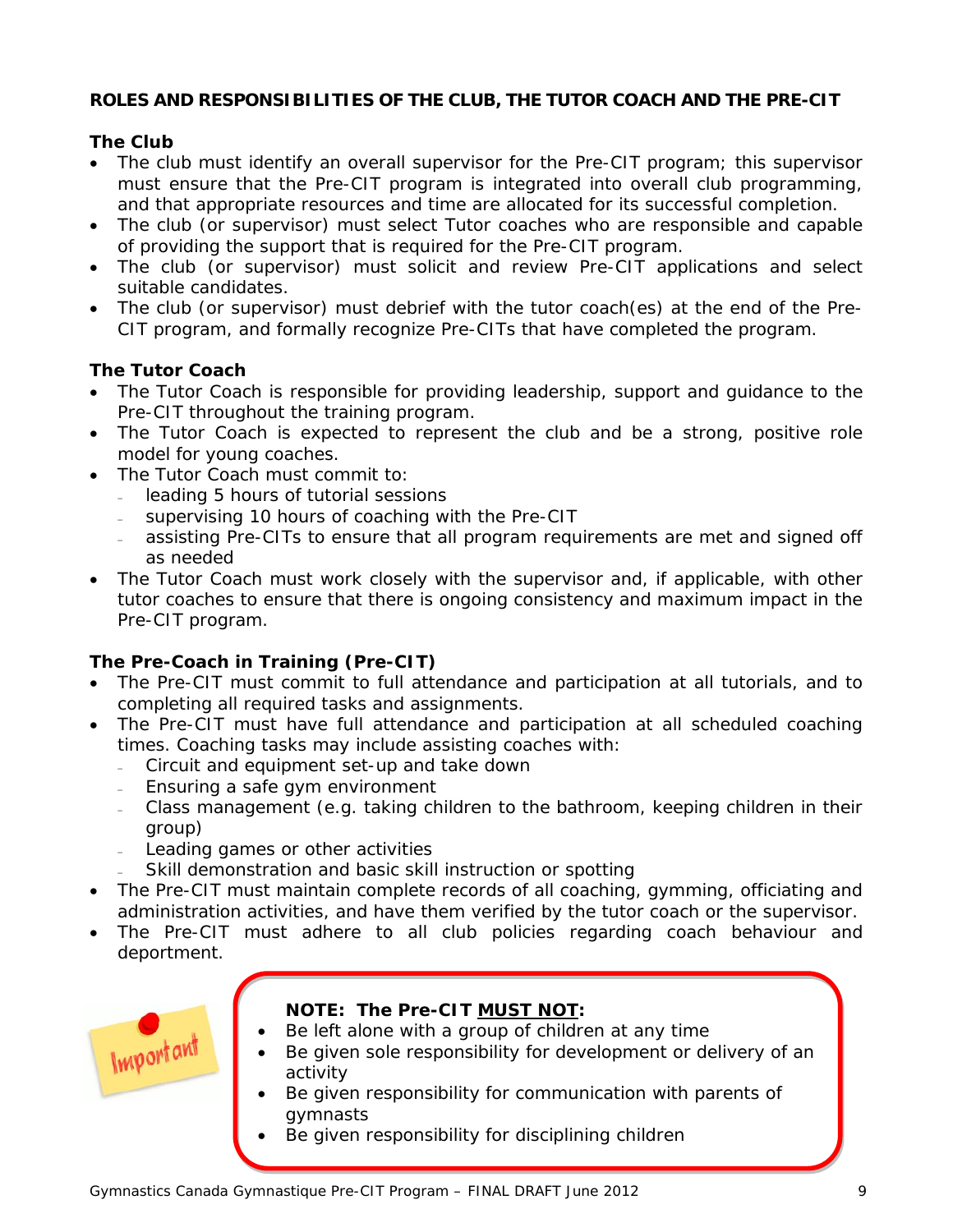## **PRE-CIT PROGRAM AGREEMENT**

| Name of Tutor Coach:<br><u> 1980 - Johann Stoff, deutscher Stoffen und der Stoffen und der Stoffen und der Stoffen und der Stoffen und d</u>                                                                                                                                                                                                                                                                                                                                                                                                                                                           |  |  |  |  |
|--------------------------------------------------------------------------------------------------------------------------------------------------------------------------------------------------------------------------------------------------------------------------------------------------------------------------------------------------------------------------------------------------------------------------------------------------------------------------------------------------------------------------------------------------------------------------------------------------------|--|--|--|--|
|                                                                                                                                                                                                                                                                                                                                                                                                                                                                                                                                                                                                        |  |  |  |  |
|                                                                                                                                                                                                                                                                                                                                                                                                                                                                                                                                                                                                        |  |  |  |  |
|                                                                                                                                                                                                                                                                                                                                                                                                                                                                                                                                                                                                        |  |  |  |  |
| We agree that the Pre-Coach in Training (Pre-CIT) will:<br>• Attend and actively participate in all 10 tutorials<br>• Assist the Tutor coach with the following class: _____________________________                                                                                                                                                                                                                                                                                                                                                                                                   |  |  |  |  |
| Held on:<br>$\begin{picture}(150,10) \put(0,0){\vector(1,0){100}} \put(15,0){\vector(1,0){100}} \put(15,0){\vector(1,0){100}} \put(15,0){\vector(1,0){100}} \put(15,0){\vector(1,0){100}} \put(15,0){\vector(1,0){100}} \put(15,0){\vector(1,0){100}} \put(15,0){\vector(1,0){100}} \put(15,0){\vector(1,0){100}} \put(15,0){\vector(1,0){100}} \put(15,0){\vector(1,0){100}}$                                                                                                                                                                                                                         |  |  |  |  |
|                                                                                                                                                                                                                                                                                                                                                                                                                                                                                                                                                                                                        |  |  |  |  |
| Provide in-class coaching assistance in the following areas:<br>$\bullet$<br>Assisting with set-up and take down of equipment.<br>Managing the group.<br>$\mathbf{r}$<br>Ensuring a safe environment.<br>$\sim$<br>Demonstrating and spotting basic skills.<br>$\omega_{\rm{max}}$<br>- Assisting with warm-up, cool down and games activities.<br>Assisting with skill instruction.<br>Complete the required tasks in officiating and administration.<br>$\bullet$<br>Participate in 15 hours of gymnastics activity.<br>$\bullet$<br>Abide by the policies and regulations of the Club.<br>$\bullet$ |  |  |  |  |
| We agree that the Tutor Coach will provide support and leadership to the Pre-CIT by:<br>Leading 10 tutorial sessions over the course of the year.<br>Supporting and guiding the Pre-CIT during the designated coaching activities.<br>$\bullet$<br>Providing feedback throughout the program.<br>$\bullet$<br>Maintaining weekly contact with the Pre-CIT to ensure ongoing progress.<br>$\bullet$                                                                                                                                                                                                     |  |  |  |  |
| We agree that the Club will allocate sufficient time and resources to allow the Tutor<br>Coach to uphold the Pre-CIT program requirements.                                                                                                                                                                                                                                                                                                                                                                                                                                                             |  |  |  |  |

| Signed:<br><u> 1980 - Jan Stein Stein Stein Stein Stein Stein Stein Stein Stein Stein Stein Stein Stein Stein Stein Stein S</u> | Club Supervisor or Designate |
|---------------------------------------------------------------------------------------------------------------------------------|------------------------------|
|                                                                                                                                 | <b>Tutor Coach</b>           |
|                                                                                                                                 | Pre-CIT                      |
| Date:                                                                                                                           |                              |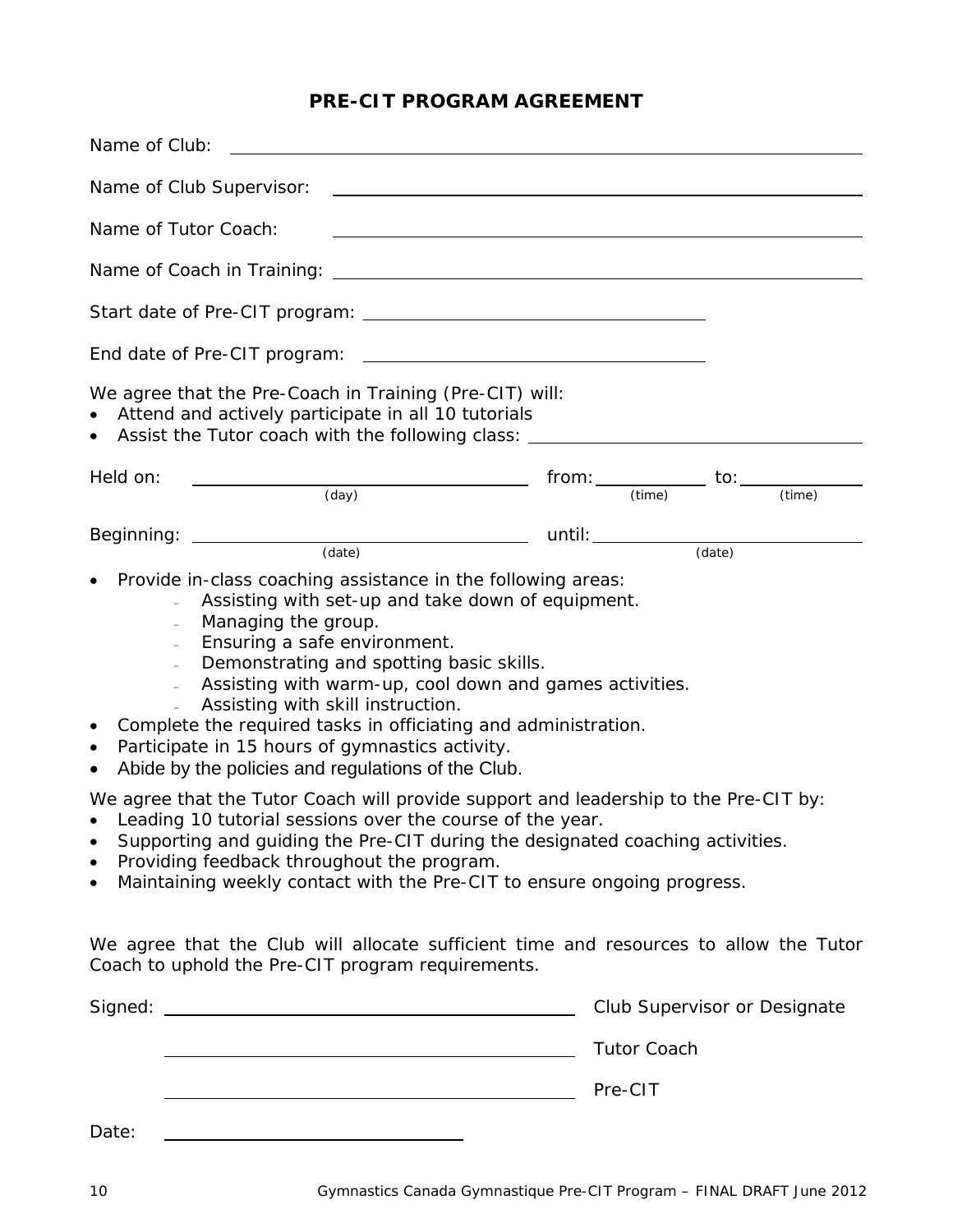#### **WHERE DID GYMNASTICS COME FROM?**



Gymnastics is one of the world's oldest physical activities.

As early as 2000 BC, the ancient Chinese developed activities that resembled gymnastics. These exercises were designed to develop the muscular system and promote general good health.

We also know that in ancient Egypt, **acrobatic** movements were included in dances. Pictures carved in stone dating from 1500 BC show that Egyptians participated in balancing activities including "group pyramids".

The word gymnastics comes from the Greek word *gumnazien*, meaning "to train naked". Gymnastics for the ancient Greeks included many activities like wrestling, javelin throwing, foot racing, dancing and jumping. The Greeks placed such emphasis on gymnastics as an educational experience that students received as much time in gymnastics as they did in art and music combined.

Many of the original pieces of gymnastics apparatus were designed for practical purposes and only developed into competitive apparatus much later. For example, the "horse" (vault or pommel!) was originally designed to train soldiers to mount and dismount from a real horse. The first **vaulting** horses actually had a head and tail and four legs, and the **pommel horse** still shows the remnants of a saddle.

**Guts Muth**, a German educator who is known as the Great Grandfather of Gymnastics, wrote the first modern book on gymnastics in 1793. His book, *Gymnastics for Youth*, describes the use of sloping and swinging beams, climbing ropes, using rope ladders and climbing poles.

At about the same time, another German, **Freidrich Ludwig Jahn**, designed the first **balance beam** - a slender straight pine tree without knots, not less than 40 feet long and 10 inches thick at the large end, secured between two pairs of iron posts. Jahn also developed the prototype for the **horizontal bar** - a single wooden bar that was sometimes covered in leather. When Jahn discovered that his gymnasts were not strong enough to support themselves on the pommel horse, he developed the **parallel bars** as a training apparatus to develop upper body strength. As time went on, the parallel bars became a piece of apparatus with combinations of skills similar to today's parallel bar routines.

In the early 1800's in Sweden, **Per Henrich Ling** designed and refined many pieces of apparatus. He is best known for developing the Swedish box horse, which has sloping sides. The British later adapted the box horse to have straight sides.

The most recent pieces of apparatus are the **uneven bars** and the **trampoline**. The uneven, or asymmetric, bars were first used as a competitive event for women in the 1934 World Championships in Budapest. The original uneven bars were simply men's parallel bars with a longer, tubular sleeve inserted into the posts to allow one bar to be raised above the other. With this somewhat unstable modification, the original uneven bars routines were full of poses and stops.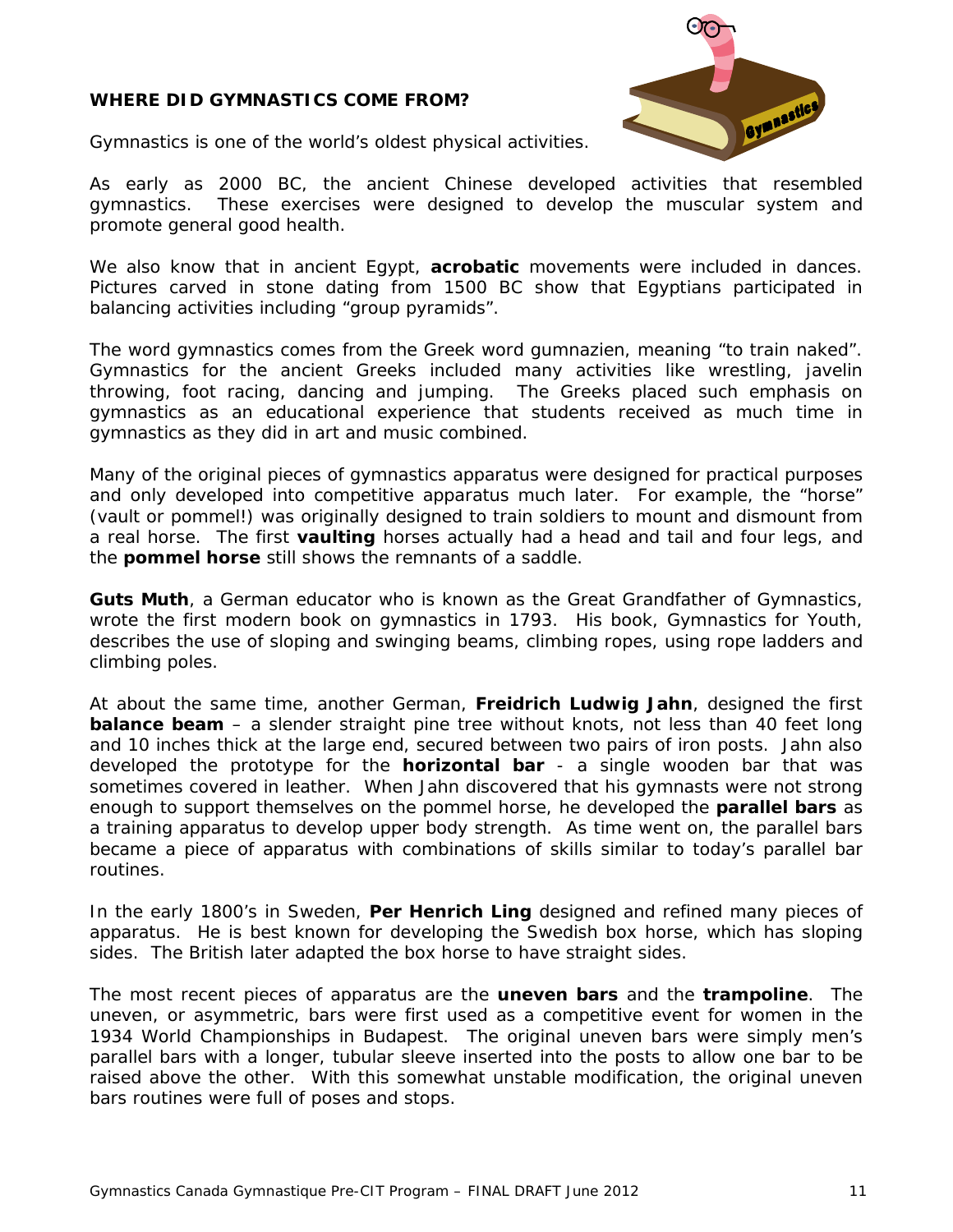The concept of the trampoline came out of circus-type acts that used a "bouncing bed" on a stage. In 1936 George Nissen, an American tumbler, developed a portable trampoline and became one of the first competitors on this apparatus. During World War 2, the United States Navy Flight School used trampolines for space orientation training of pilots and navigators, and later, it was also used in astronaut training!

Many disciplines no longer exist today, such as rope climbing, club swinging, group parallel bar exercises for men and, for women, team drill exercises with and without hand apparatus, exercises on the even parallel bars, side horse, spring board vaulting / jumping and flying rings.

The team drill ensemble with hand apparatus, such as clubs, ribbons, balls and hoops, which were part of the women's artistic gymnastic program until the 1956 Olympic Games, has since evolved separately into the current sport of **Rhythmic Gymnastics**. Today, mass team drills with and without hand apparatus, are seen in the FIG World Gymnaestrada event and "Gymnastics for All" programs.

The most recent addition to the family of gymnastics sports is **Aerobic Gymnastics**, which developed in the late 1980's. Aerobic gymnastics presents dynamic moves, strength, flexibility, co-ordination and musicality in a routine that lasts less than two minutes. While it is still a new sport in Canada, it is estimated that in Brazil over half a million people participate in Aerobic Gymnastics!

*(With information from FIG website: http://www.fig-gymnastics.com)*

#### **Gymnastics in the Olympics**

The first Olympic Games were held in Greece in 776 BC. The Spartans, from Sparta (a city in ancient Greece) dominated these games because of their physical conditioning and gymnastics background. The gymnastics exercises at these games consisted of various tumbling, dancing, running, leaping, rope climbing and balancing movements.

The Olympic Games were so important to the Greeks that they continued every fourth year for over 1000 years. Major wars were often interrupted to allow time for the Games to take place.

The first Olympic Games of the modern era were held in Athens, Greece in 1896. Gymnastics was one of only nine sports in the program of these first games, and only men competed on horizontal bar, parallel bars, pommel horse, rings, and vault . Women's competition was not added until the 1928 Olympics.

In these early days, women competed individually, earning team points, showing both a compulsory and an optional exercise on parallel bars, balance beam, side horse vault, as well as in 2 optional team drills - one free hand and one with hand apparatus. In 1948, women even competed in a compulsory exercise on the rings!

The 1952 Olympics were the first in which the women were allowed to compete as individuals in the 4 apparatus program - vault, uneven bars, beam and floor.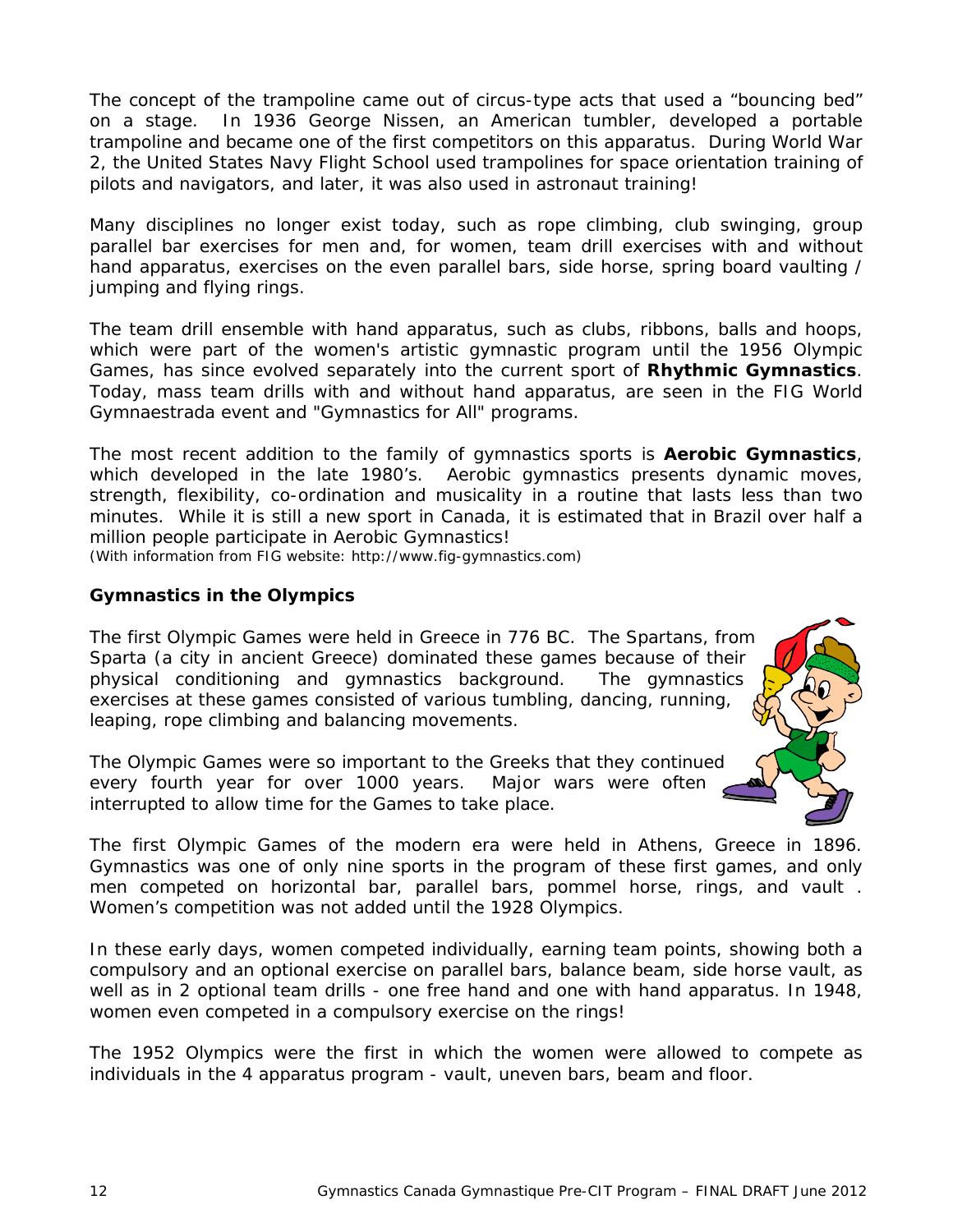Rhythmic Gymnastics was added to the Olympic program in 1984, and Trampoline became an Olympic sport in 2000.

In recent years, Canadians have emerged as strong contenders in Olympic gymnastics competition. The first ever Olympic Champion in Rhythmic Gymnastics was Canadian Lori Fung in 1984, while Karen Cockburn and Mathieu Turgeon each won a bronze medal when Trampoline made its Olympic debut in 2000. In 2004, Canada's Kyle Shewfelt was the gold medallist in Men's Floor exercise, and Karen Cockburn won a silver medal on Trampoline.

## **The Family of Gymnastics**

There are many different ways that people can participate in gymnastics. First, there are 6 different gymnastics sports and then within each sport are numerous opportunities for participation at any level and for any age group. Gymnastics truly offers something for everyone.

In Canada, there are clubs with programs in Acrobatic Gymnastics (AcG), Aerobic Gymnastics (AeG), Men's Artistic Gymnastics (MAG), Rhythmic Gymnastics (RG), Trampoline Gymnastics (TG), and Women's Artistic Gymnastics (WAG).

Often, a child's first introduction to gymnastics takes place in a multi-movement preschool gymnastics program. Children 5 years and under can explore and develop movement skills in a gymnastics environment using apparatus that is modified for small children. The great thing about preschool gymnastics is that children can learn how to move on (or with) all the artistic, rhythmic and trampoline apparatus!

School aged children will most often participate in a recreational gymnastics program. Larger clubs sometimes are able to include opportunities for children to learn skills from all the gymnastics sports, but smaller clubs may specialize in only one or two sports, for example MAG and WAG. As children get older, they have an even greater variety of options – they can continue in more advanced recreational programs, enter a competitive program or move into demonstration or performance groups.

The focus of the PRE-CIT program is on the development of young coaches who are able to assist in gymnastics programs for children up to the age of 8. The emphasis of these programs is on having fun, becoming physically fit and le[arning the fun](http://www.pdclipart.org/displayimage.php?album=93&pos=18)damentals of gymnastics.

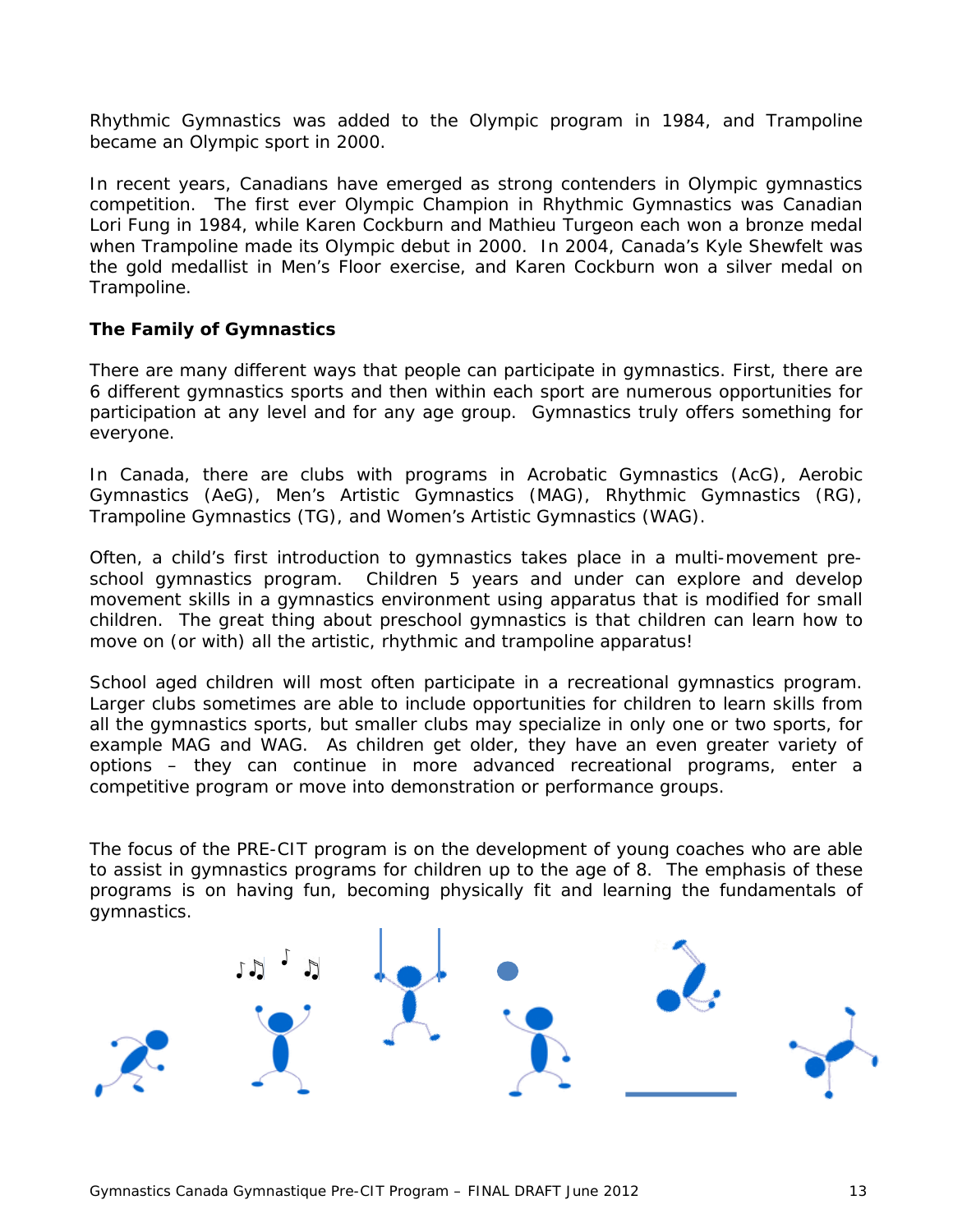#### **Answer these questions:**

1. In which gymnastics sports have you participated and at what levels?

2. What did you like best about the sport(s)? Did you have a favourite sport?

3. As part of the Pre-CIT program, you will complete 15 hours of gymnastics training. Describe your participation and what you would like to accomplish in your 15 hours (e.g. complete the next CANGYM badge, try a new gym sport, master specific skills…). After you have identified your goals, fill out the agreement form on the next page.

4. If you could change anything in gymnastics, what would it be? Why?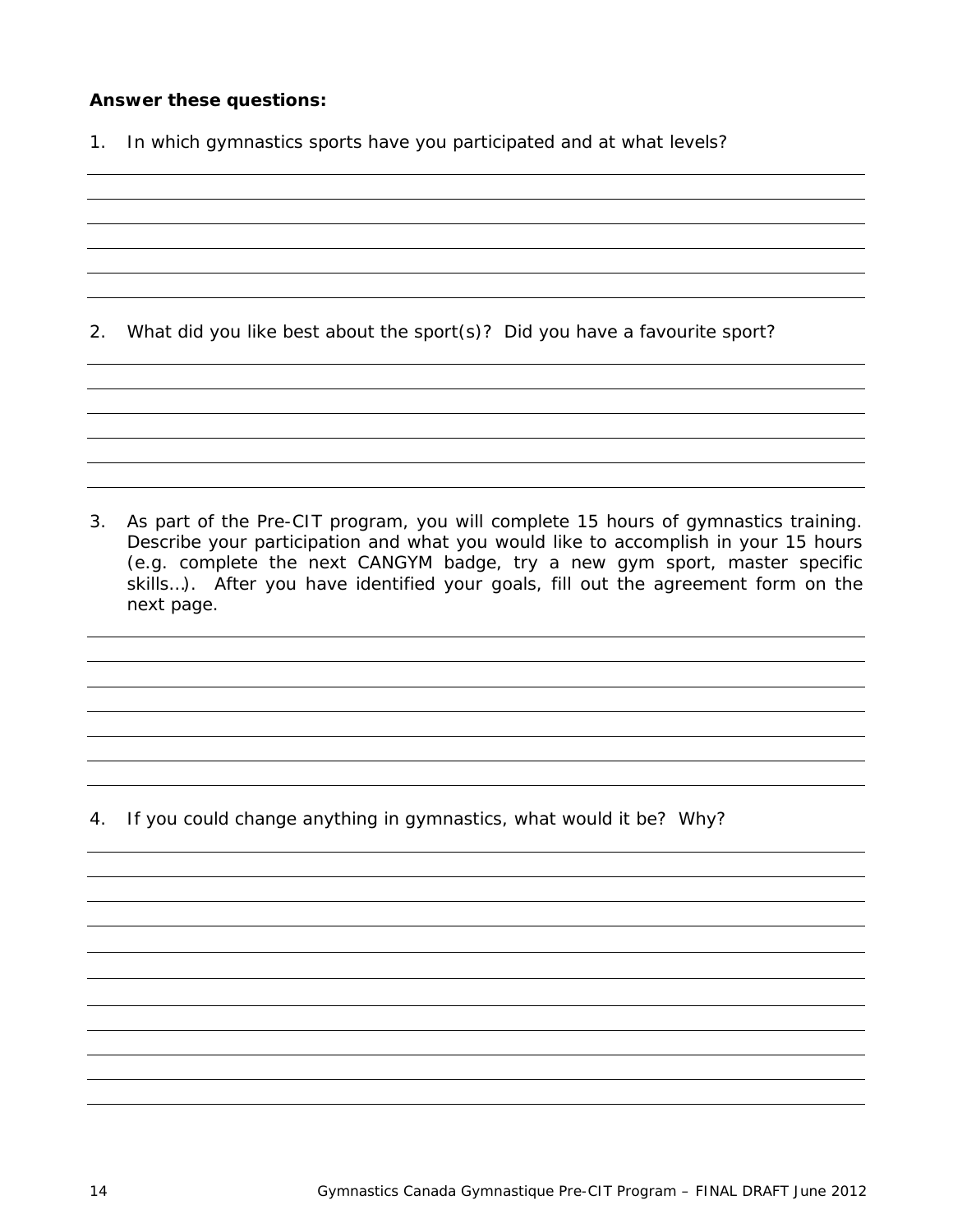## **PRE-CIT "GYMMING" AGREEMENT**

| Background in gymnastics:                                                     |                                                                                                                      |  |  |  |
|-------------------------------------------------------------------------------|----------------------------------------------------------------------------------------------------------------------|--|--|--|
|                                                                               |                                                                                                                      |  |  |  |
|                                                                               |                                                                                                                      |  |  |  |
| Goals for "Gymming" (check off goals that you have selected)                  |                                                                                                                      |  |  |  |
| 1. To participate in 15 hours of gym training time during the Pre-CIT program |                                                                                                                      |  |  |  |
|                                                                               | 2. To complete the _____________________ badge level of CANGYM in ______________                                     |  |  |  |
| 3. To learn the following skills (list):                                      |                                                                                                                      |  |  |  |
|                                                                               | ,我们也不会有什么。""我们的人,我们也不会有什么?""我们的人,我们也不会有什么?""我们的人,我们也不会有什么?""我们的人,我们也不会有什么?""我们的人                                     |  |  |  |
|                                                                               | ,我们也不会有什么。""我们的人,我们也不会有什么?""我们的人,我们也不会有什么?""我们的人,我们也不会有什么?""我们的人,我们也不会有什么?""我们的人                                     |  |  |  |
| 4. Other (describe):                                                          |                                                                                                                      |  |  |  |
|                                                                               | ,我们也不会有什么。""我们的人,我们也不会有什么?""我们的人,我们也不会有什么?""我们的人,我们也不会有什么?""我们的人,我们也不会有什么?""我们的人                                     |  |  |  |
|                                                                               | ,我们也不会有什么。""我们的人,我们也不会有什么?""我们的人,我们也不会有什么?""我们的人,我们也不会有什么?""我们的人,我们也不会有什么?""我们的人                                     |  |  |  |
| I will achieve these goals by the end of the PRE-CIT program.                 |                                                                                                                      |  |  |  |
| Signature of Pre-CIT:                                                         |                                                                                                                      |  |  |  |
|                                                                               |                                                                                                                      |  |  |  |
| <b>Verification of Goal Attainment</b>                                        |                                                                                                                      |  |  |  |
|                                                                               |                                                                                                                      |  |  |  |
| goals as described above.                                                     | minimum of 15 hours of gym training time in the Pre-CIT program, and has attained the                                |  |  |  |
| Name of Tutor Coach:                                                          | <u> 1989 - Andrea State Barbara, amerikan personal di sebagai personal di sebagai personal di sebagai personal d</u> |  |  |  |
|                                                                               |                                                                                                                      |  |  |  |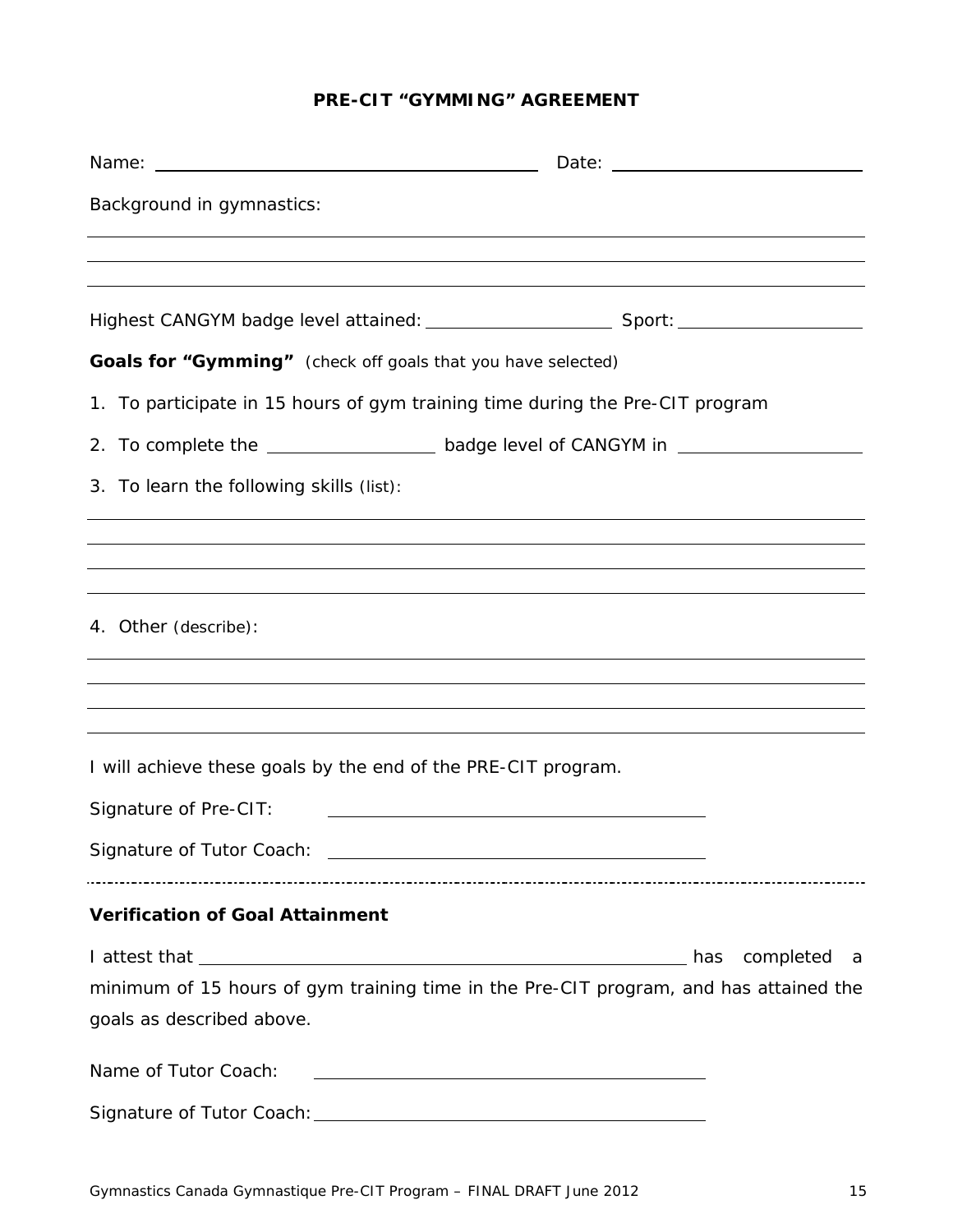#### **KNOW YOUR CLUB**

In this tutorial you will become familiar with the workings of your club, and with the expectations that the club has of you as a Pre-CIT.

Your Tutor Coach will give you copies of several documents, including:

- Structure diagram of your club
- History of your club
- Description of the programs offered by the club and the names of coaches
- Club gym rules
- Club policies for coaches
- Club employment information
- Any special club forms (e.g. time sheets, accident report forms).

Gymnastics clubs in Canada can take several forms, including:

- A not-for-profit organization that is run by a volunteer Board of Directors
- An owner-operated (for-profit) business
- A gymnastics-specific division of a larger corporation such as a university or a city recreation program
- 1. Based on the information your Tutor Coach has provided, does your club fit into any of these categories? If not, describe the organization:

Usually a club has several people who are responsible for managing and running the club. Some of these people may be volunteers (usually a parent), sometimes they are staff members (e.g. a general manager or head coach) and sometimes they are owners of the club.

Many clubs will have a committee that makes the financial decisions (for example, fundraising, running activities and setting registration fees), and a head coach or technical director who makes the decisions about what goes on in the gym (for example, the programs, training schedule and coaching staff). But if everything is to run smoothly, it is really important that they communicate regularly, and work together on important decisions.

2. Who are the people at the top of your club's organization? What do they do?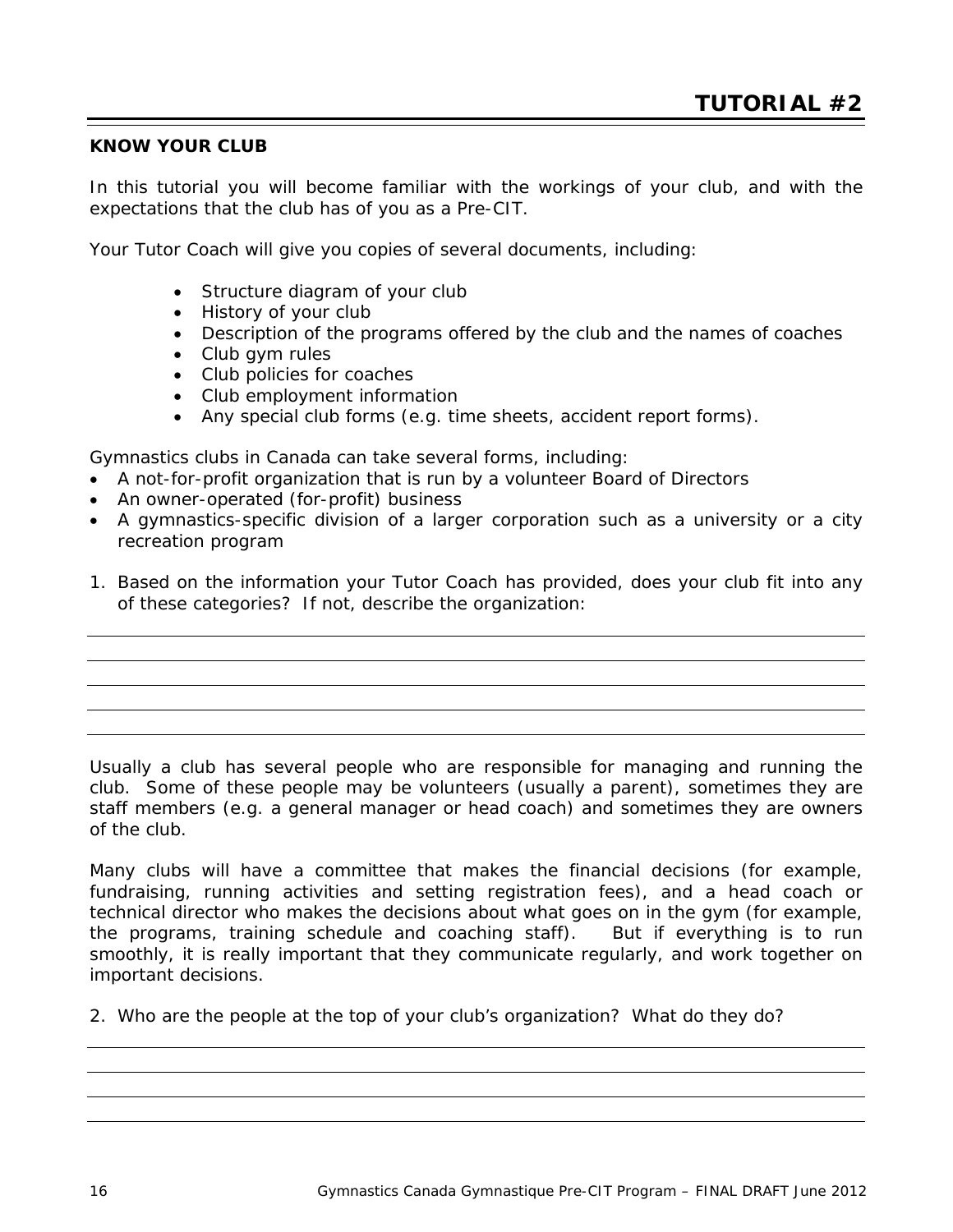|    | 3. If you had to phone into the gym with an important message, and your Tutor Coach<br>was not there, who would you ask to speak to? |
|----|--------------------------------------------------------------------------------------------------------------------------------------|
|    |                                                                                                                                      |
|    |                                                                                                                                      |
|    |                                                                                                                                      |
|    |                                                                                                                                      |
|    |                                                                                                                                      |
|    |                                                                                                                                      |
|    | 4. What is the name of the program in which you will be coaching?                                                                    |
|    |                                                                                                                                      |
|    |                                                                                                                                      |
|    |                                                                                                                                      |
|    |                                                                                                                                      |
|    |                                                                                                                                      |
|    |                                                                                                                                      |
|    |                                                                                                                                      |
|    | 5. Create a "top five" list of the most important things a Pre-CIT or coach must do.                                                 |
|    |                                                                                                                                      |
| 1. |                                                                                                                                      |
| 2. |                                                                                                                                      |
| 3. |                                                                                                                                      |
| 4. |                                                                                                                                      |
| 5. |                                                                                                                                      |
|    |                                                                                                                                      |
|    | 6. Now compare your list to the club's policies for coaches. How close a match were<br>they? Do you want to adjust your list?        |
|    |                                                                                                                                      |
|    |                                                                                                                                      |
|    |                                                                                                                                      |
|    |                                                                                                                                      |
|    |                                                                                                                                      |
|    |                                                                                                                                      |
|    |                                                                                                                                      |
|    | 7. Are there any club policies that you don't understand? Make sure that you ask your<br>Tutor Coach to explain them.                |
|    |                                                                                                                                      |
|    |                                                                                                                                      |
|    |                                                                                                                                      |
|    |                                                                                                                                      |
|    |                                                                                                                                      |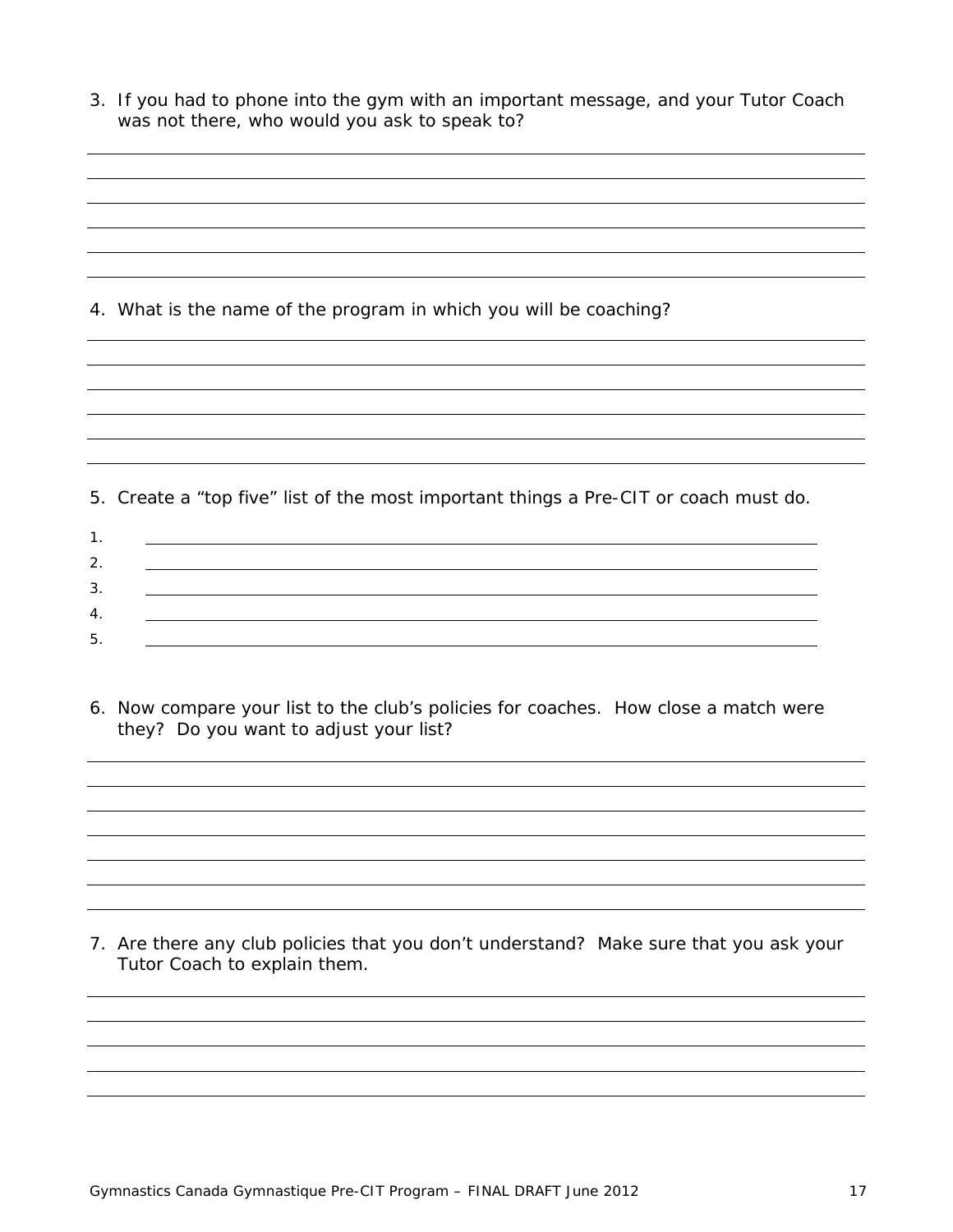8. Your next door neighbour has three children, aged 4, 7 and 10 years. They want to register in a program at your club and are asking you for information about the programs available for each child. In your own words, describe the opportunities that your club has available for each child.

The 4 year old:

The 7 year old:

The 10 year old:

9. If someone asked you what makes your club special, what would you tell them?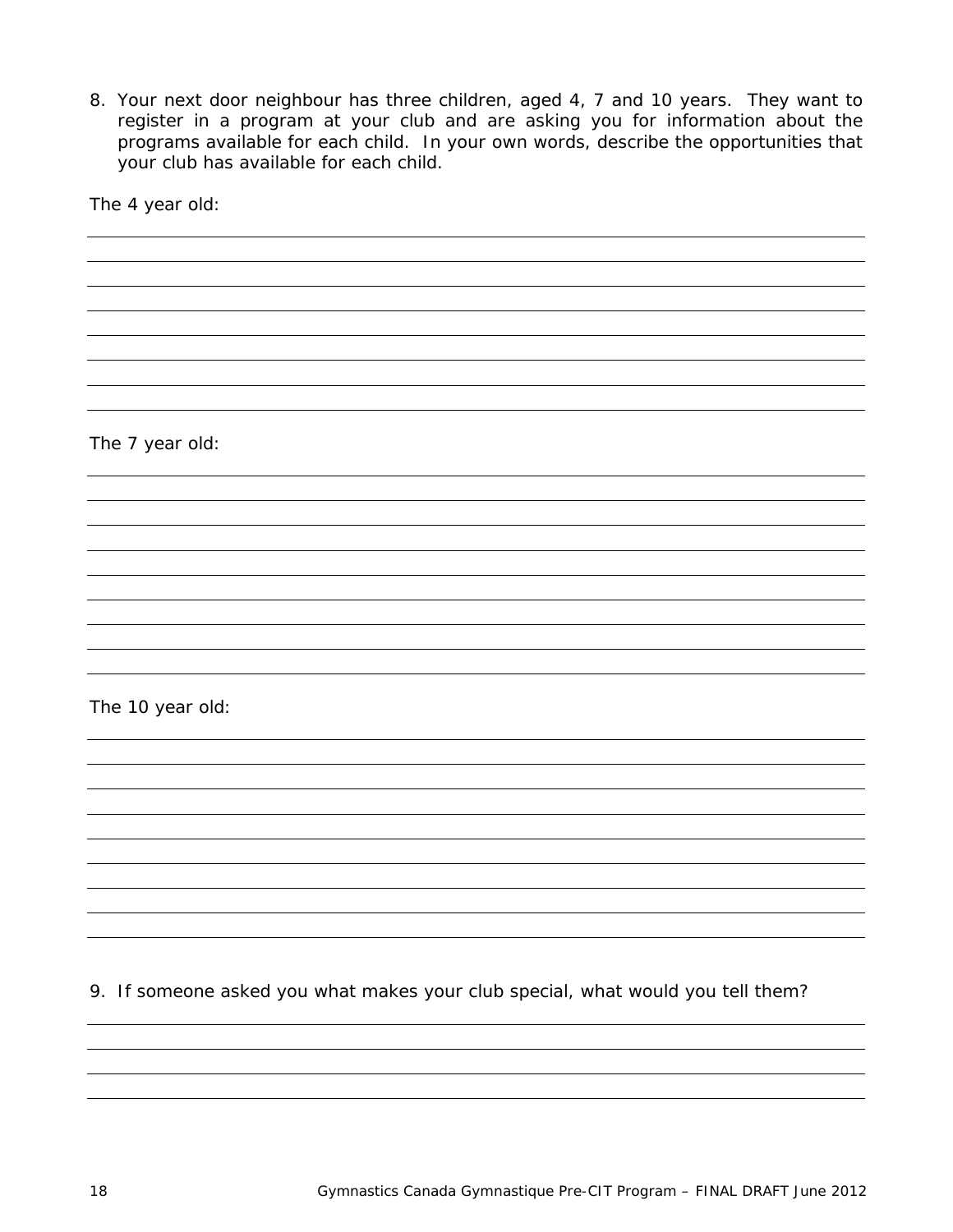

As a Pre-CIT, you will be expected to adhere to all the club's policies for coach behaviour. Most clubs believe that a great Pre-CIT will make a great coach!

Being a great Pre-CIT requires more than just knowing about gymnastics. Here are some reminders as you start your time in the gym with the children.

- **Dress:** You must look like a coach.
	- Parents want to be assured that their child is in good hands, and your appearance is their first impression.
	- If your club provides a uniform, be sure to wear it.
	- Tie up long hair, no hats and no jewellery.
- **Language:** Remember that you are in the presence of many young ears and eyes and act appropriately whenever you are in the gym (even if you are not teaching a class).
	- No swearing, and keep discussion of private topics and personal matters out of the gym.
	- Use grammatically correct language when talking to the children.
	- Speak a little more slowly than usual, and articulate your words clearly. In a gym, sounds are often distorted and muffled.

**Remember that you are a role model for the children. Your gymnasts will go home and tell their parents all about you … … make sure it shows you at your best!**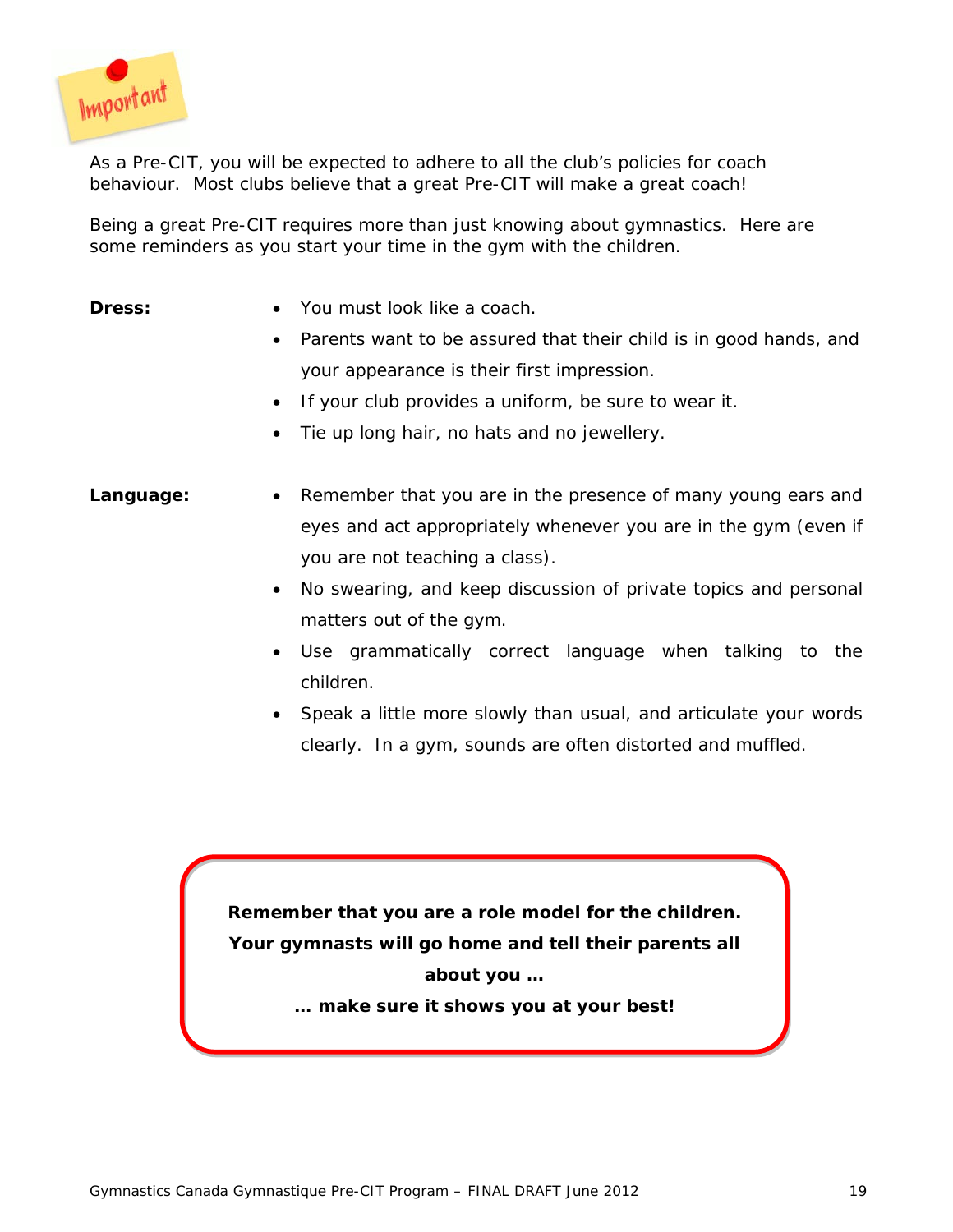Important

## **BASIC GYMNASTICS SAFETY AND RISK MANAGEMENT**

In this tutorial you will:

- Review the rules of the gym.
- Conduct a safety walk through the gym.
- Identify basic information needed for emergency response.

One of the most important responsibilities of a coach is to ensure that the gym is a safe environment for all participants. One way to do this is to have a set of basic rules for the gym. These rules apply to everyone – gymnasts, coaches, parents and visitors!

Create a "top five" list of the most important rules for a safe gym.

| 2. |  |
|----|--|
| 3. |  |
| 4. |  |
| 5. |  |

Now compare your list to the "official" club gym rules that your Tutor Coach has handed out. Do you need to adjust your list?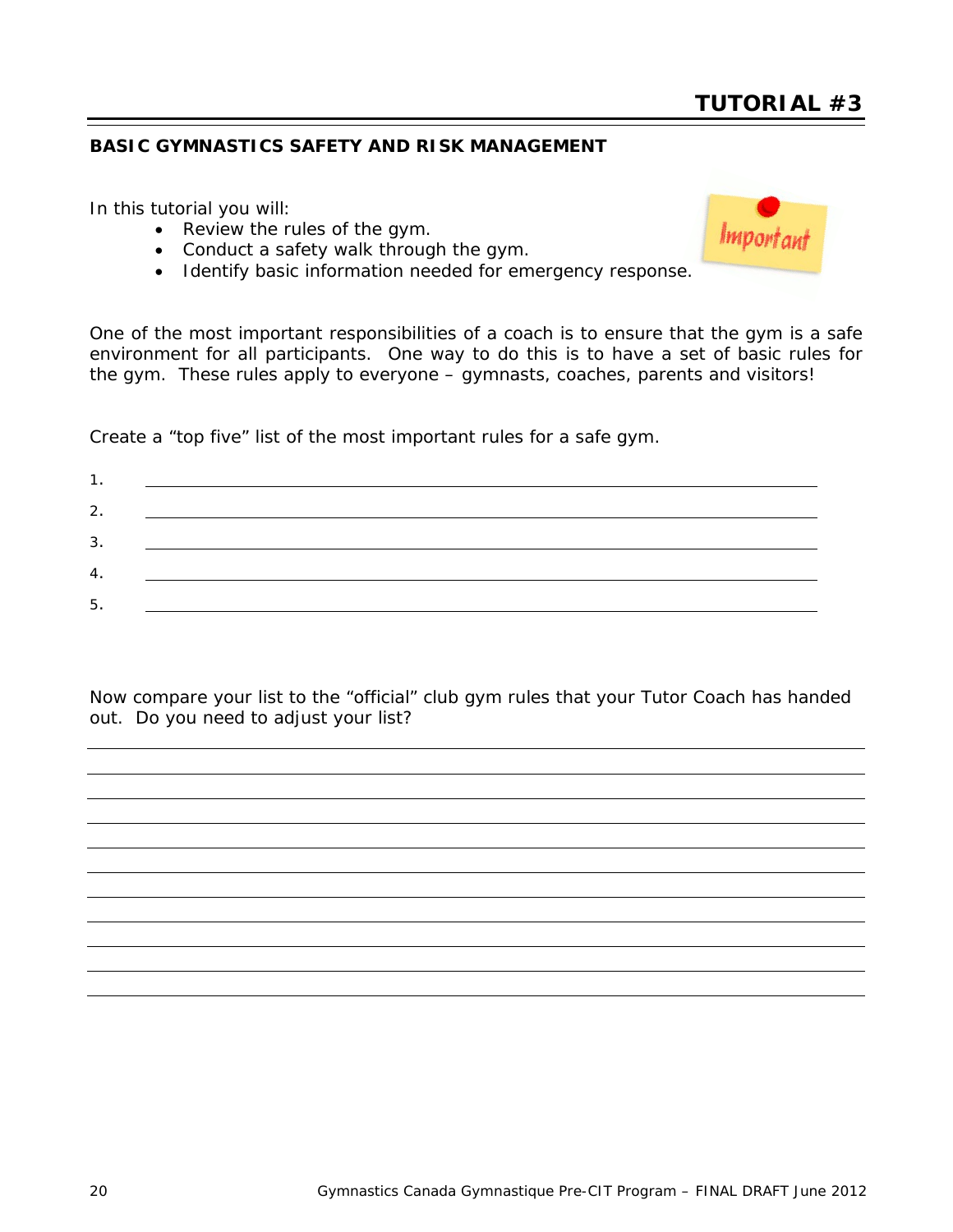#### **Safety Walk**

There is tremendous diversity in gym clubs in Canada. Some clubs operate out of large full-time facilities where the big equipment is set up on a permanent basis. Other clubs rent or borrow space from schools, churches or community centres and must set up their gym space for every training session. Each setting has its own particular safety issues. For example, if you are in a full-time gym facility, it is important that the equipment be inspected daily, and that the gym is kept clean and tidy. In a set-up/take-down situation, you must be sure that people do not compromise safety by cutting corners for the sake of a faster set up.

You and your Tutor Coach will take a safety walk through the gym. Use the next two pages to keep track of your observations and comments.

| Area                                | <b>Observations</b> | Why is it important? |
|-------------------------------------|---------------------|----------------------|
| Floor/equipment<br>pathways         |                     |                      |
|                                     |                     |                      |
|                                     |                     |                      |
| Large equipment<br>and mats/carpets |                     |                      |
|                                     |                     |                      |
|                                     |                     |                      |
|                                     |                     |                      |
|                                     |                     |                      |
| Small equipment                     |                     |                      |
|                                     |                     |                      |
|                                     |                     |                      |
|                                     |                     |                      |
| Change area or<br>locker room       |                     |                      |
|                                     |                     |                      |
|                                     |                     |                      |
|                                     |                     |                      |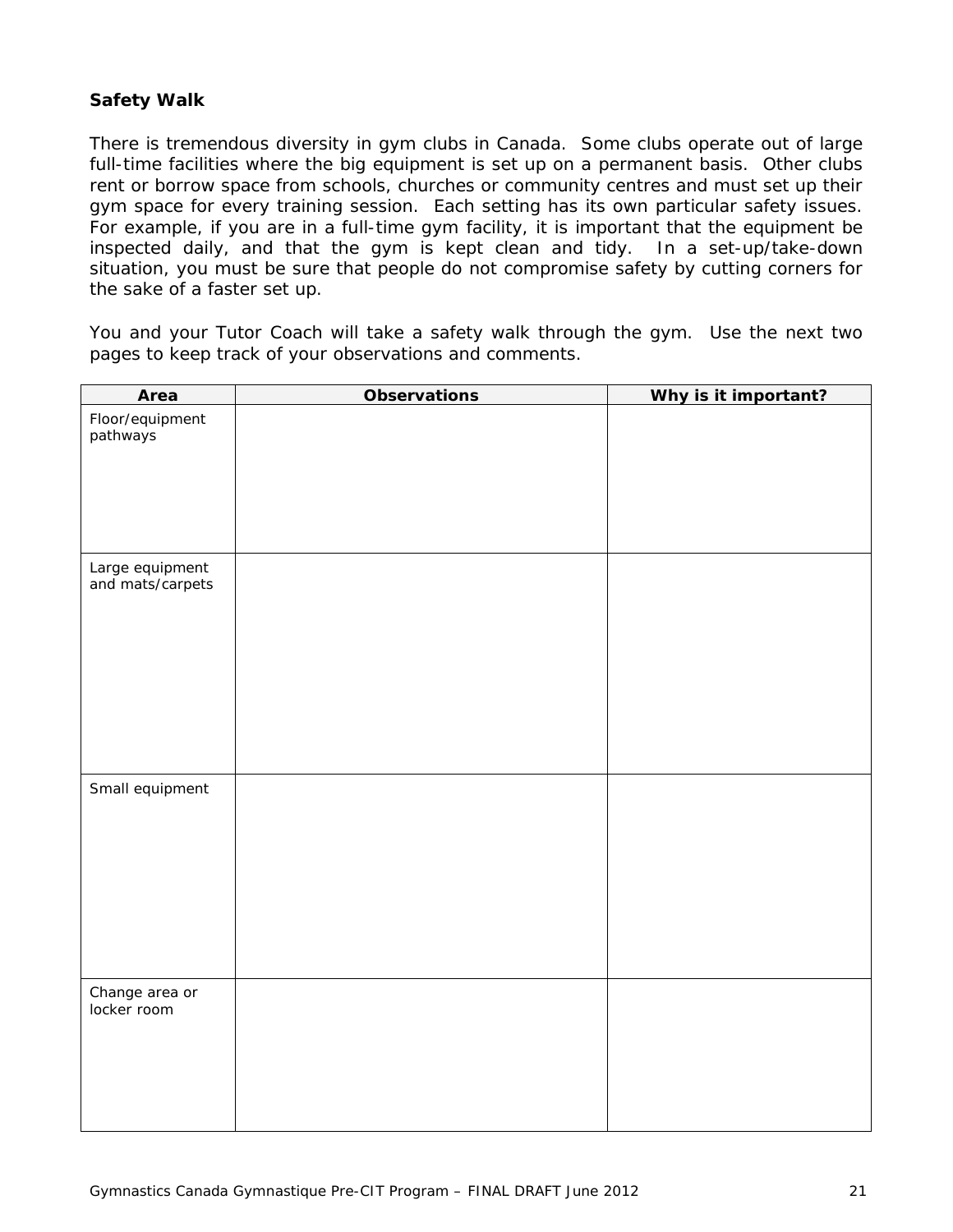| Area                          | <b>Observations</b> | Why is it important? |
|-------------------------------|---------------------|----------------------|
| Walls in gym                  |                     |                      |
|                               |                     |                      |
|                               |                     |                      |
|                               |                     |                      |
|                               |                     |                      |
|                               |                     |                      |
| Ceiling and<br>hanging items  |                     |                      |
|                               |                     |                      |
|                               |                     |                      |
|                               |                     |                      |
|                               |                     |                      |
|                               |                     |                      |
| Entrance/exits                |                     |                      |
| interior and<br>exterior      |                     |                      |
|                               |                     |                      |
|                               |                     |                      |
|                               |                     |                      |
|                               |                     |                      |
|                               |                     |                      |
|                               |                     |                      |
| Other safety issues<br>(list) |                     |                      |
|                               |                     |                      |
|                               |                     |                      |
|                               |                     |                      |
|                               |                     |                      |
|                               |                     |                      |
|                               |                     |                      |
|                               |                     |                      |

After you have completed your safety walk, review your observations with your Tutor Coach.

What will your responsibilities be for ensuring safety in the gym?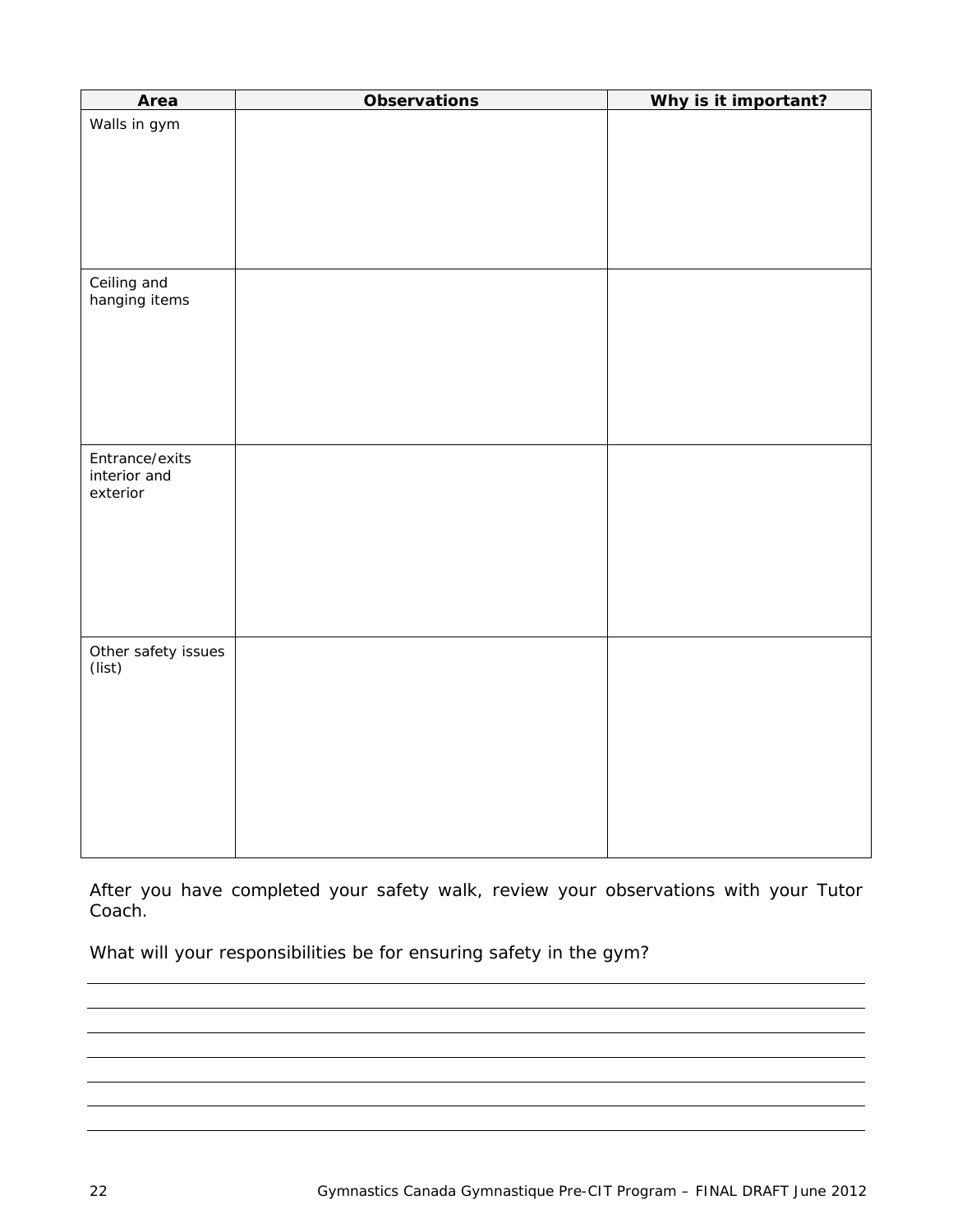#### **Emergency Response**

Sometimes, despite our best efforts, an emergency occurs. When this happens, you must be able to react quickly, calmly and appropriately. While a Pre-CIT will almost certainly not be responsible for emergency response, you are still part of the team and may be called upon to assist in an emergency.

Emergencies can take several forms including:

- Injuries or illnesses to gymnasts or other people in the club (this includes coaches!)
- Anaphylactic allergic reactions (e.g. to food, insect stings)
- Mechanical failures (e.g. power outages, gas leaks)
- Fires, storms, earthquakes, etc.

The good news is that by having some basic information at your fingertips, you can be prepared to deal with these emergencies. So let's get prepared…..

1. What is the address of the gym?

2. What is the phone number of the gym?

3. Where are the phones located in the gym?

4. Who carries a cell phone, and is it always charged up?

5. How many exits are there, and where are they located?

6. What do you do if the fire alarm goes off?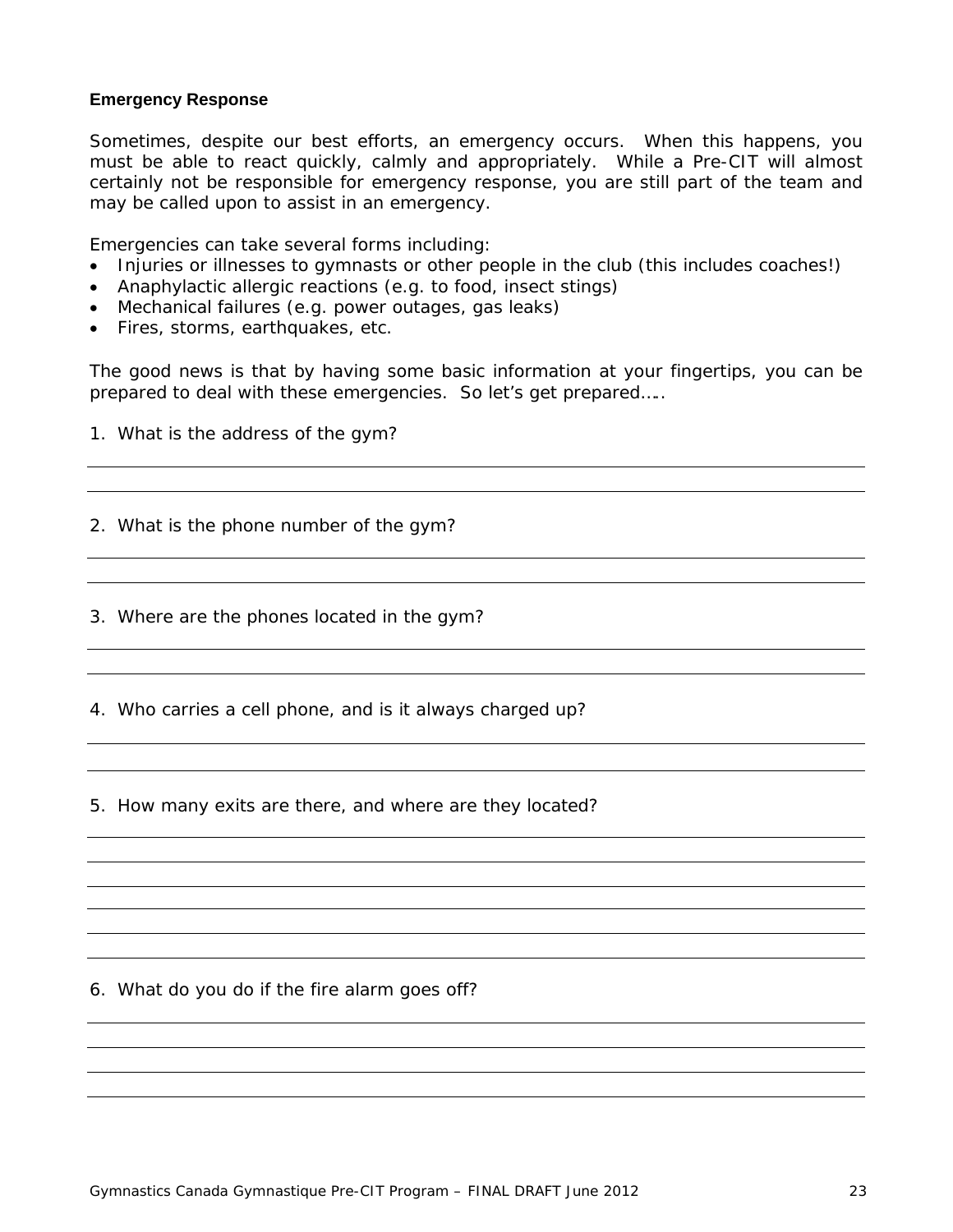|  |  |  | 7. What do you do if the power goes off? |  |
|--|--|--|------------------------------------------|--|
|  |  |  |                                          |  |

8. Where is the first aid kit located? Who is in charge of restocking the first aid kit?

9. Where do you get ice?

10.Who is the gym supervisor on your night(s) in the gym?

11.What is the emergency response phone number for your area? **911** or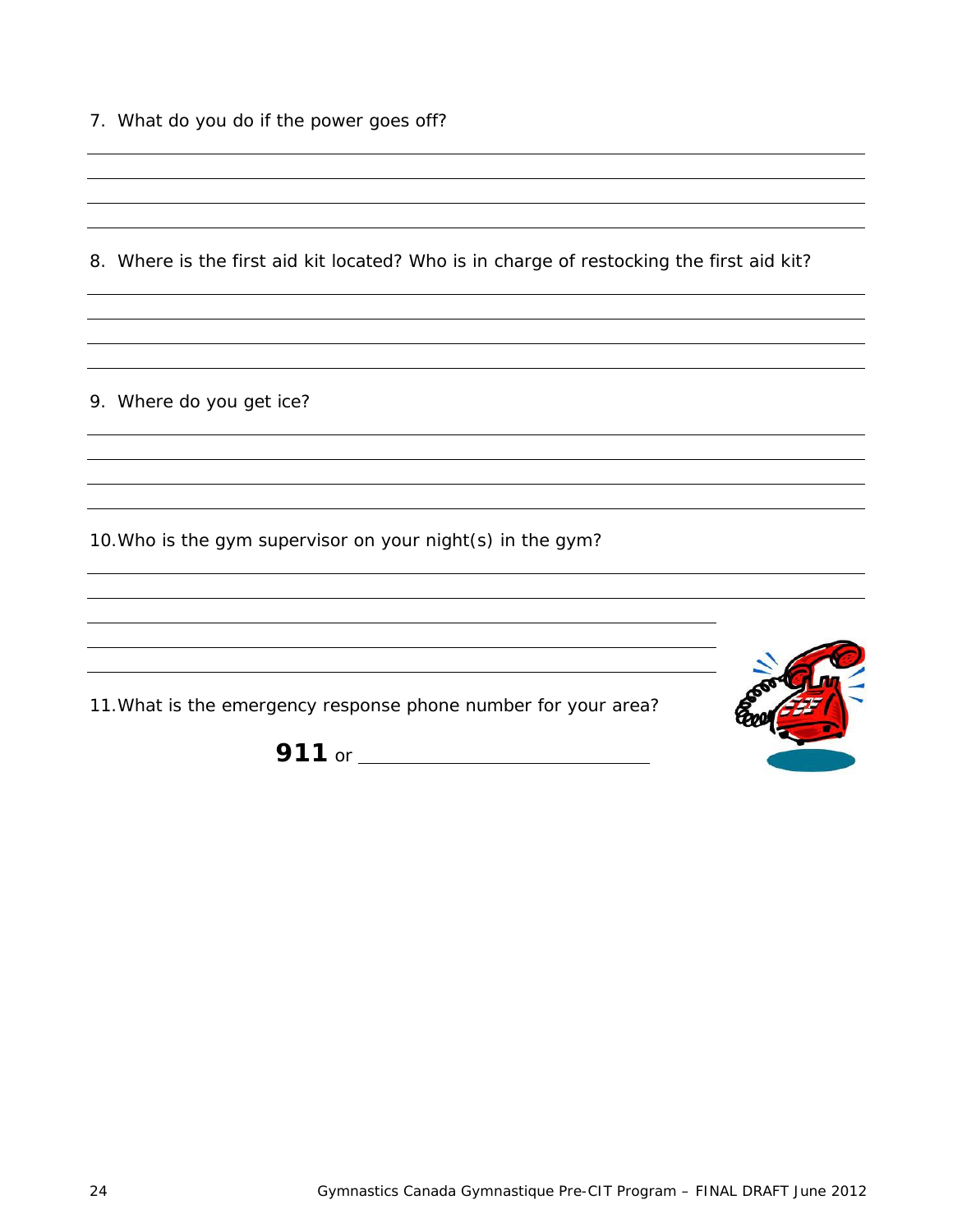## **A few last words on safety….**

If you plan for emergencies, you will be better able to deal with emergencies. Here are some additional suggestions to help you be prepared.

#### • **Keep a small gym bag with you at all times.**

Keep in your bag:

- Coaching Binder that contains:
	- <sup>−</sup> Class list with phone numbers and medical information
	- <sup>−</sup> Gym club basic information (address, phone number, directions to gym)
	- <sup>−</sup> Change for a pay phone
	- <sup>−</sup> Pencil or pen and blank paper
- Small flashlight (useful in power outages)
- Cell phone if you have one (be sure it is charged up)
- Extra hair elastics
- Plastic zip-lock bags for ice (or snow in winter)
- **Remember that the club phone system may not work in a power outage, so a cell phone is very helpful.**
- **Take a first aid course!**

#### • **Basic gym safety rules for all gyms:**

- No gum or food in the gym. Unbreakable water bottles only.
- Hair must be tied back securely.
- No jewellery.
- No gum.
- Gym slippers or bare feet only.
- Keep extra clothing, gym bags and equipment out of activity areas and pathways.
- Look around and be aware of people and equipment around you.
- Do not stand or walk on small apparatus such as hoops, beanbags, scarves.
- Clean up all garbage and water spills immediately.
- After class, stay with the children until a parent arrives.
- Children do not leave the gym until a parent is present.

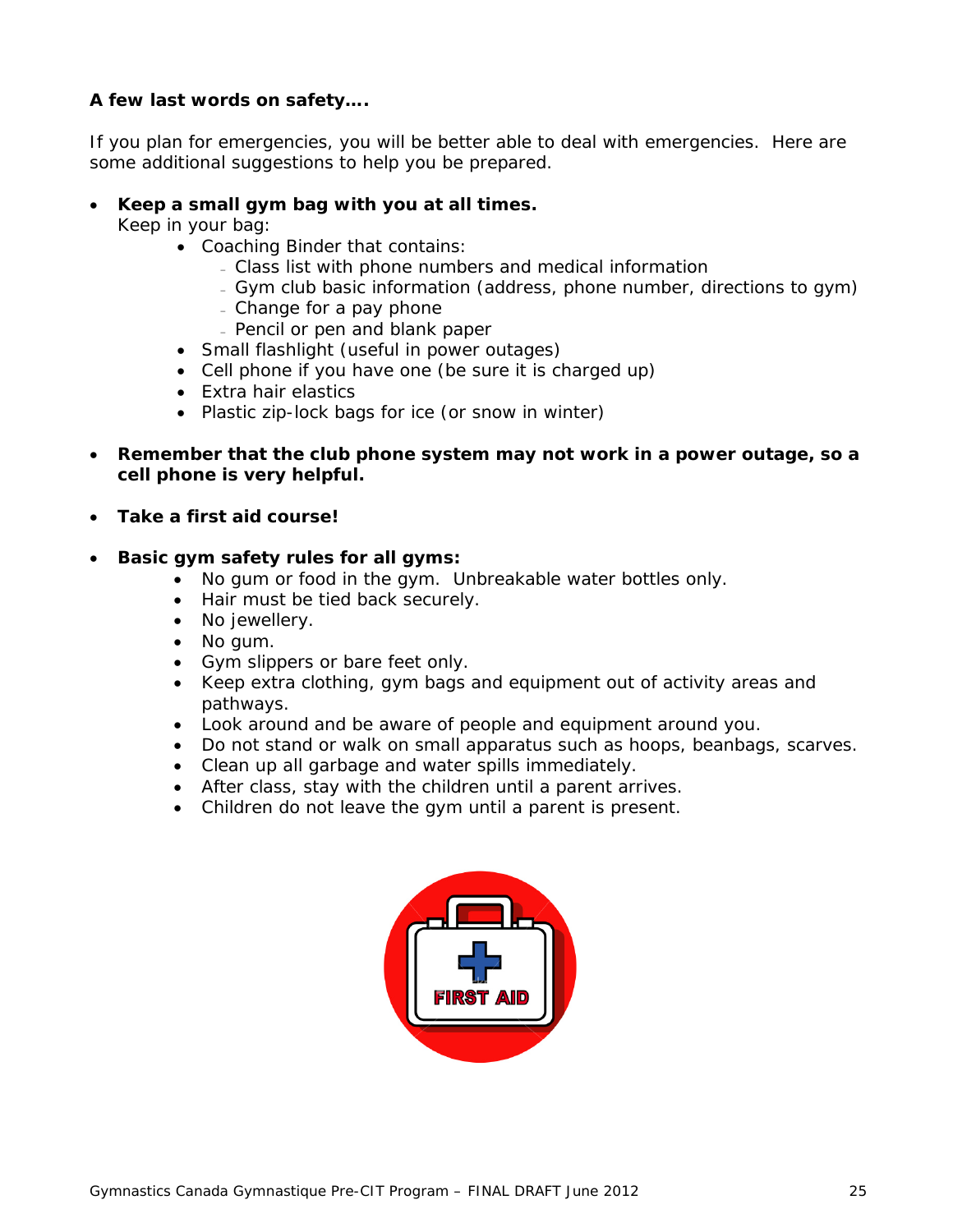#### **BECOMING A GREAT COACH……**

By now you will have had some time in the gym working with children. This tutorial will focus on:

- What is a coach?
- Tips for becoming a great coach
- Class management
- Coaching methods
- 1. Think about the classes you have worked in so far. What did you enjoy most about the classes?
- 2. What was the most difficult thing to deal with? Why was it difficult?

3. Why do you want to be a coach?

- 4. Think of a teacher or coach that you have known and admired. What do/did you like and respect most about that person?
- 5. What personal qualities do you possess that will make you a good coach?
- 6. What areas of your coaching would you like to improve?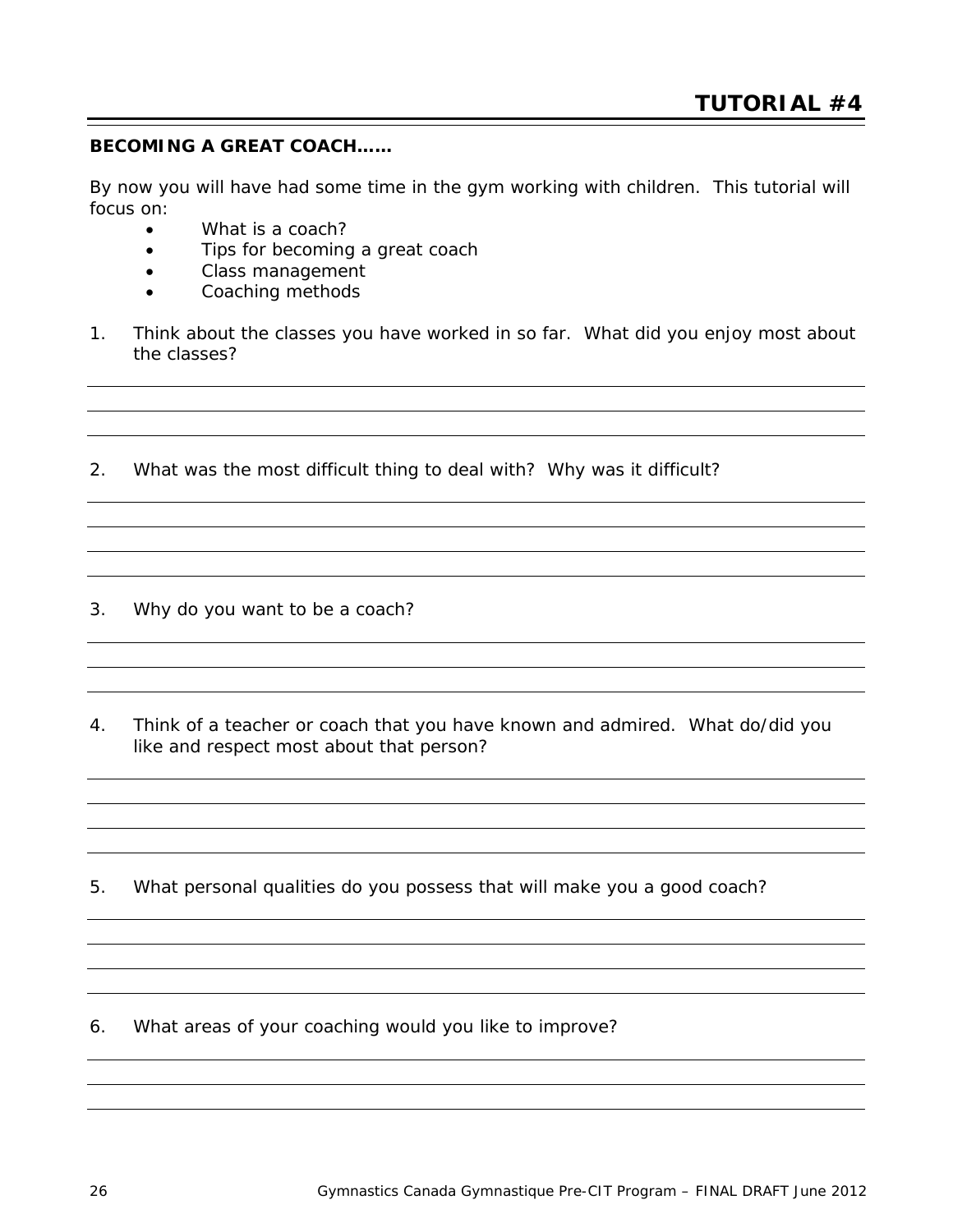## **Tips for Becoming a Great Coach**

Being a great coach is much more than just knowing a lot about your sport. Here are a few tips that will get you going in the right direction, regardless of your technical knowledge…..



## **Aim for Excellence!**

- Strive to be the best person and coach you can possibly be.
- Take advantage of every educational opportunity.
- Be willing to learn and grow, both as an individual and as a leader of children.



## **Lead by Example!**

- Be a great role model for young children and adults.
- Teach and practice cooperation, self-discipline, patience, respect for participants, leaders and peers.
- Display proper attitudes in language, dress and deportment.



## **Participate!**

- Participate enthusiastically in all that you do.
- Make your classes as enjoyable as possible for those that you coach.
- Show how much you love your sport others will love it too!
- Be energetic and active at all times during class.
- Provide individual attention each child has unique needs and abilities.



## **Communicate!**

- Smile and offer personal greetings to children, parents and staff.
- Seek out information regarding all aspects of the program, schedule, themes etc.
- Ask questions!
- Offer your ideas!
- Be honest and consistent.
- Give positive feedback, praise and support for achievement and effort.

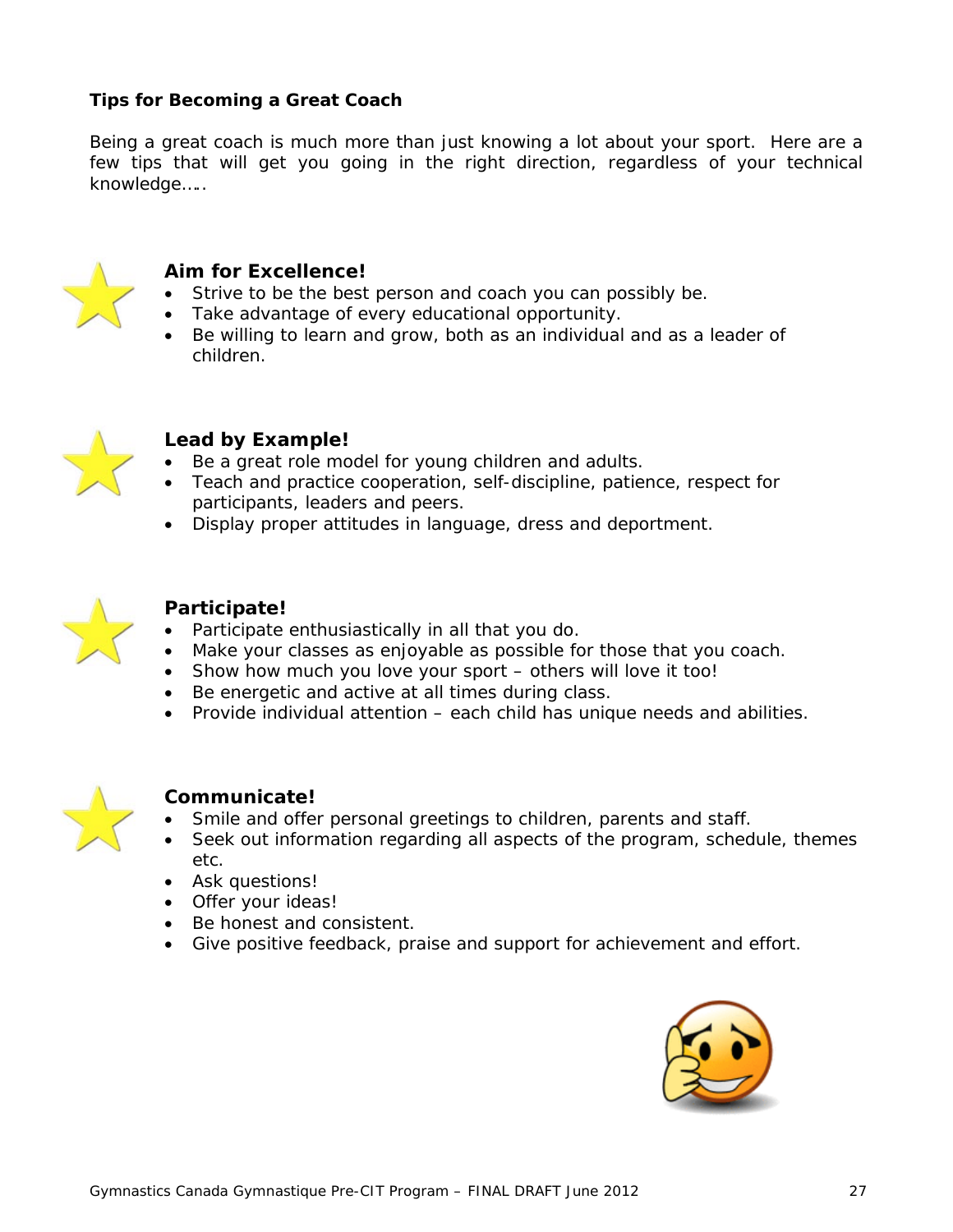### **The Ideal Coach**

Working alone or in a group, draw and label a picture showing the qualities of the ideal coach. Here are some ideas to get you started:

…..has a big heart …… has strong arms ….. has a big, happy smile…..

Now put all your ideas together and draw this coach! When you are done, hang the picture up in the gym.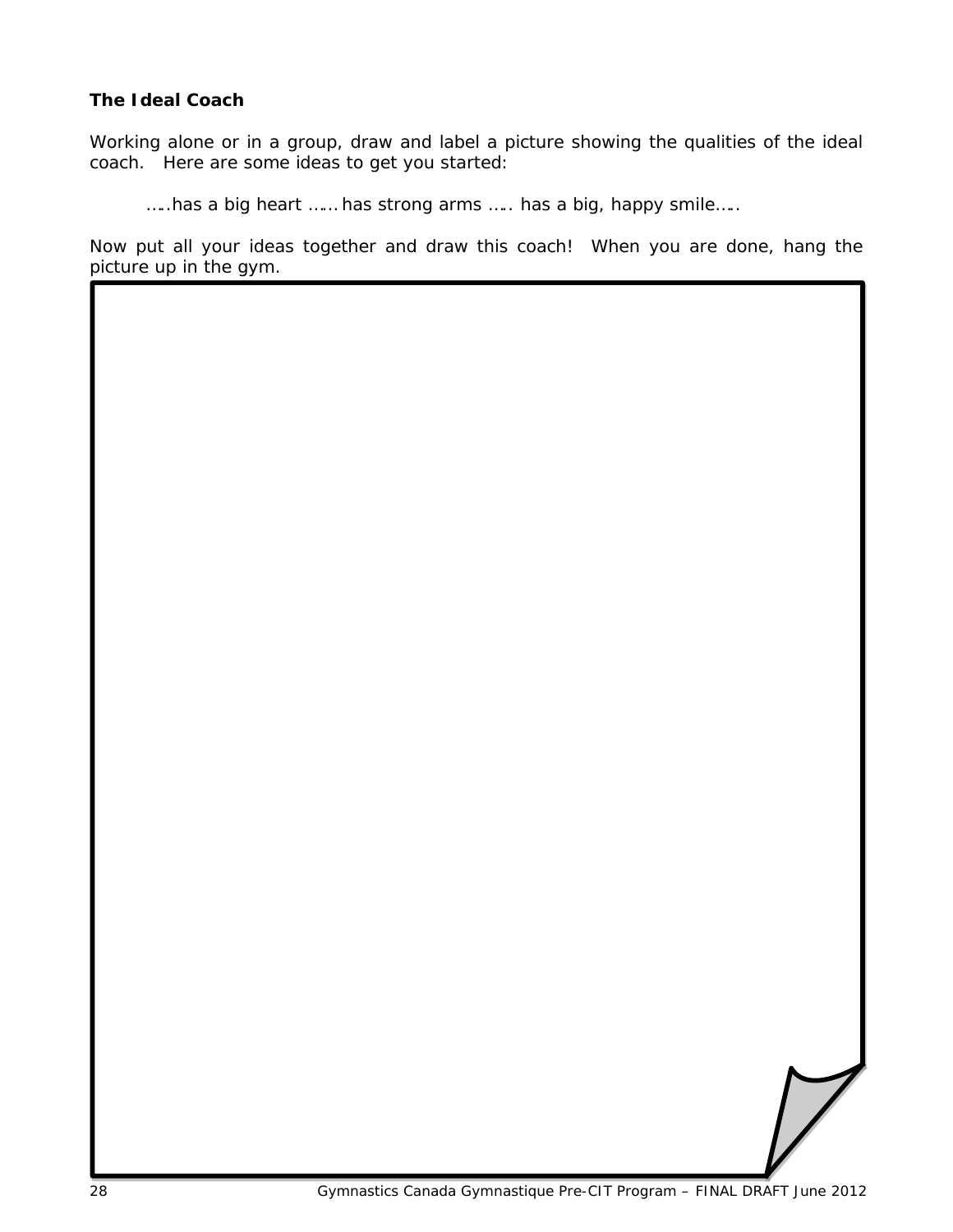#### **Working with Children**

Even though coaching is fun, it is still challenging to organize a group of young children. As you spend more time in the gym and observe other coaches, you will develop a coaching style that works for you.

As a Pre-CIT, you will be leading warm-ups and games, helping with skill teaching and spotting, and supporting the coach with group management. All require that you organize your group.

There are many different methods for organizing groups. How and when they are used depends on the age and ability of the group you are working with. Here are some examples:

| <b>Whole Class Instruction</b>     | This can be used during warm-up or when teaching simple<br>skills. Gymnasts can be placed in lines, rows or other patterns<br>while the coach provides instruction to the entire class at once.                                                                                                                                  |
|------------------------------------|----------------------------------------------------------------------------------------------------------------------------------------------------------------------------------------------------------------------------------------------------------------------------------------------------------------------------------|
| <b>Half and Half</b>               | The class is divided into two groups, each with a different task.<br>One group could review a skill, while the other group is<br>introduced to a new skill. Coach moves back and forth<br>between groups. Groups later switch tasks.                                                                                             |
| <b>Stations</b>                    | Students rotate through 2 or 3 stations in the class. Each<br>station has a different set-up or type of apparatus so it allows<br>more children to be active at once. Designate one station as<br>the new skill station, where children are taught directly by the<br>coach.                                                     |
| <b>Partner and Group Work</b>      | This method develops positive social interaction between<br>gymnasts as they work together to build sequences or routines,<br>or to develop skills. Gymnasts learn from each other; the<br>coach supports and intervenes when necessary.                                                                                         |
| <b>Student Led</b>                 | You will discover that your gymnasts have many talents. A<br>student could be selected to demonstrate and/or explain a new<br>skill to the others. Over time, share this role amongst all the<br>students to allow them all the opportunity to be "the teacher".                                                                 |
| <b>Individual Student Progress</b> | Gymnasts use individual progress checklists to record the skills<br>they have completed. This method works well for older<br>gymnasts who are self motivated and goal oriented. It is also<br>useful in warm-ups and for skill review.                                                                                           |
| <b>Circuits</b>                    | A variety of related activities are arranged in a circular pattern<br>that the gymnasts travel through. Circuits can be used for<br>warm-up, for skill development, for strength development or<br>just for fun. Gymnasts start at various points; must have a<br>sufficient number of stations and equipment to avoid line-ups. |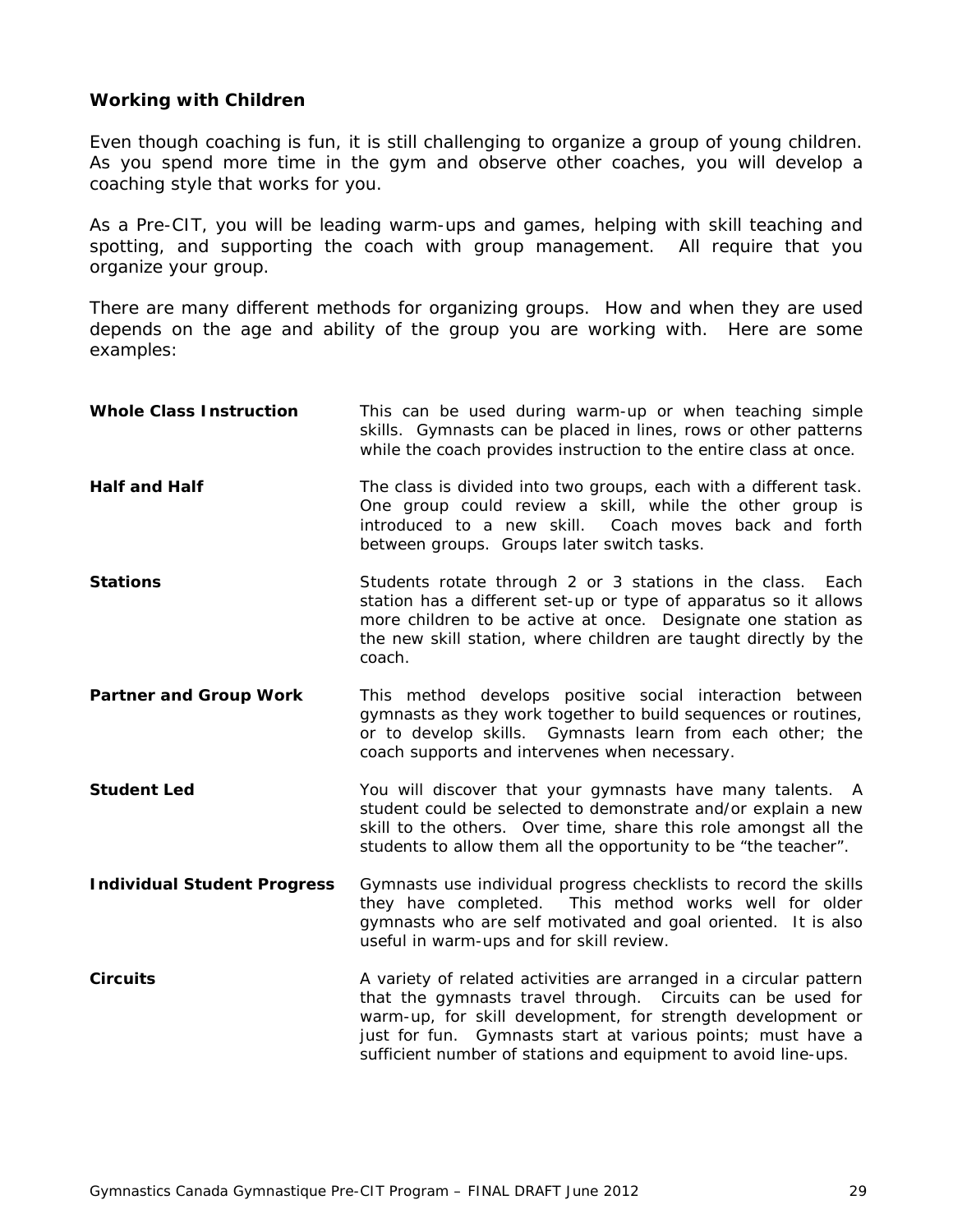After you have organized your group, there are also different coaching methods you can use. As you gain more coaching experience, you will develop your own individual style that may be a blending of several different coaching methods.

Here are some of the most common coaching methods. When you are in the gym, observe other coaches to see how they use these methods in their coaching.

For each method, identify how you could use it with your own group of gymnasts.

#### **Method: Exploration and Discovery**

The coach creates the environment and the children explore it and make discoveries. The coach must set guidelines for safety in the environment. For example, "when you are on the climbing structure, you must always be right-side-up".

## **How I Could Use It:**

#### **Method: Guided Exploration and Discovery**

Similar to above, but the coach also provides some key words to help gymnasts expand their own movement potential. For example, "listen to the music and try to make your body follow the music. Move lightly, like you are floating". **How I Could Use It:**

#### **Method: Problem Solving**

The coach presents a problem that needs to be solved. For example, "can you spell your name by making your body into different shapes?" **How I Could Use It:**

#### **Method: Direct Teaching with Progressions**

The coach teaches the skill using correct progressions, then children practice the skill with the coach providing feedback. This method focuses on technical accuracy and safety as the teacher controls the activity.

## **How I Could Use It:**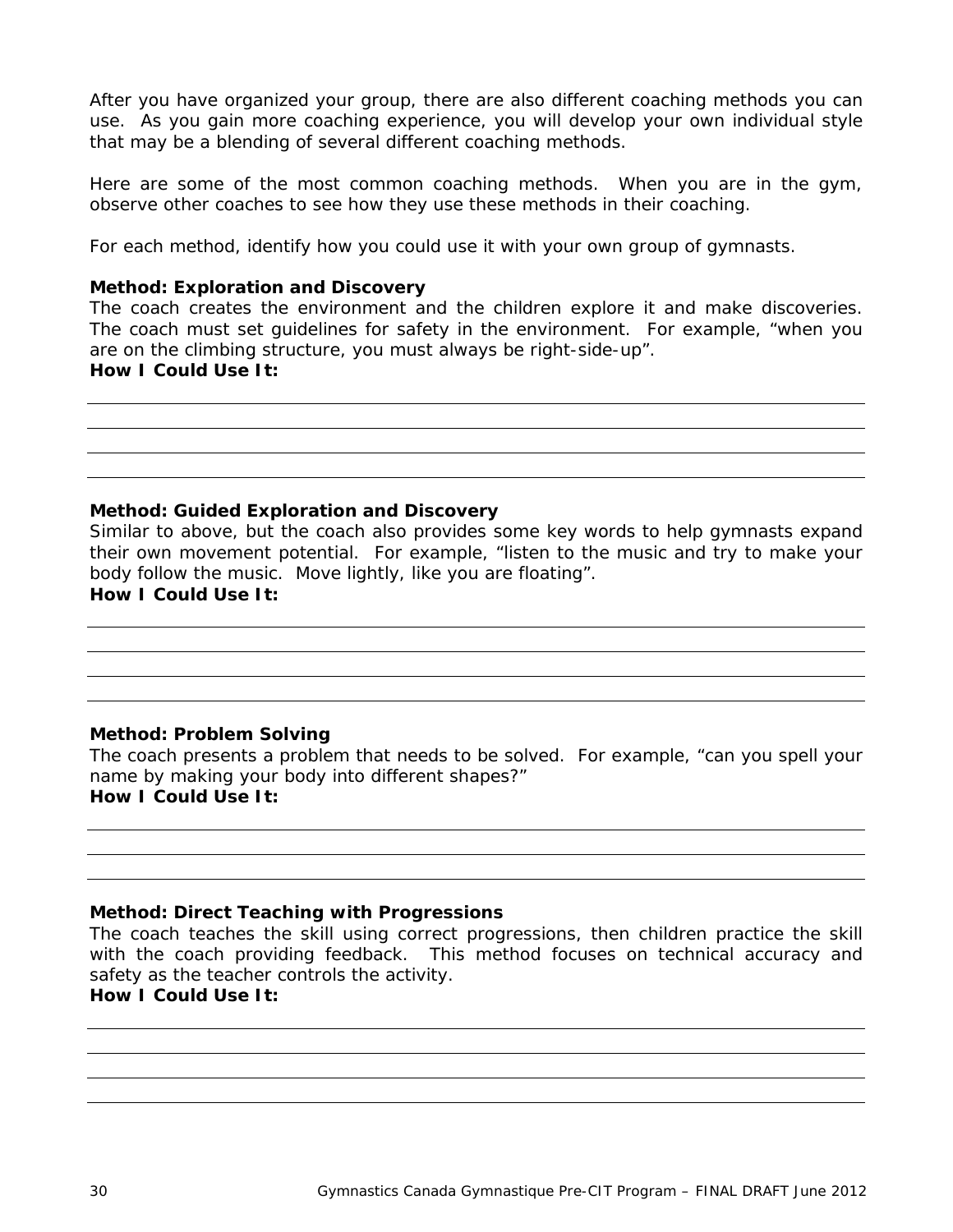You are explaining a tag game to a group of 10 gymnasts. Using the space below, show 2 different ways you could arrange the children so that they can all see you and hear your instructions. Use "C" for the coach, and an "X" for each gymnast.

The instructions that you provide to your gymnasts will determine how successful they will be at playing the game. What must you remember to do when you are giving instructions to children?

Ten seconds after you start your game, the children are running all over the gym, screaming and yelling. What do you do?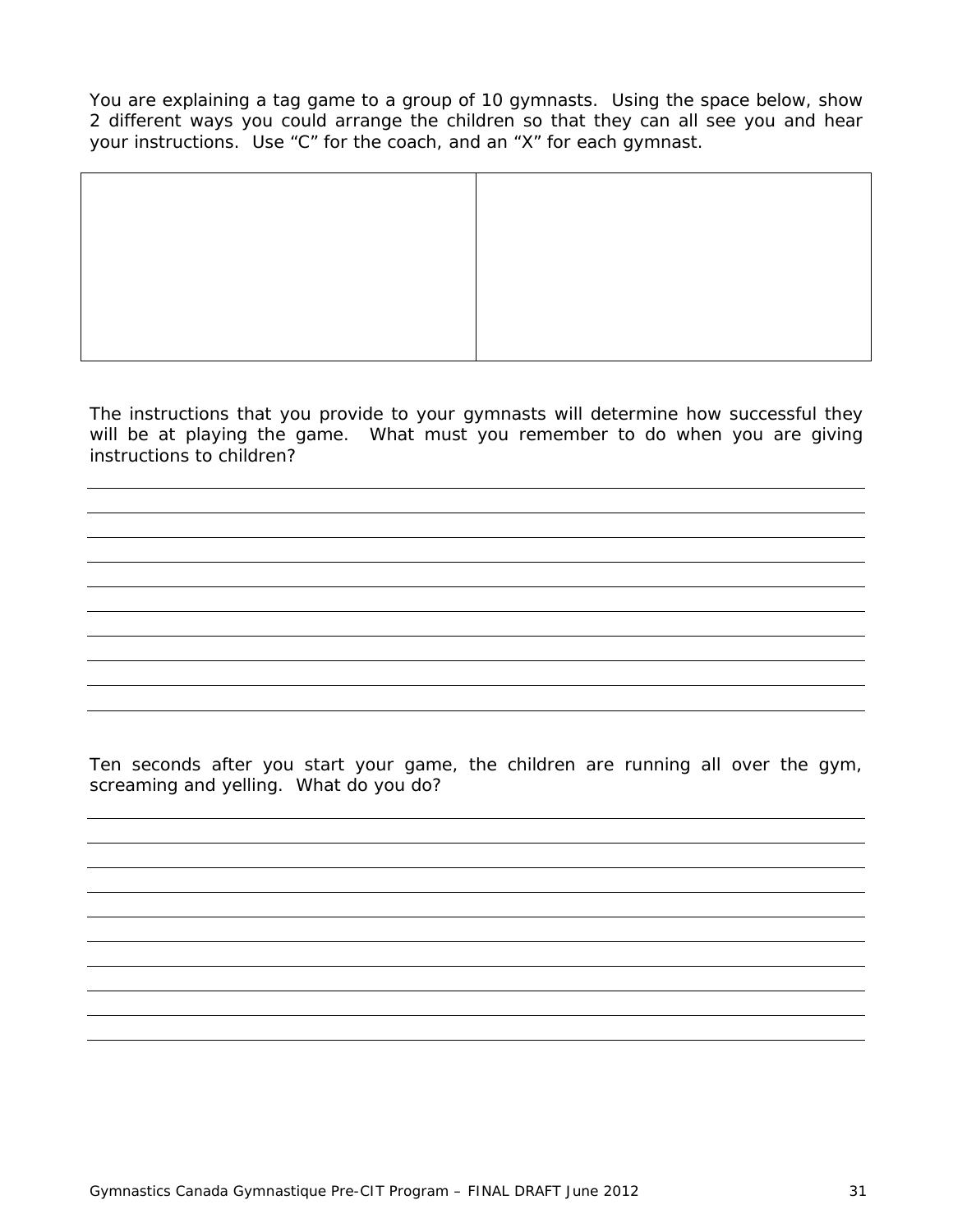How many different ways can you find to say "Very Good" to the gymnasts?

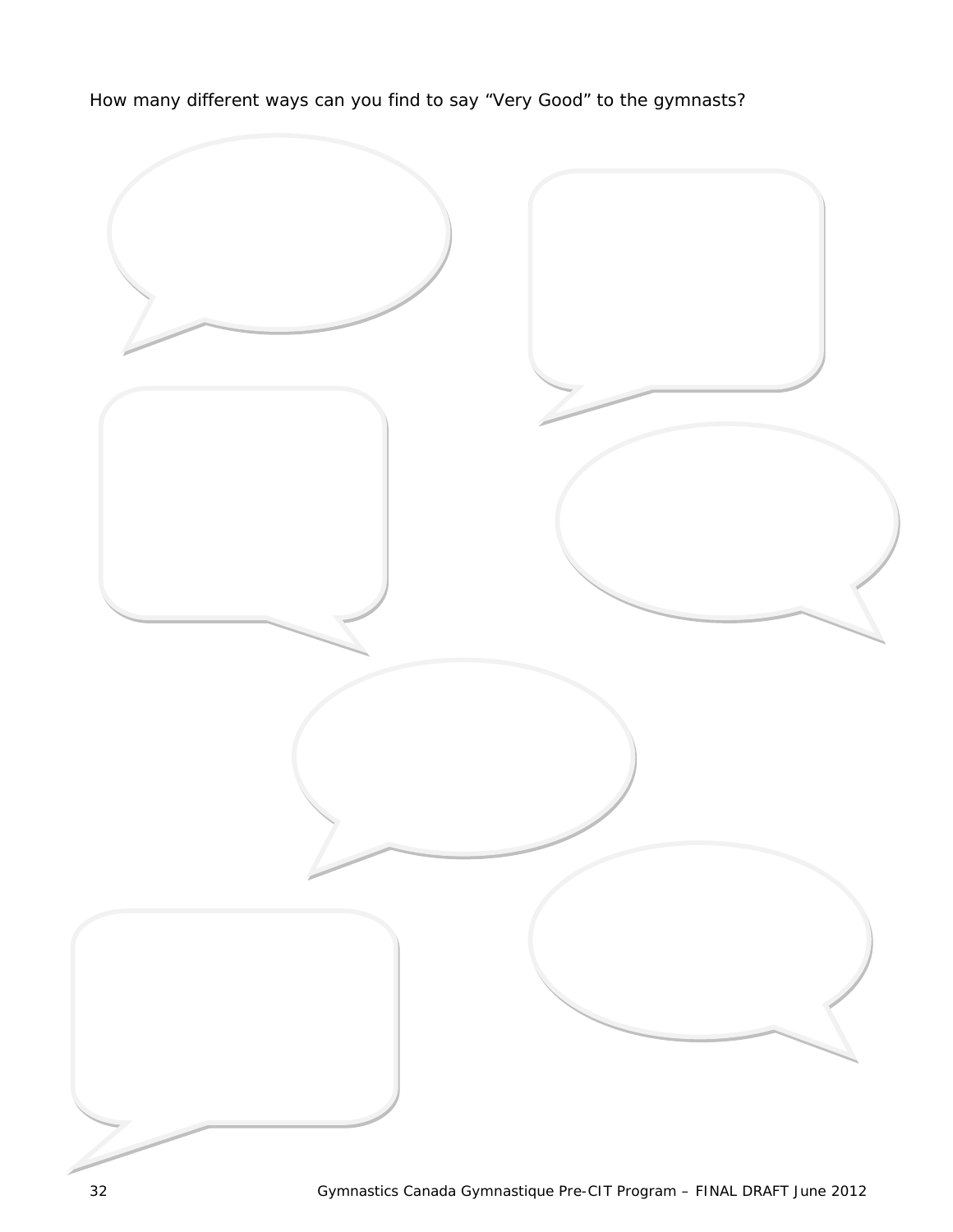What would you do if.....

A child in your group is always pushing other children?

A child always wants to be first?

A child does not want to participate?

One of the children falls down and is hurt?

A child pees on the mats in the middle of the class? *(and yes, it happens!)*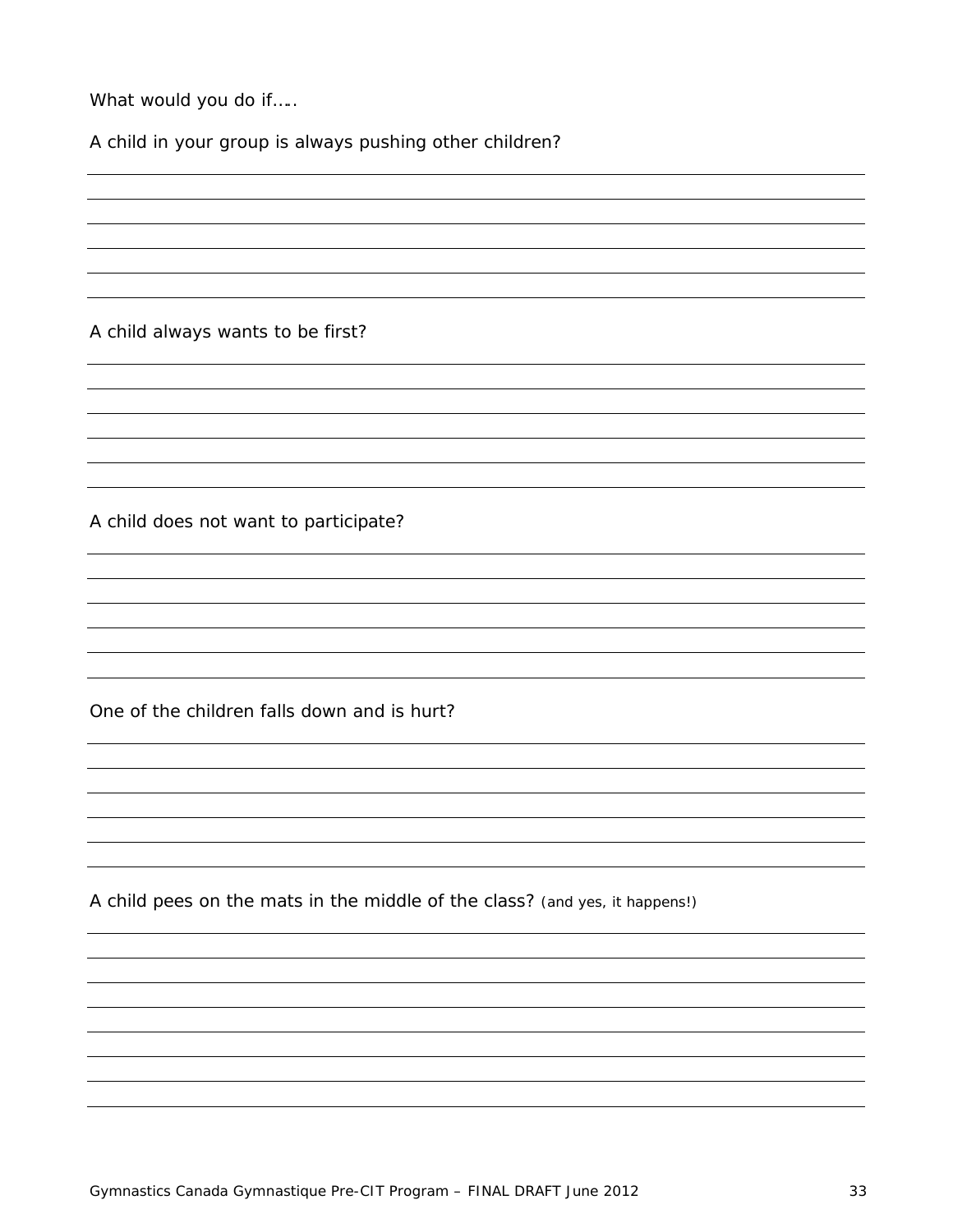You have probably realized by now that being a great coach is a lot more than just knowing a lot about gymnastics skills. Here are some final quick tips to help you keep a positive approach to class management:

#### **Know the limits of your gymnasts**

Physical and emotional limitations may cause children to act up to avoid an activity. If a child is too nervous to attempt a skill, encourage them to try something similar, but less difficult. Highly imaginative children can get scared in some game situations (*think about "what time is it Mr Wolf? Dinner time!!!"*). Learn to modify games and activities to allow children of various abilities and temperaments to be equally challenged.

#### **Use praise**

Children love to get your attention, and they will misbehave if they don't get it for good behaviour! Learn the children's names and use them often as you praise their efforts and accomplishments. Praise efforts in behaviour as well as for skill acquisition ("*Ryan, you are really listening well today!*") as other children will imitate the action to earn praise as well.

#### **Be positive**

All feedback given to participants should be given positively. Instead of saying, *"NO, your legs are bent*" try saying "*next time try to keep your legs really straight all the way through the skill*". If a participant tries to go backwards through a circuit, ask them to go the other direction instead of saying they are going the wrong way.

#### **Recognize participants as individuals**

Avoid comparing participants. Encourage participants to do their personal best instead of asking them to do better than another. Similarly, avoid games where there is one winner, where children pick teams, or where children are eliminated. Praise individual achievement, and recognize when a child has shown an improvement, even if it is well below the group average.

#### **Be flexible and adaptable**

Sometimes, things just don't work! Stay positive, and keep your mind open to alternate ways of running an activity. Be prepared to modify or move to another activity right away. Accept that children may be harder to control on the days surrounding major holidays (Christmas and Halloween in particular), and be prepared with a repertoire of high-energy games that you can pull out when you need them.

#### **Keep a sense of humour, enjoy the children, and use your smile!**

Children will tell you stories and jokes, and one story will lead to another. If you listen and respond to their stories, they will listen and respond to you. Cultivate that 6 year old sense of humour, and learn to groan at their jokes, all the while smiling as you lead them off to the next activity....Your smile is your best coaching tool.

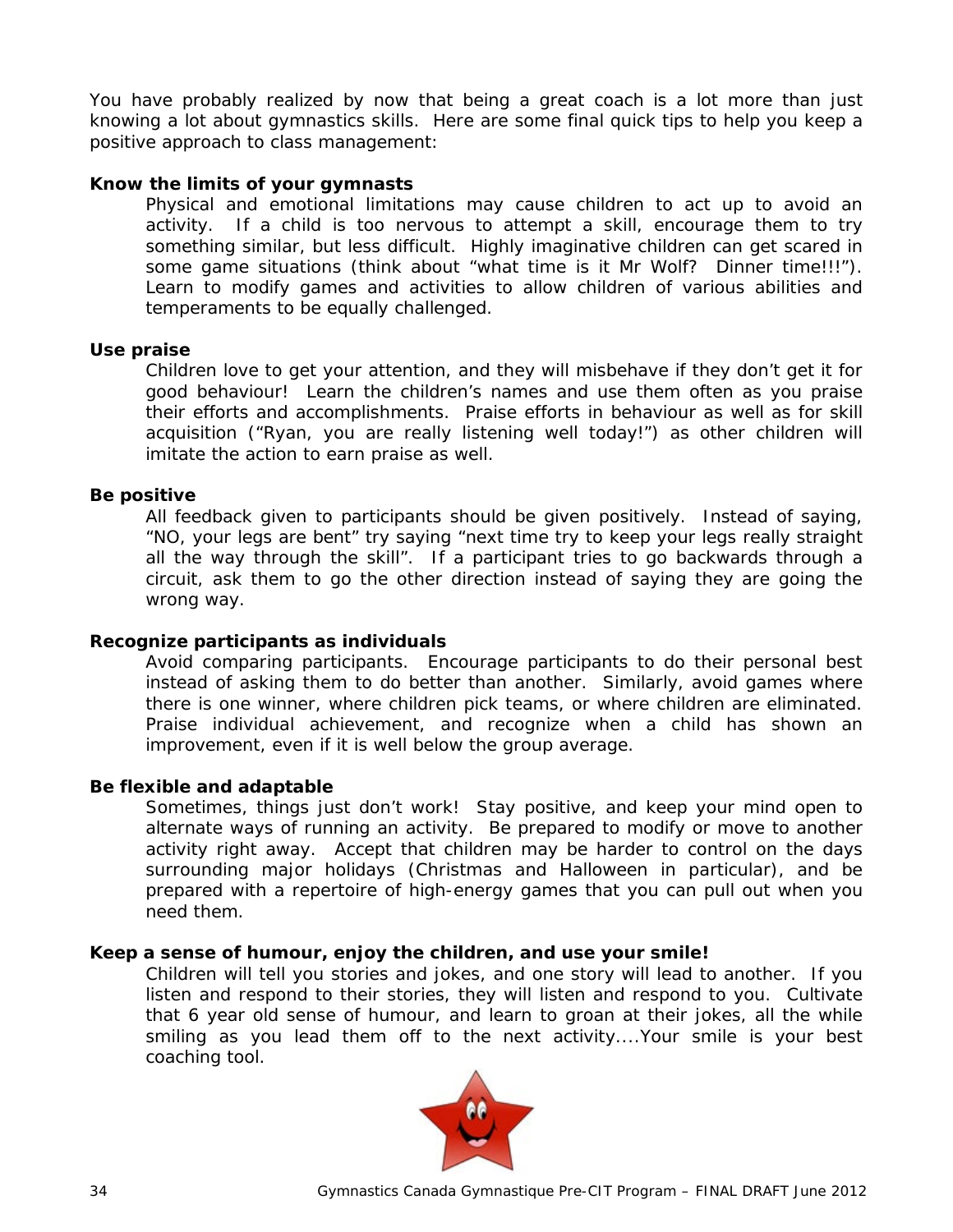#### **BASIC GYMNASTICS**

This tutorial will focus on:

- Concepts of the warm-up and warm-down.
- Introduction to the concept of Fun, Fitness, Fundamentals.
- Introduction to the Fundamental Movement Patterns of gymnastics.
- Knowing the proper terms for gymnastics movement.

#### **Warm-up and Warm-down**

As a Pre-CIT, you will be assisting with warm-up and warm-down activities.

Why is a warm-up important?

What types of activities do you include in a warm-up?

Why do you do a warm-down?

What types of activities do you include in a warm-down?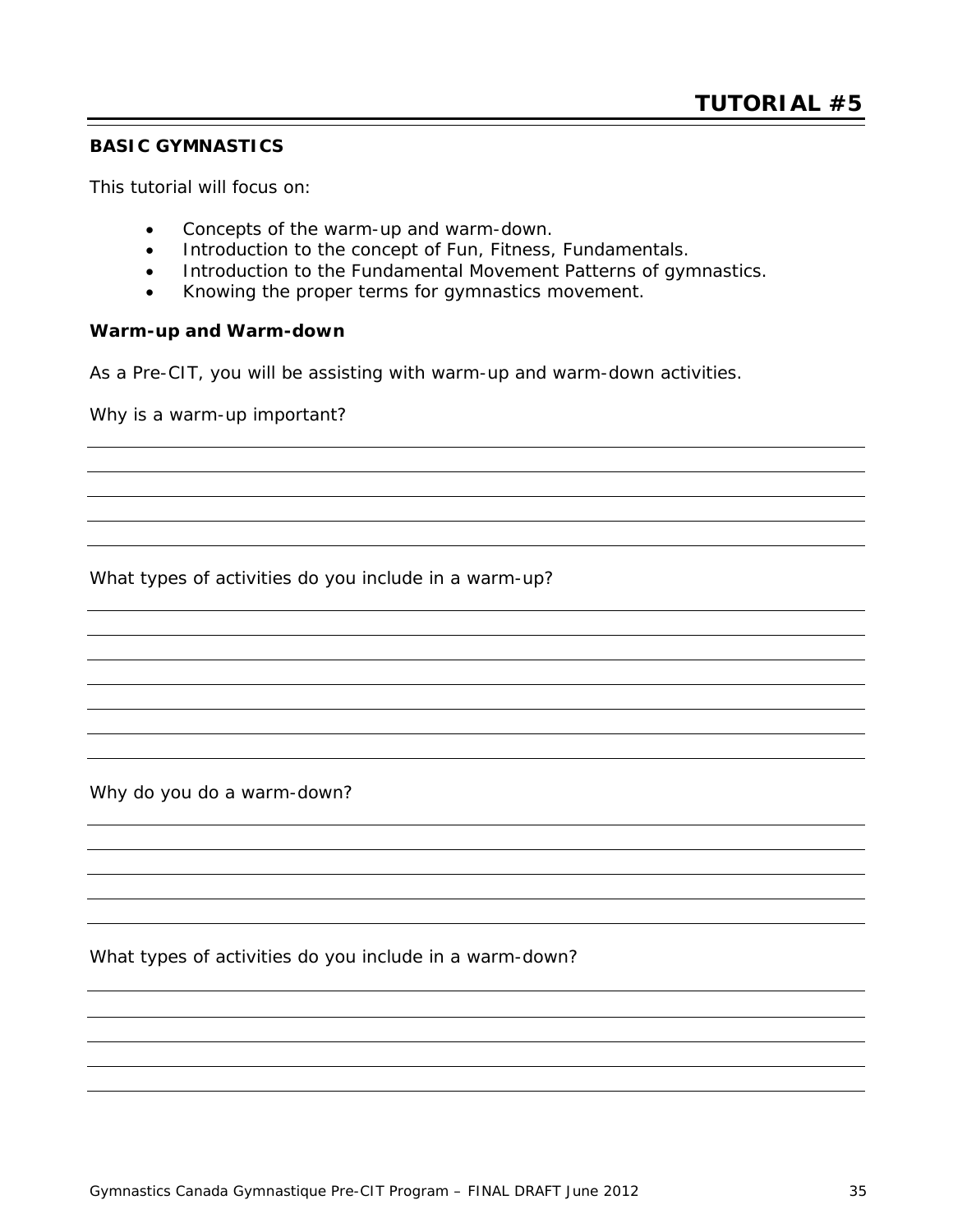# FUN

## Ensure:

- Continuous Activity
- Success
- Challenge / Discovery

Use:

• A variety of teaching styles





## Include:

- Flexibility
- Strength & Power
- Endurance
- Spatial Orientation
- Balance





Teach, Explore, Repeat:

- Landings
- **Static Positions**
- Locomotions
- Swings
- Rotations
- Springs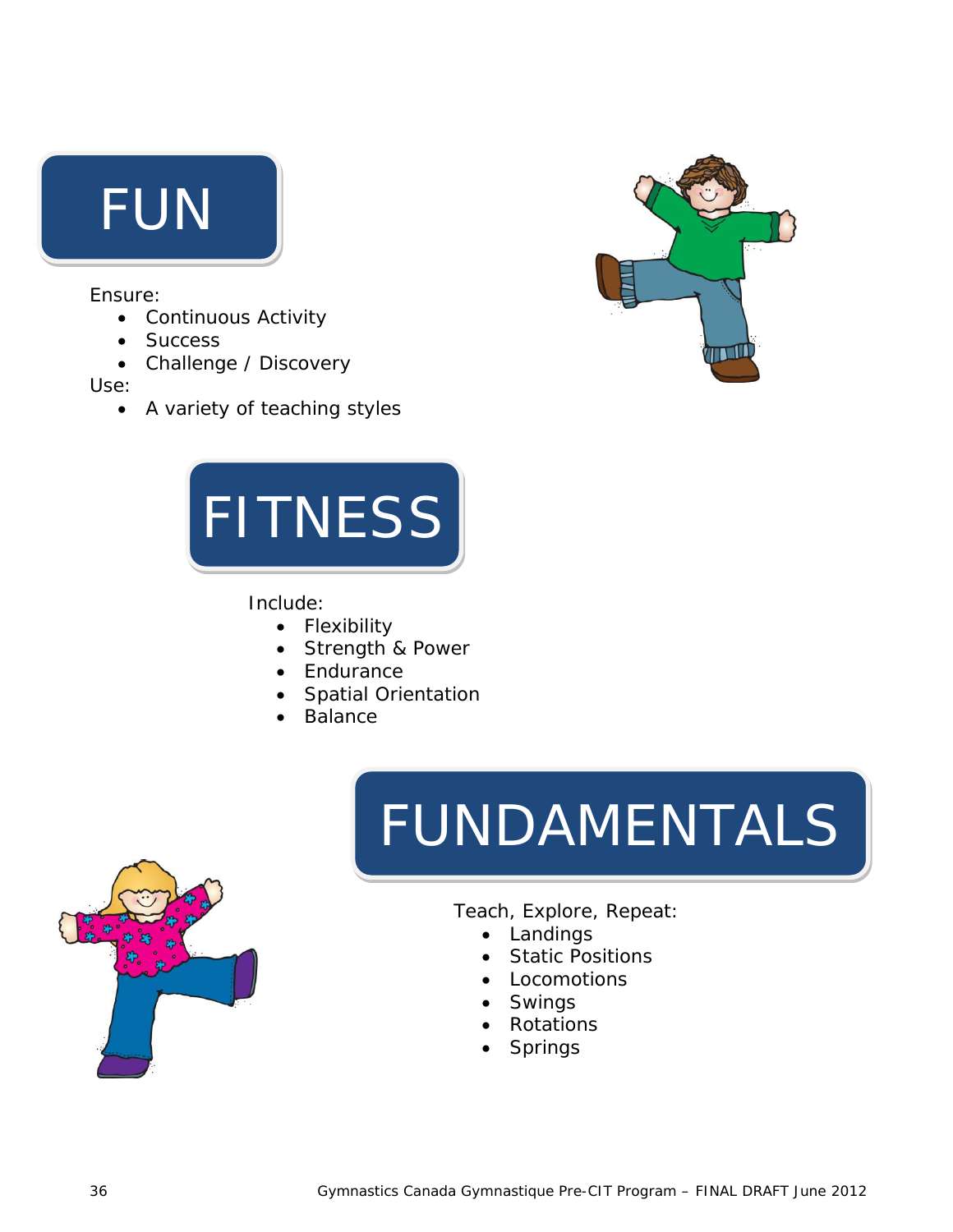### **Recreational Gymnastics Terms**

Make sure you know and can either demonstrate or describe each of these common terms in gymnastics. Your own sport will have additional terms that you should know.

- Motorcycle landing
- Tuck and roll/ Rock and roll
- Pizza hands
- Birdie fingers
- Cartwheel kickovers/bench cartwheels
- Tight body
- Skin the cat
- Donkey kick
- Cat springs
- Spider walk up wall
- Timber fall
- Names of all the equipment Olympic apparatus, plus other pieces such as the incline/wedge/cheese, donut, marshmallow mat, French fries, trapezoid.

#### **Positions:**

- Tucked
- Piked
- Straddled
- Straight
- Push-up (mad cat)
- Presentation
- Bridge
- Side split
- Splits left or right
- Hollow body position banana boat, canoe, rocky boat
- Arched body position mermaid, super kid

It is important to use and teach correct, consistent terminology to your gymnasts. Even the pre-schoolers will remember the terms, provided you reinforce them in every class.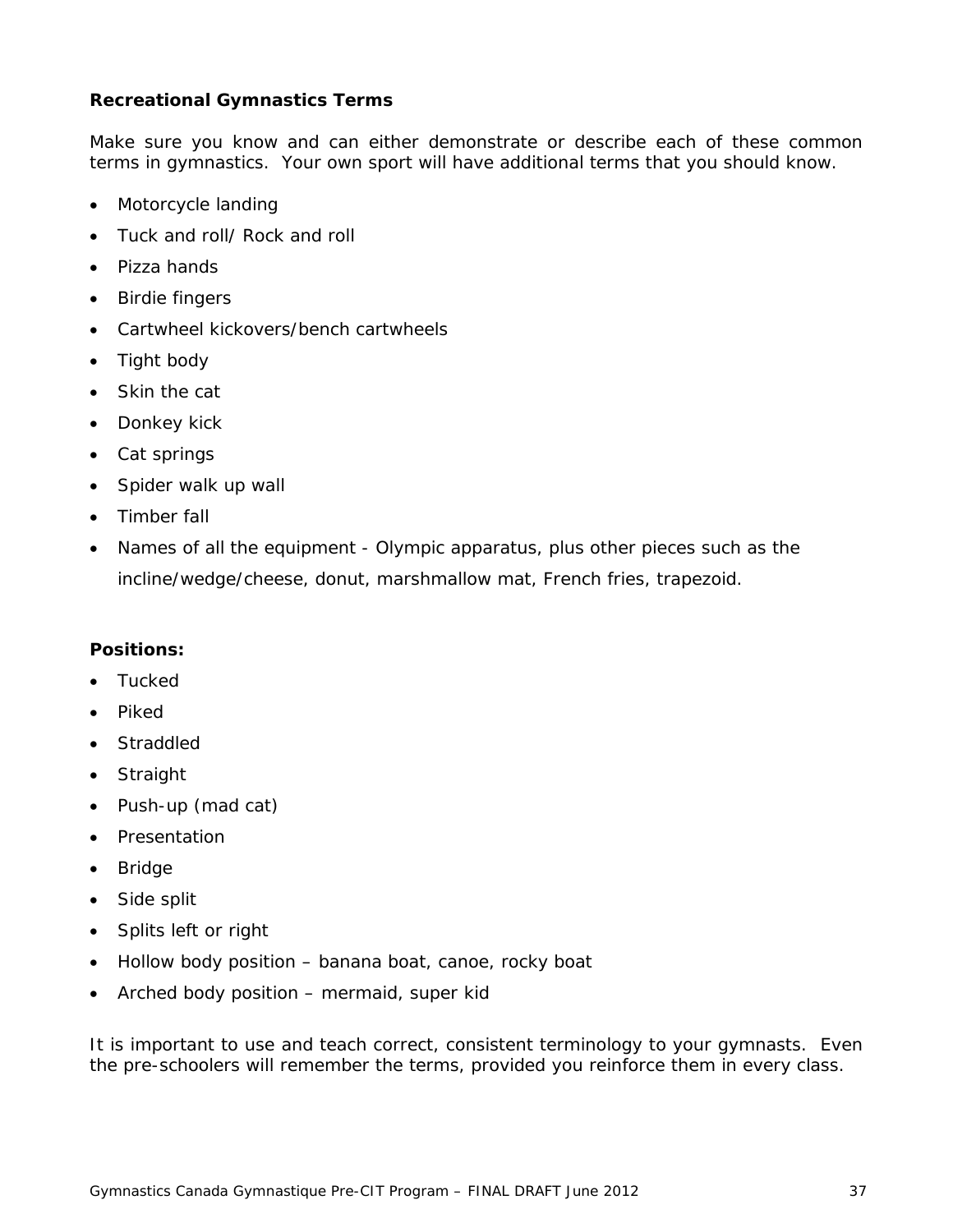#### **ASSISTING PERFORMANCE OF SKILLS**

This week's tutorial will focus on:

- Purposes of assisting
- Responsibilities of assisting

Think back to when you were learning a new gymnastics skill. Most likely you would have received assistance from your coach.

1. Why did your coach assist you when you were learning the skill?

2. Did the amount of assistance you received change as you became more proficient with the skill? How did it change?

3. How and when did you decide that you no longer needed assistance on that skill?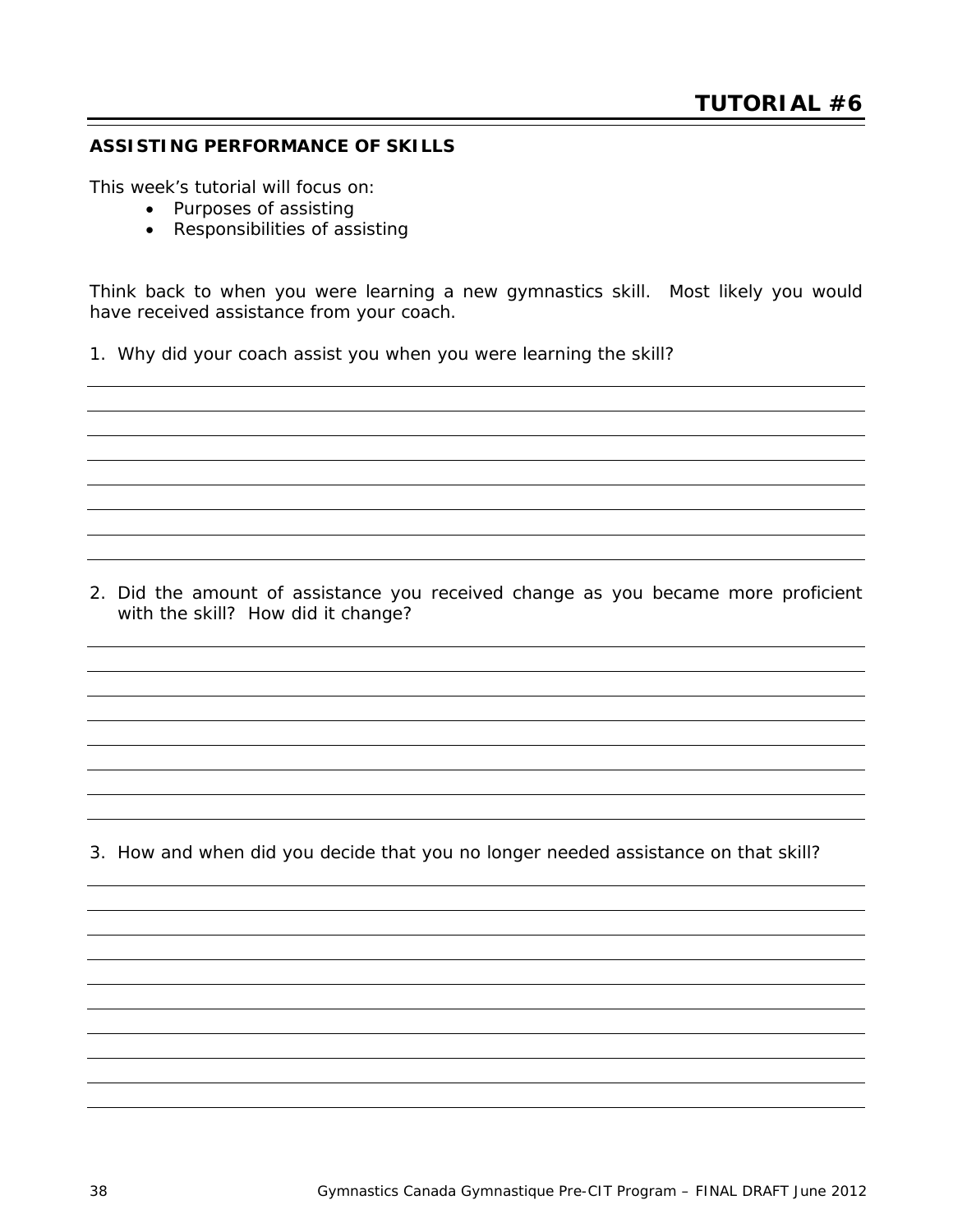## **Guidelines**

As a Pre-CIT, you may be asked to assist with the performance of basic skills. There are several different **reasons for assisting** a child:

- To help develop an orientation for a skill, or for a certain position.
- To ensure that the child performs the skill correctly and safely.
- To provide a sense of security for the child.
- To ensure a safe landing.

Any time you assist a child, regardless of the reason, you have several **responsibilities**:

- You must be strong enough to support the gymnast throughout the entire skill. If the gymnast is taller or heavier than you are, get help.
- You must be confident in your ability to assist the skill. Practice assisting with other coaches and practice assisting with both arms.
- You must give your full attention to the gymnast. Being distracted is a hazard.
- You must anticipate the gymnast's next movement and be ready to save them in any situation (including a complete wipe-out).
- You must assume that if you are assisting, then the gymnast needs you there and ready. Don't try to trick the gymnast into doing a skill unassisted while you pretend to assist with two fingers.
- You are responsible for the full safety of the gymnast. Always save the gymnast first, and yourself second.

## **And remember**:

- Assisting should never replace ability. If a child is truly not capable of doing the skill, don't assist them through it. Find an alternative skill or an easier progression instead.
- Not all children are comfortable being touched. Always ask the child if you can help them, and explain how you will be helping them (e.g. "Would you like me to hold your hand while you walk on the beam?" or "I will hold your waist while you try this turn").
- Avoid touching private areas of the body, including the chest.
- If, by mistake, you do touch the gymnast in a private area, acknowledge it and apologize right away. This should only happen in cases of emergency – for example if the gymnast is falling out of control and you grab whatever you can to make the save.
- Practice assisting with other coaches.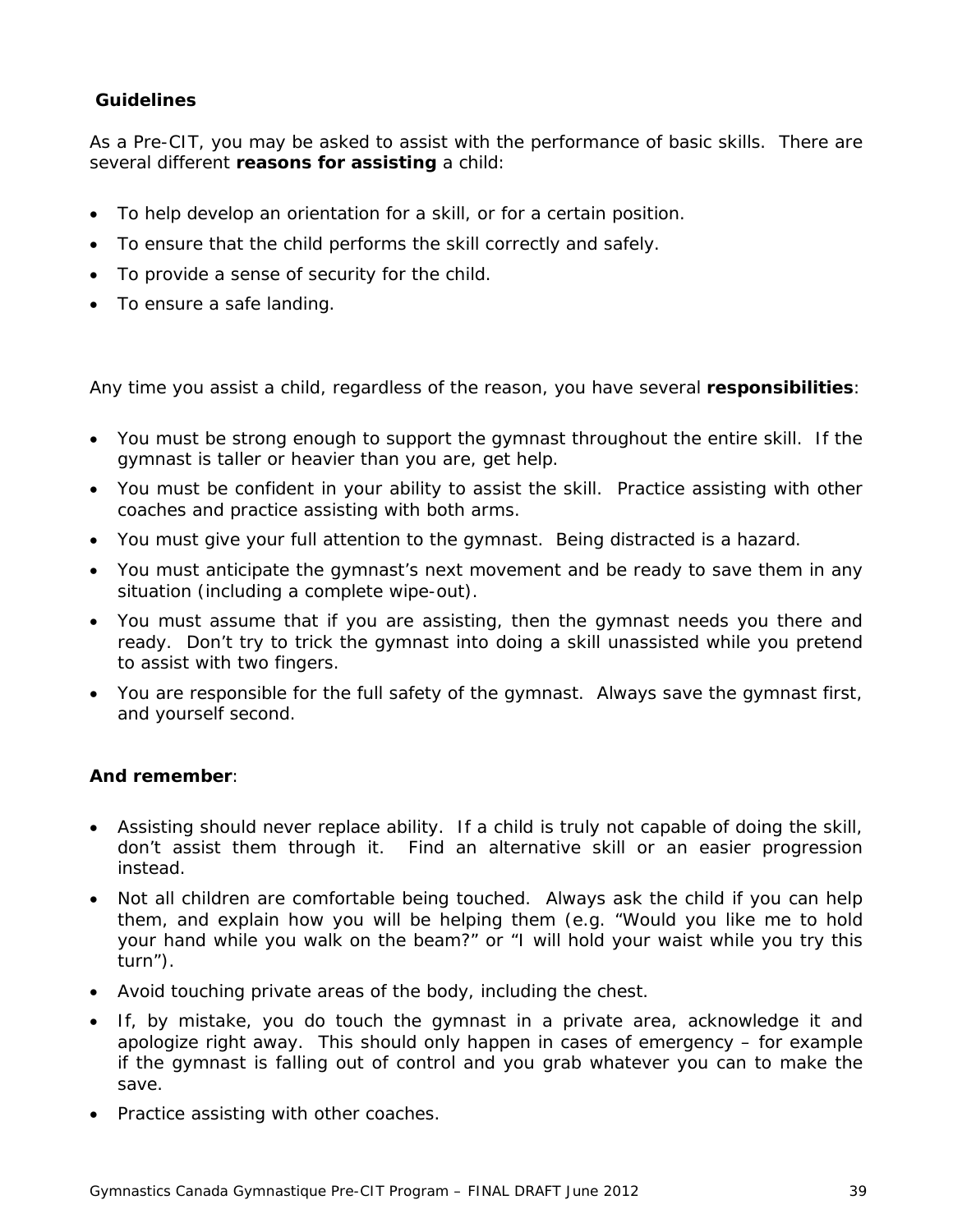#### **GAMES! GAMES! GAMES!**

In this tutorial you will focus on:

- Using games in your class
- Running games with a group
- Modifying games according to the needs of your group



There are zillions of games that you can incorporate into your lessons. When combined with stretching, games serve as good warm-up and can be used to end the class on a happy note.

Always plan more games than you expect to use and be prepared to stop and change a game that is not working. Keep your games exciting, active and challenging! Also, stop the game while the children are still involved and they will want to play it again and again.

Often, you will find that you may have to alter the rules, change the focus, add or subtract parts of the game to suit your group. Know their abilities!

There are several types of games used commonly in gymnastics:

- 1. Tag Games
- 2. Group Games a) Combative b) Co-operative / Quiet
- 3. Parachute Activities
- 4. Animal Walks

Every coach needs a good repertoire of games. The next few pages describe enough games to keep your gymnasts playing for a long time!

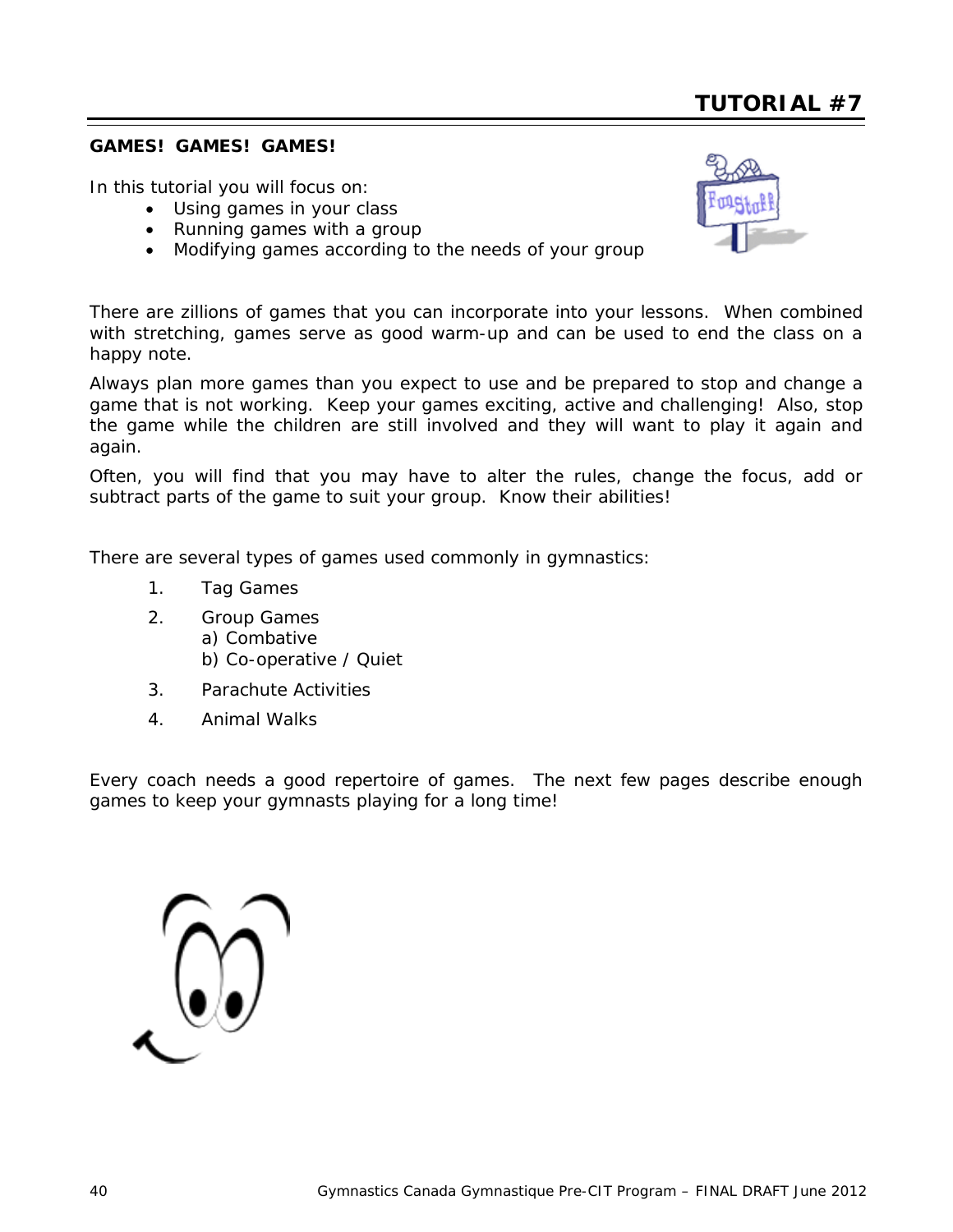## **TAG GAMES**

- 1. **Everybody's It!** this one actually works! Everyone is "it" trying to tag everyone else, no one is out. VARIATIONS: Call out certain tag spots, i.e. behind the knee, elbows, belly buttons, etc.
- 2. **Blob Tag** one, two or more children are chosen as a "Blob". Other children that are tagged hold on to the hand of the Blob until all kids are part of a Blob.
- 3. **Partner Tag** (has many variations) the group is divided into partners, as various skills are called out, each partner tries to catch their partner while hopping, running, crab walking, etc. Have 4 or 5 pairs that are "it", as one person in the pair tags someone that person becomes part of the pair and the "tagger" is now free.
- 4. **Poison Tag** one or two people are "it", where you are tagged is where you must hold on with your hand until you've used both hands (i.e. holding onto your shoulder and a knee). When both hands are on poison spots, the child performs a skill before re-joining the game.
- 5. **Crumple Tag** each person gets two "crumples" of scrunched up paper. The object is to collect as many crumples in the time frame by hitting others with your crumples. When hit, you must drop all your crumples for the other person, and begin collecting again (off the floor, etc.)
- 6. **Hugger Tag** same as regular tag, but can avoid being tagged by hugging one, two, or more players (instructor can specify). Can only hug for five seconds, and the "tagger" cannot wait.
- 7. **Frozen Tag** an excellent way of incorporating your "skill of the day". When tagged, the person must perform a skill and is frozen until another player rescues him/her. There are a thousand varieties to this game – rather than simply running under the legs of a person frozen in a straddle position, get the kids to run around each leg; in a front or rear support the kids can climb over and under to free their classmates.
- 8. **Tail Tag** all players have a tail hanging from the back of their shorts. Use ripped rags, socks, etc. Each player has to grab as many tails as possible in a predetermined time limit, each time adding new tails to their own. Vary the "animal" and you can change the movement:

Catch a bunny's tail – hopping

Catch a tiger's tail – running

Catch a lion's tail – on all fours

Catch a dragon's tail – with a partner, the person in the rear wears the tail

Note that tag games don't need to have an "ending" or a "winner". Let the game run for a couple of minutes, then stop the game while the kids are having the most fun. They will beg you to play it again another day.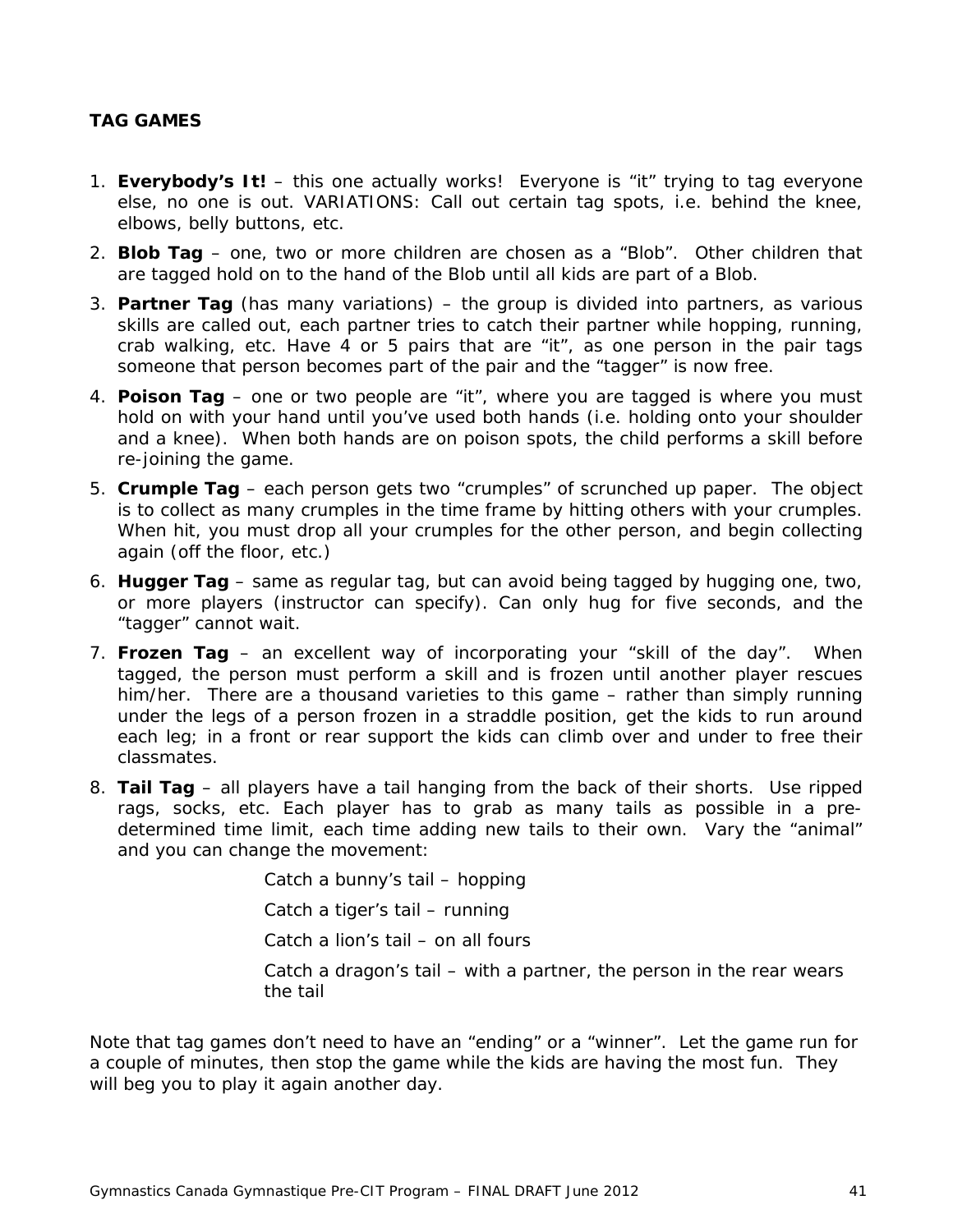#### **GROUP GAMES**

#### **Combative Games**

These are good activities for older children age 6 and up, especially boys!!!

- 1. **Toe Touching** Find a partner that is about the same size as you. Facing each other, try to touch behind the knees of your partner as many times as you can. Vary the body parts.
- 2. **Push-up Pull-down** Face your partner in a front support position. Try to knock your partner's hands out so that he or she falls out of the front support. Try rear supports or one-arm side supports for the stronger kids.
- 3. **Bulldozer** Face your partner with arms extended in front of you, hands pressed against your partner's hands. Try to push yourself across the line onto their side.
- 4. **Tug-of-War** Stand in a straddle position facing your partner, but place your right foot beside your partner's right foot. Clasp hands and try to pull your partner to your side. Or, stand on either side of a line and try to catch your partner and pull him across your line.
- 5. **Rooster Fight** Partners stand on one leg, holding the ankle behind the body with the opposite hand, other hand behind the back holding the elbow. Try to knock your partner off balance by bumping shoulders.
- **6. Kwik-Sit** Facing partner, sit on floor with feet flat in front, legs bent, holding hands. Without moving your feet, stand up and sit down as many times as you can in \_\_\_\_ seconds. Or, sit back to back with your partner with arms linked, knees bent and feet flat in front of you. Try to stand up/sit down without moving your feet.
- **7. Wring the Dishcloth** Hold hands with your partner, both partners turn around in the same direction all the way to the starting position. Do as many as possible in \_\_\_\_ seconds.
- **8. Crab Fight** In crab position, hands and feet on floor, belly button up, try to make your partner's seat touch the floor. Or, place an object (like a beanbag) on your tummy, try to make your partner drop theirs.
- **9. Roly Poly** In a tight tuck position, face your partner and try to roll them over using only your toes.
- **10. Starfish** One partner lies on back in shape of an X. The other partner tries to turn him over onto his stomach, while the other resists by keeping arms and legs stiff.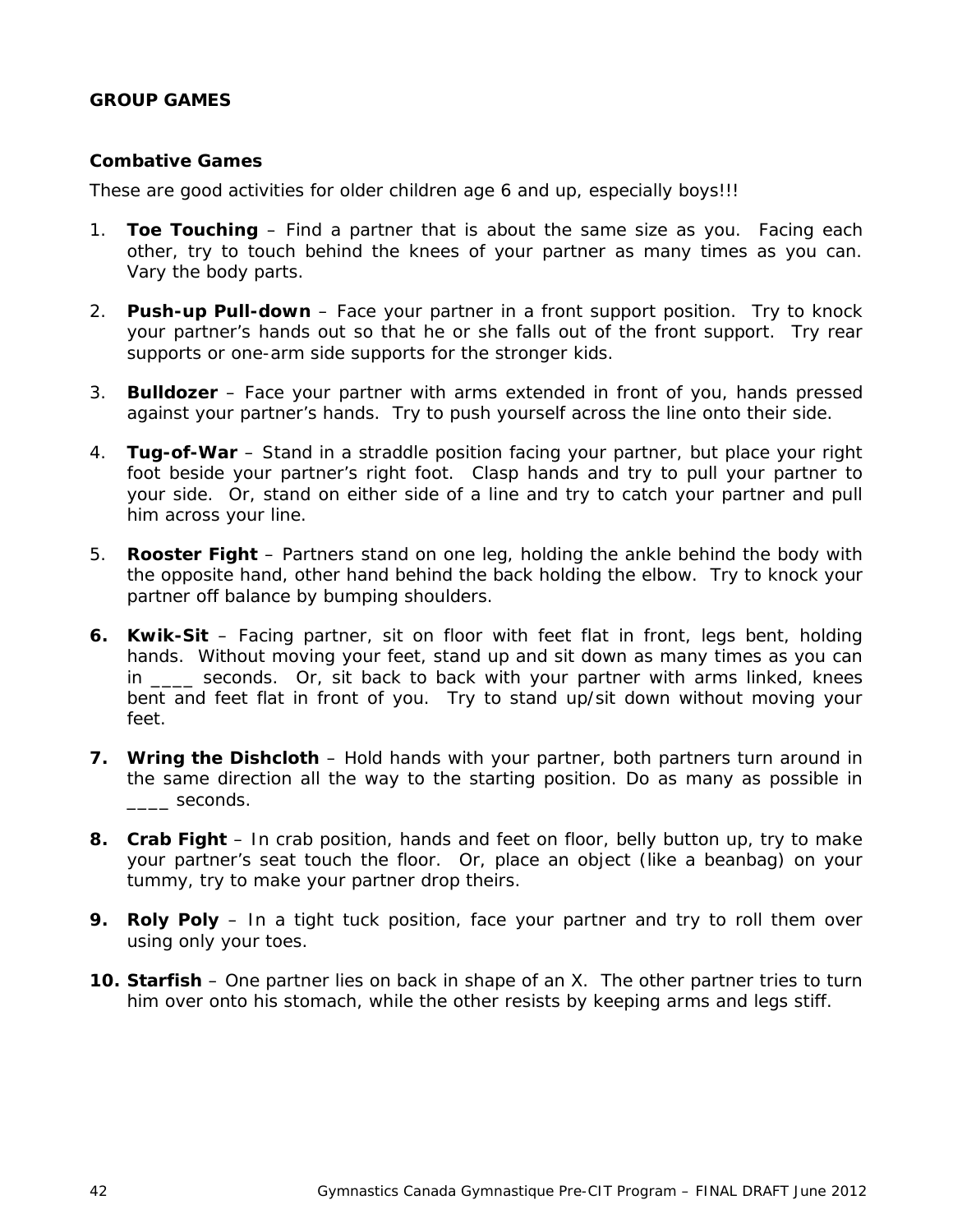### **Co-operative / Quiet Games**

These games are good ending activities, or can be used as a break for when the children need a rest. They have minimal rules, no score and no competition.

- **1. Lap Sit** the group stands in a tight circle and turns to put their hands on the shoulders of the person in front of them. On command, everyone sits down on the lap of the person behind them. It takes some practice, but it's worth it!
- **2. Sticky Popcorn** Begin by talking about kernels of corn and how they gradually heat up before they pop. Turn on the stove and watch the kids pop! Ask them to stop so you can pour on the stick syrup and as they bump into each other, they become stuck until you have one big popcorn ball!
- **3. Human Tangles** Standing in a circle, each person reaches across and holds onto two different hands. Once everyone has a hand, they must "un-tangle" themselves without letting go.
- **4. Push 'em into Balance** Standing again in a tight circle, each member gets a turn at standing in the middle, arms crossing their chest, feet not moving and falling into the outstretched hands of the group. The group must prevent the middle person from falling out of the circle – not by shoving.
- **5. Floating Along** Form two lines, lying on their backs head to head, arms stretched up to the ceiling. One person lies on their back (in a very tight body position) on the hands of the group and together they shuffle him along to the end.
- **6. Blow Ball** (needs a ping pong ball or other form of light ball). Form three groups to lie on their stomachs with their chins on a line in a rectangular position. Place a ball in the middle and with hands behind their backs, players attempt to blow the ball across their opponents' line.
- **7. Rattlesnake** The group forms a circle around two players who are blindfolded in the middle, each carrying a pop can with pennies (or small objects or shaker). One person is designated "it" and shakes the can, the other player shakes in response. "it" has three tries to find the location of the other and tag them – yes, blind!
- **8. Killer Handshake** The group sits on floor with eyes closed while the instructor secretly chooses one or two "killers" by tapping them on the back. Everyone stands up and shakes hands with a greeting – e.g. "Hi, thanks for coming to gymnastics". The killers give a little scratch on the palm as they shake. If you've been hit, you must count to ten (so not to give away the identity of the killer) then gracefully fall dead. Game is over when one of the remaining live players correctly guesses who the killer is.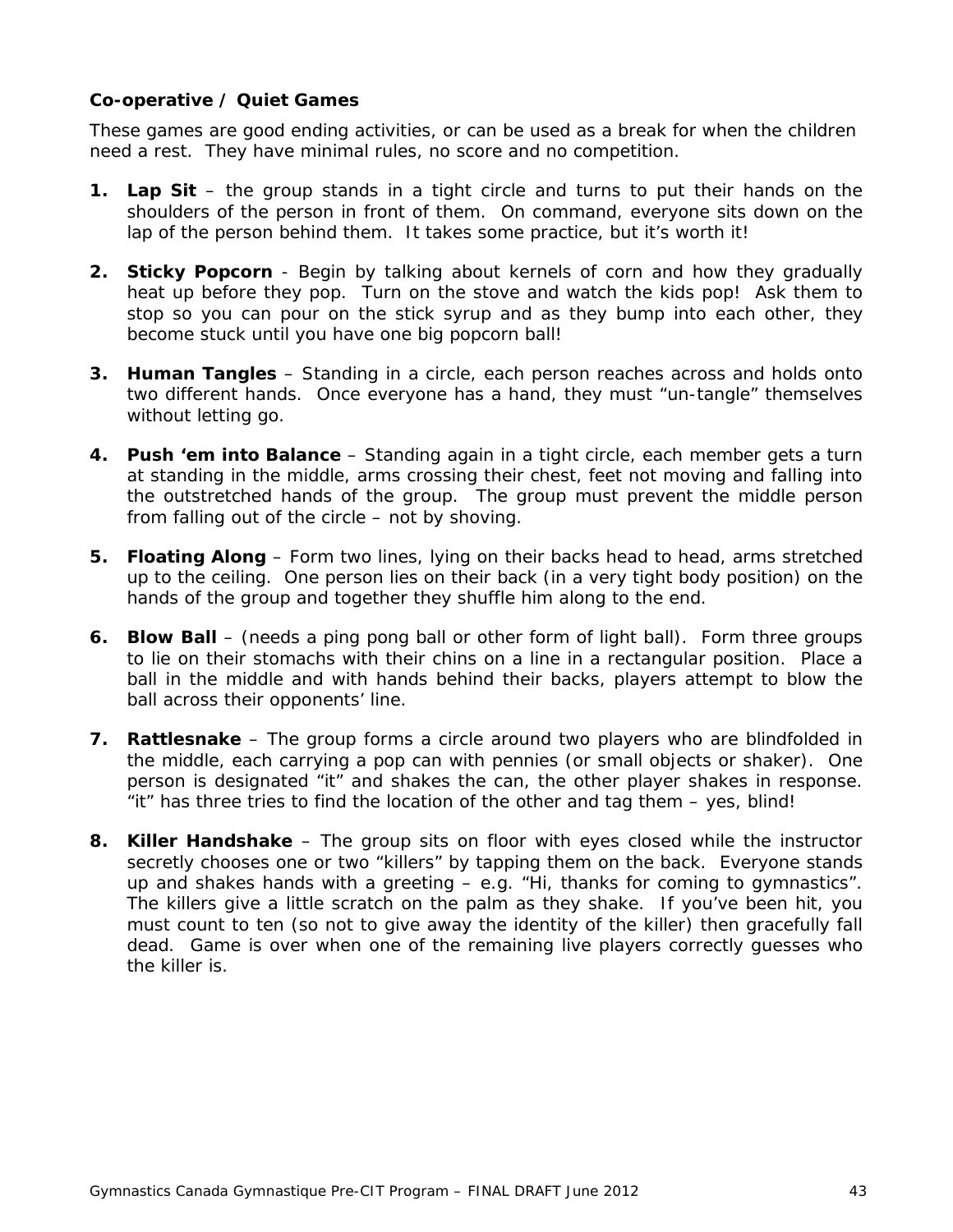#### **PARACHUTE GAMES**

The parachute is an excellent source of warm-up and ending activities, and is also an excellent form of cooperative play. Used properly, the parachute will provide a quick cardio-vascular warm-up, and it is lots of fun for all ages.

A few tips to ensure the success of your leadership during parachute games can save you from raising your voice to maintain control and allow you to have fun too!

- 1. Before you pull the parachute ("P") out of the bag, tell the kids you have a special warm-up planned for the day
- 2. After the parachute has been unrolled, ask the kids to put it on the floor and show them the correct hand placement (fingers on the top, thumb underneath, make a tight fist).
- 3. Ask the kids to tell you how many parachutes they see. "One". And how many kids do you see? "Lots"! Well, because we only have one parachute, we all have to play the same game. It won't work if we all play a different game, so please help us to all have fun by listening carefully to your teacher. Remember the parachute works best when there are no wrinkles in it – keep pulling it tight.

The following games are arranged in order of difficulty:

- 1. **Air conditioning** Standing, grasp the "P" firmly and wave arms up and down vigorously
- 2. **Popcorn**  While making air conditioning, throw balls onto the moving "P" and watch them fly!
- 3. **Walking on Waves** While half of the children do Air Conditioning squatting down, the other children walk over the top. Make up a story about the waves growing stronger, into a hurricane, etc.
- 4. **Ring Around the Rosie** or any other game that requires children to walk in a circle (e.g. Motor Boat). Holding tightly, you can increase the speed if the kids learn to lean back and pull as they run.
- 5. **Silk House** Children crawl under "P" and tuck "P" under their seats. Where are we? In the tummy of a whale? In an igloo on a sunny day? A caterpillar in a cocoon? Rock the house by gently leaning in one direction; the "P" will move back and forth rocking side to side.
- 6. **Revolving Sit-ups** sitting down with legs under the "P", toes pointed to the middle, lie back and use the taunt "P" to pull yourself up again.
- 7. **Tricks under the Big Tent** children sit on floor with the "P" pulled up to their waist and legs straight in front of them underneath. On signal, everyone lifts the "P" up overhead and performs a skill, e.g. show me a tuck sit or a v-sit.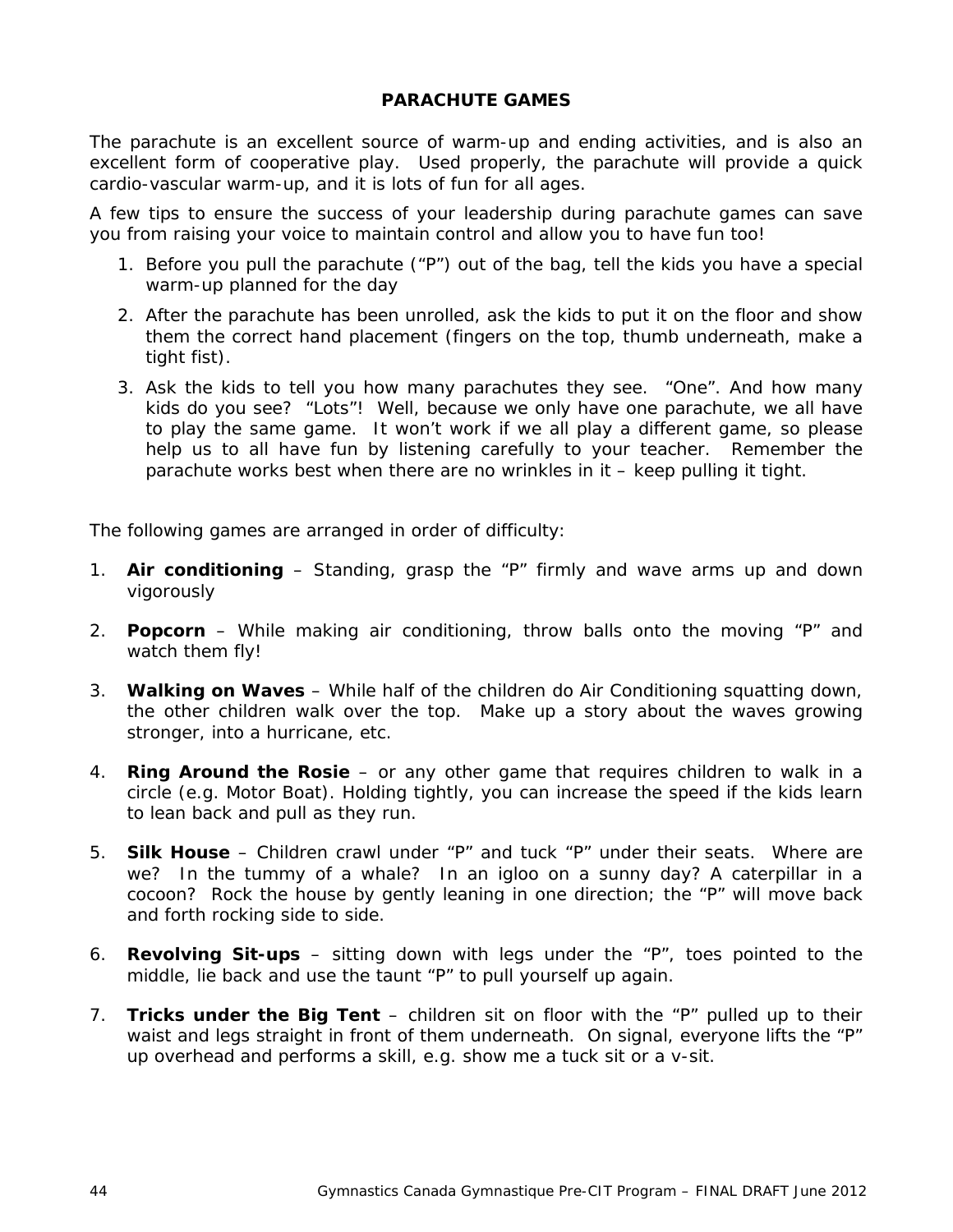- 8. **Bubbles** Begin with the "P" pulled tight on the floor. On the count of 3, (or try an original; on the word SPAGHETTI) everyone stand up and lift your arms high above your head and quickly pull "P" back to the floor
- 9. **Funny Faces** After the kids have mastered Bubbles, they can now lift the "P" over their heads, and when you pull it down to the floor, lie on your tummy and put just your head inside – with the "P" wrapped around your head like a scarf – and make silly faces at each other!
- 10. **Inside a mushroom**  Make a Bubble, take three steps into the middle of the "P", pull your arms over your head and behind you and sit down on the "P" while still holding on with your hands. This one does take a few practises.
- 11. **Umbrella** All stand around the "P" holding tightly. Ask kids to look at what colours are on their clothes – LOTS of one colour. On a 3 count, kids stand up arms stretched over head, the coach calls out a colour, if you are wearing LOTS of that colour, let go of the "P" and run under to the other side before the Umbrella comes down!
- 12. **Drifting Cloud** Get the kids to demo how loud they can yell, "Let Go"! Explain that you are all going to make a cloud float up in the air like magic, but that they must help you by yelling, "Let Go" and by releasing the "P" when their arms are stretched way above their heads. On the count of \_\_\_\_, we will all stand up and lift our arms above our heads, yell, "Let Go" and release the "P" into the air – it's floating! (This takes a little bit of practice. If there are young kids, make sure they have an older child beside them to remind them when to let go).
- 13. **Tail Swing / Surf-ride** A great game for the stronger kids, but as it is an individual "ride", it is not recommended for large groups – there is too much waiting time between turns. Get the surfer to remove their shoes before standing at one end of the "P" with the rest of the group at the other end holding on to the edge. The surfer stands in lunge position, arms out like an airplane and the group pulls the surfer across the floor. Start on the signal of the surfer and begin slowly.
- 14. **Cat and Mouse** Works well with a larger group. Children sit holding the "P" tightly. Select one child to be the cat, he goes on hands and knees on top of the "P". Select three or four children to be the mice, they go on hands and knees under the "P". While everyone else keeps the "P" moving in waves, the cat has to crawl around and tag the mice that are scurrying around, hidden under the "P". Change the cat and mice frequently and enforce the "hands and knees only" rule.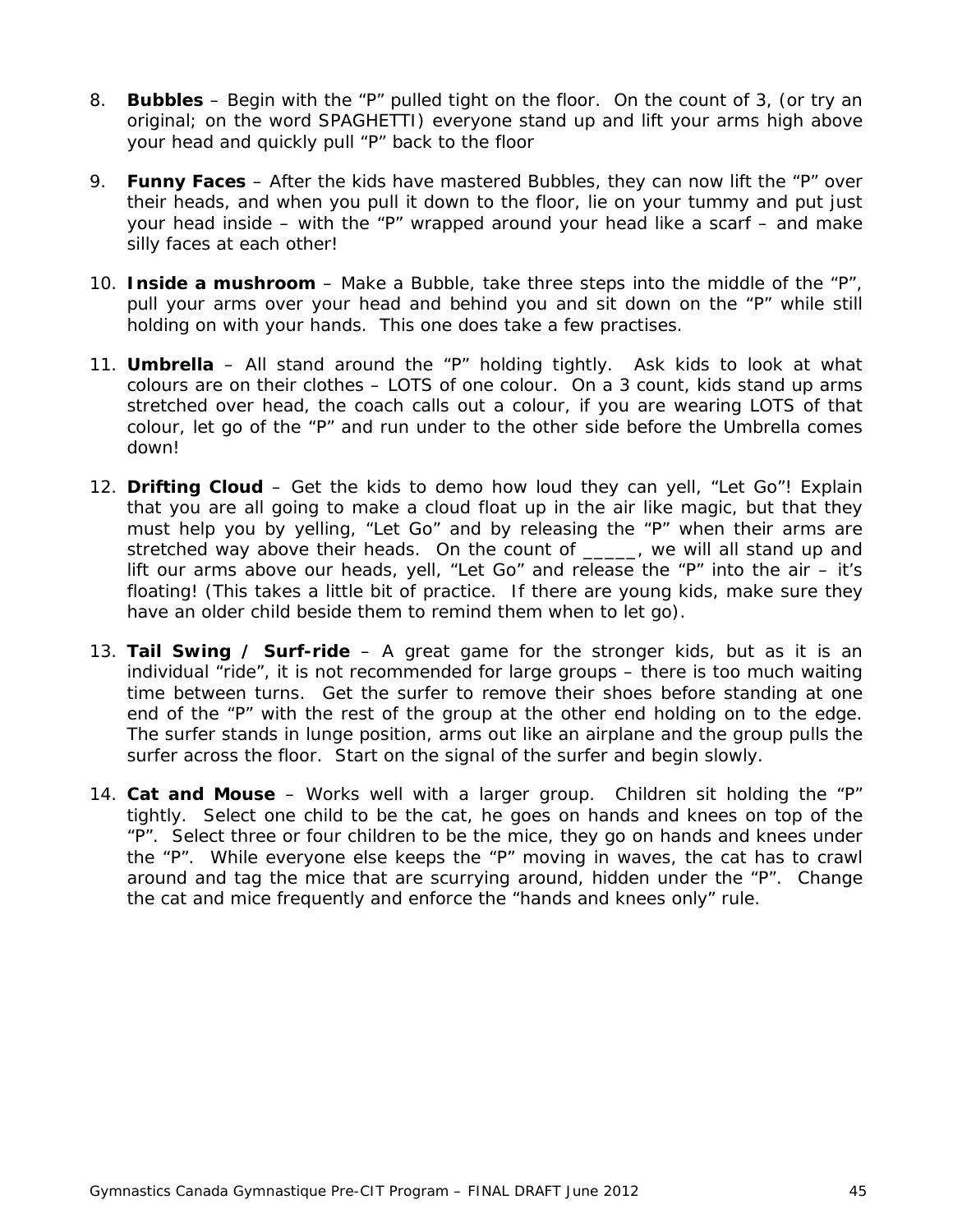#### **ANIMAL WALKS**

Here are some animal walks that can be used in your recreational program to instil a fun activity, while also developing many of the qualities that are needed in gymnastics. Animal walks are great for:

- Warm-up relays
- Moving from one apparatus or station to another
- During a circuit or series of activities to help delay the return to line
- As an exercise to help increase one or more of the athletic abilities listed below:

**STRENGTH – S POWER – P ENDURANCE – E BALANCE – B FLEXIBILITY – F**

| <b>ANIMAL WALK</b> | <b>ATHLETIC</b><br><b>ABILITY</b> | <b>DESCRIPTION</b>                                                                                                          |
|--------------------|-----------------------------------|-----------------------------------------------------------------------------------------------------------------------------|
| Rabbit             | P, B                              | Hopping on 2 feet, holding hands up for ears                                                                                |
| Chicken            | B, E                              | Hold onto your heels while walking                                                                                          |
| <b>Duck</b>        | E                                 | Keep arms flexed while walking in a squat position                                                                          |
| Seal               | S                                 | With palms and toes turned in, drag legs behind                                                                             |
| Inch Worm          | P, F                              | Start standing with hands and feet on the ground, walk hands<br>out to prone position, then walk feet forward to meet hands |
| Running Cat        | P                                 | Dive onto hands then bring feet up outside hands; repeat                                                                    |
| Frog leaps         | P, S                              | From squat to extended hop to squat                                                                                         |
| Lame dog           | B                                 | Running on 2 hands and 1 foot                                                                                               |
| Kangaroo           | P                                 | High hops using legs only (arms can form a pouch across<br>belly                                                            |
| Bear               | B, E                              | Walking on all fours, swing alternate limbs out to the side                                                                 |
| Crab               | S, E                              | Holding body in rear support on the floor, run sideways                                                                     |
| Cricket            | F, E                              | In a crab position, run moving feet first, then hands                                                                       |
| Praying Mantis     | P, B                              | Hop, landing in a praying position                                                                                          |
| Sneaky Snake       | S, F, E                           | Flat out on floor, wriggle along with no arms or legs                                                                       |
| Elephant           | B, E                              | Walking on all fours, keeping arms and legs straight                                                                        |
| Double frog leaps  | P                                 | Frog leaps over each other                                                                                                  |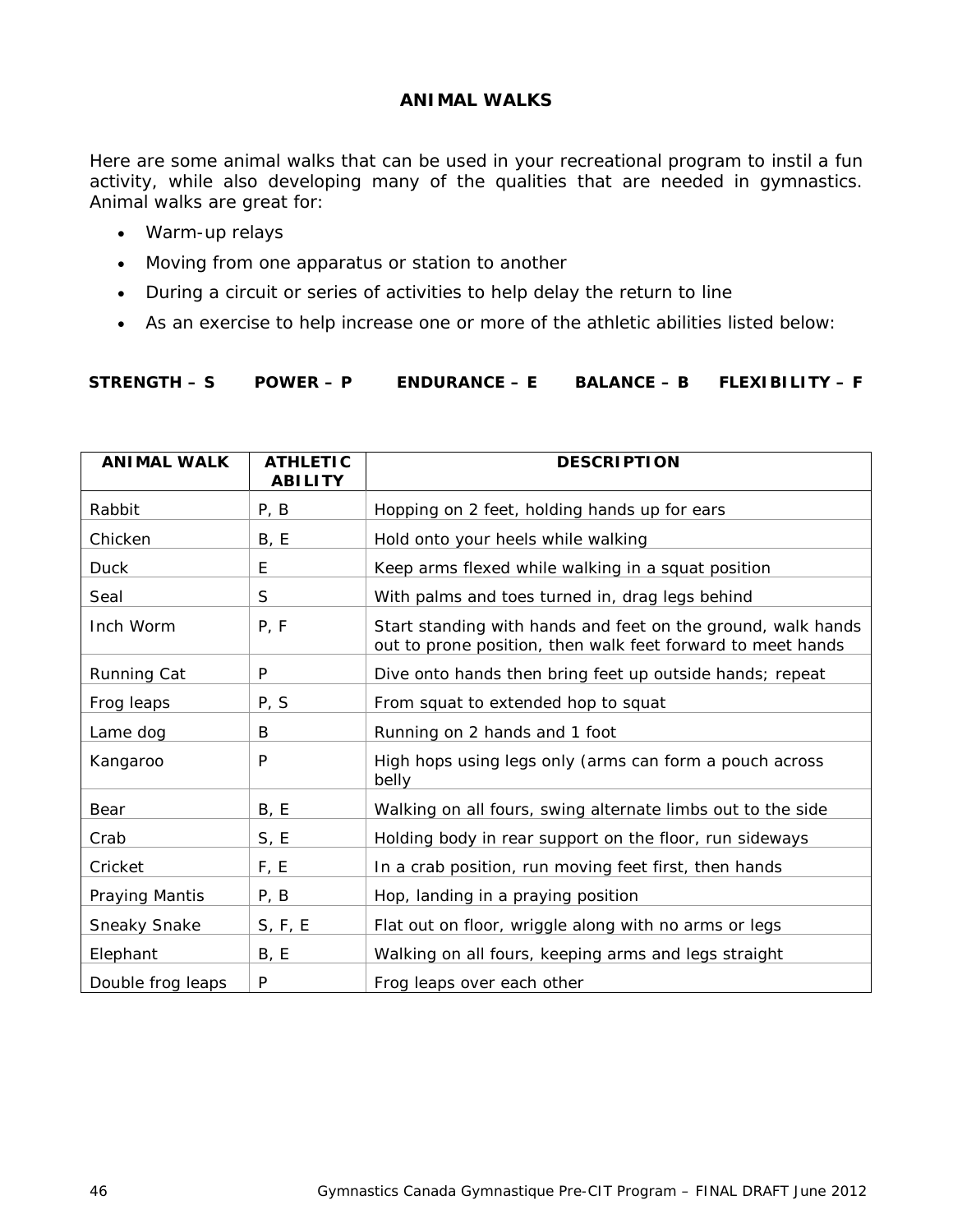Pick any game from the previous pages, be sure you understand how it works, then write out the words you would use to explain it to your group. Keep your description short and clear, and use demonstrations if necessary.

Game:

My explanation:

*(Use pictures for demo if needed)*

Now, working with a group of other coaches, explain your game and get the coaches playing it. Some things to remember:

- Instructions must be short and clear.
- Ask for questions or get kids to reiterate some of the rules to be sure they understand.
- Game should be under way within 1 minute, and can be completed or modified within 2-3 minutes.

How did the coaches respond to your explanation? Did they understand the rules? Were they able to get the game going right away? Did anyone seem completely lost? If coaches had problems with the game, chances are good that the gymnasts will too. Take a good look at your explanation and demo, make adjustments in the box below, and then teach it to the coaches again.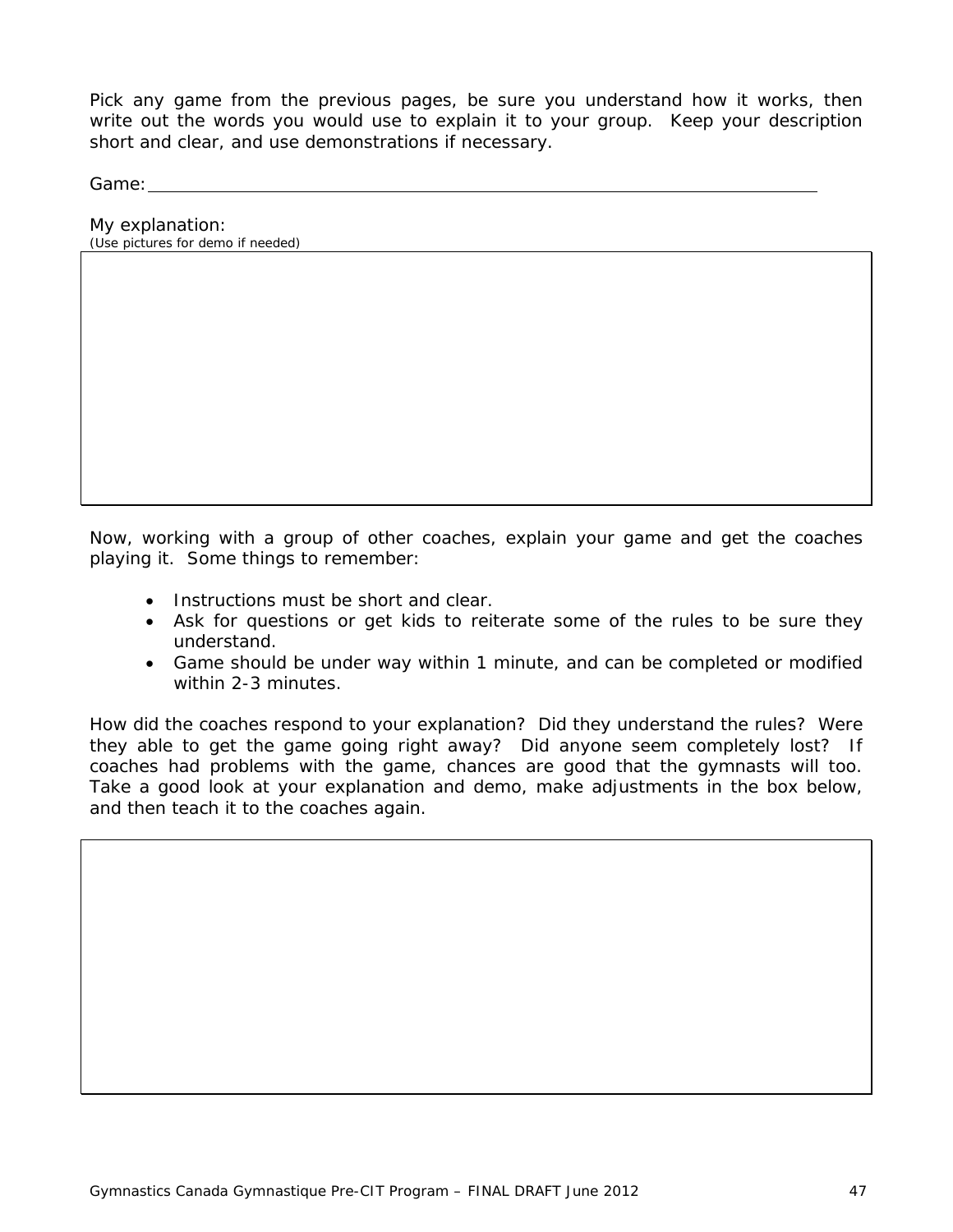#### **INTRODUCTION TO BADGE PROGRAMS**

This week's tutorial will focus on:

- Introduction of badge programs and resources
- The badge skills

Each badge program is set up as several progressive levels that take the gymnast from a beginner to an intermediate level of skill development. Upon successful completion of a level, the gymnast receives a badge or pin. Badge programs focus on developing the basic skills that are the building blocks for each sport.

With young children, it is quite possible that they will be able to complete the first badge within one 10 week session. As children move into more advanced badge levels, however, they will need two or more sessions to master the required skills.

As a Pre-CIT, you will be helping to teach skills in the early levels of your club's badge program. Each of these skills relates to one or more of the fundamental movement patterns of gymnastics (landings, statics, locomotions, swings, rotations, springs). It is important that your gymnasts master these skills with proper technique as all other gymnastic skills are built on these basics.

Your Tutor Coach will review the badge program with you, and discuss how the program is implemented in your club.

Which badge program are you using in your coaching?

How many levels are in the program?

What level are your gymnasts at?

How will you know that your gymnasts have met the standard to complete this badge level?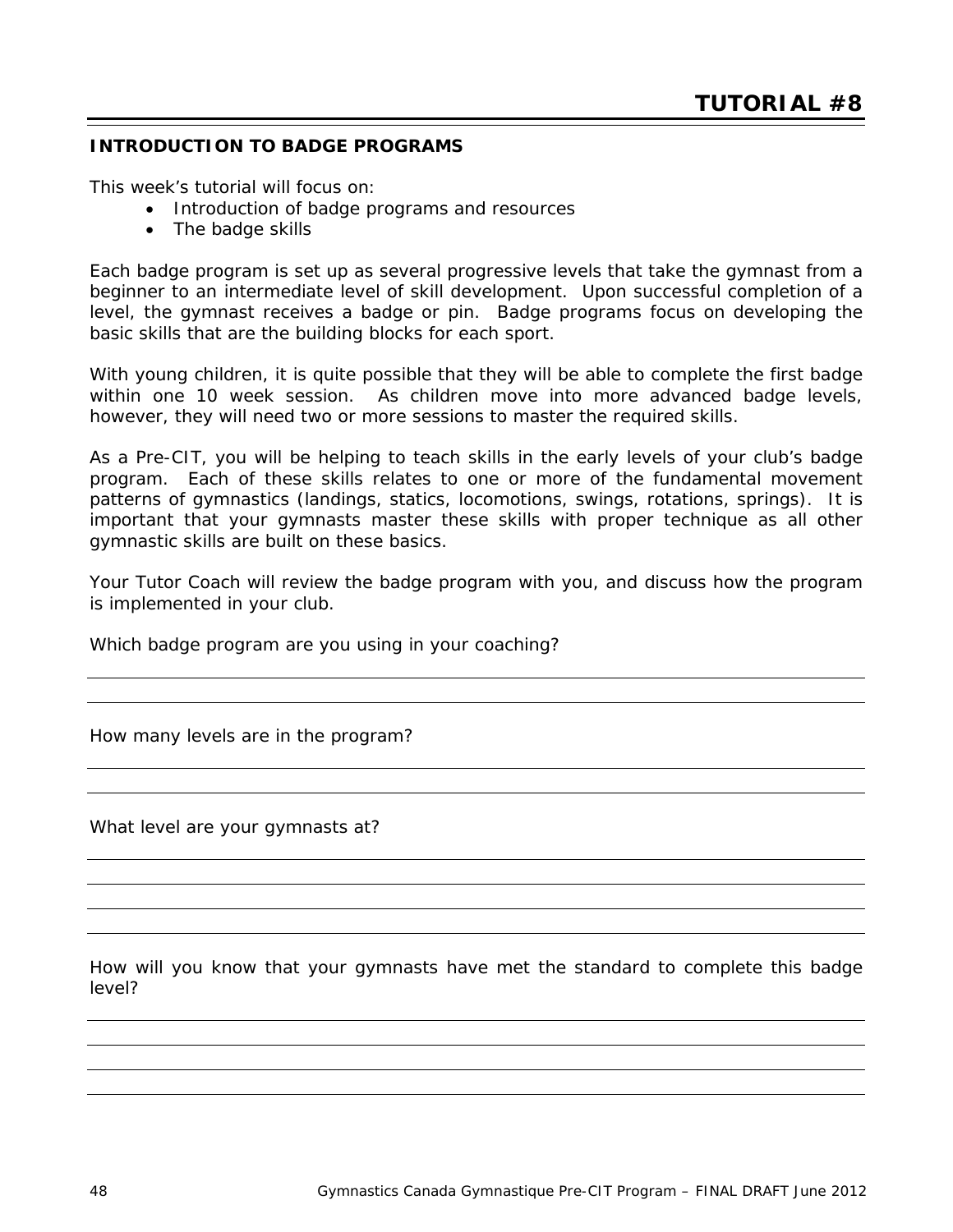#### **BASIC ETHICAL PRINCIPLES IN COACHING**

This tutorial introduces basic concepts of:

- Ethical coaching
- Promoting self-esteem in your gymnasts

Your Tutor Coach will provide you with a copy of the club's code of ethics and harassment policy.

Coaching is an honourable and respected position in our society. Children look toward their coaches for guidance and often model their behaviour after their coach. It is quite likely that many of your own coaching behaviours are modelled after a coach or teacher that you respected.

Coaches are put in a position of trust and must therefore conduct themselves in a manner that reflects this honoured place in a child's life. The framework for a standard of behaviour for gymnastic coaches is the **Code of Ethics**. Regardless of your level of coaching, or how often you are in the gym, you must follow the code of ethics.

The cornerstone of the Code of Ethics is respect – for your gymnasts, their parents, for the club and other coaches, for your sport, and for yourself as professional coach.

Describe three ways that you can show respect for your gymnasts.

Describe what it means to show respect for your sport.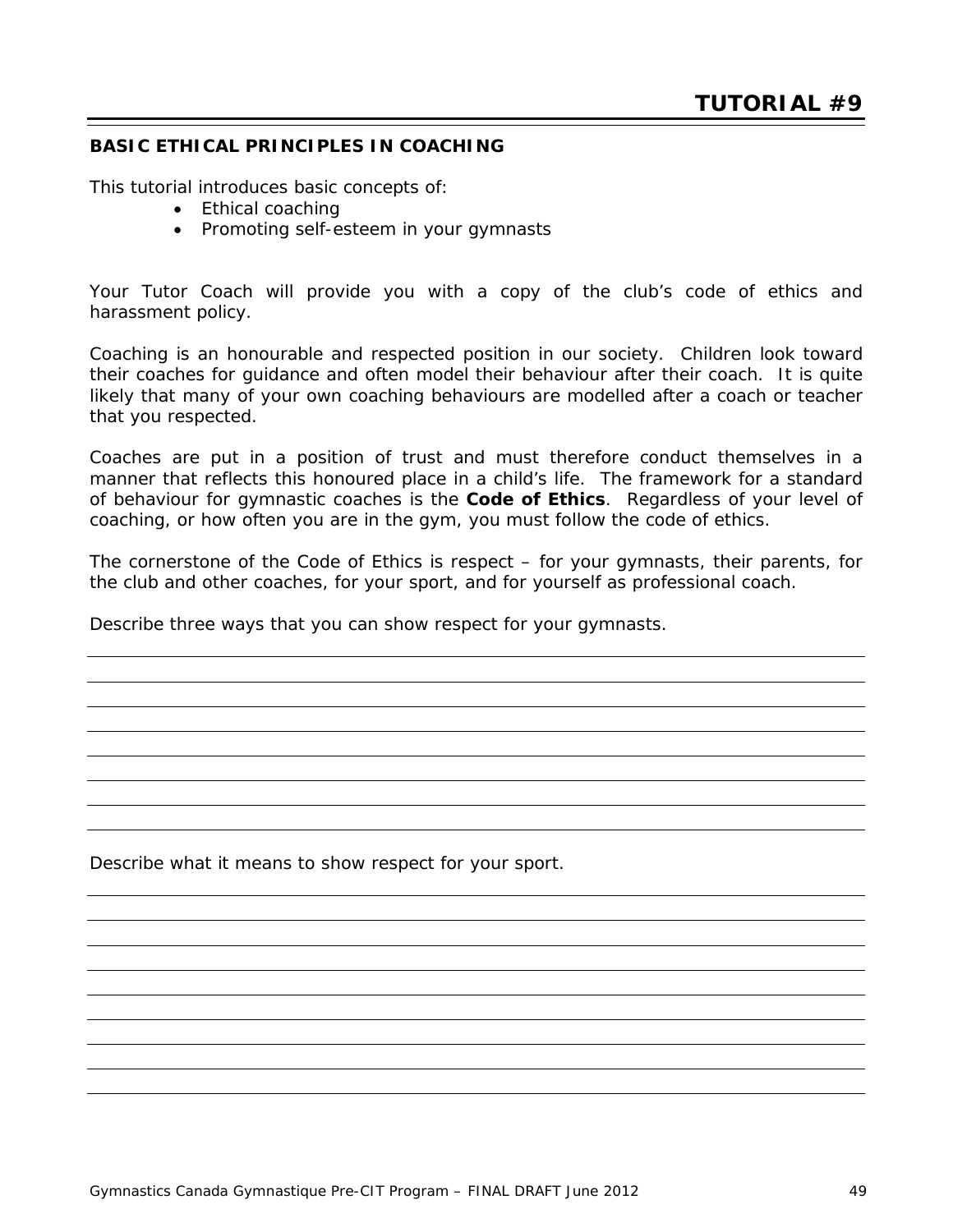## **The Coaching Code of Ethics**

#### **1. Respect for participants**

- Treat all gymnasts with respect at all times
- Provide feedback in a caring and sensitive manner
- Build mutual support amongst all parents, gymnasts and coaches
- Use language that respects the dignity of all

#### **2. Responsible coaching**

- Act in the best interest of the gymnast's whole development
- Present a program that is safe and respectful of gymnasts' limitations
- Keep yourself informed of advancements in your sport through workshops, clinics and by observing other coaches in action
- Strive to be fully attentive, physically and mentally when performing coaching duties. Present yourself in a professional and positive manner reflecting the title of coach

#### **3. Integrity in relationships**

- Be honest, sincere and honourable in relationships with others
- Take credit and give credit where due with accuracy and honesty
- Treat others as you would like to be treated

#### **4. Honour sport**

- Bring honour to the coaching profession through your integrity
- Show high regard for your sport and promote the value of sport
- Project yourself in a favourable manner, reflecting a positive image of sport to other coaches, officials, media, families and the general public

*This Code of Ethics has been adapted from the CAC Coaching Code of Ethics*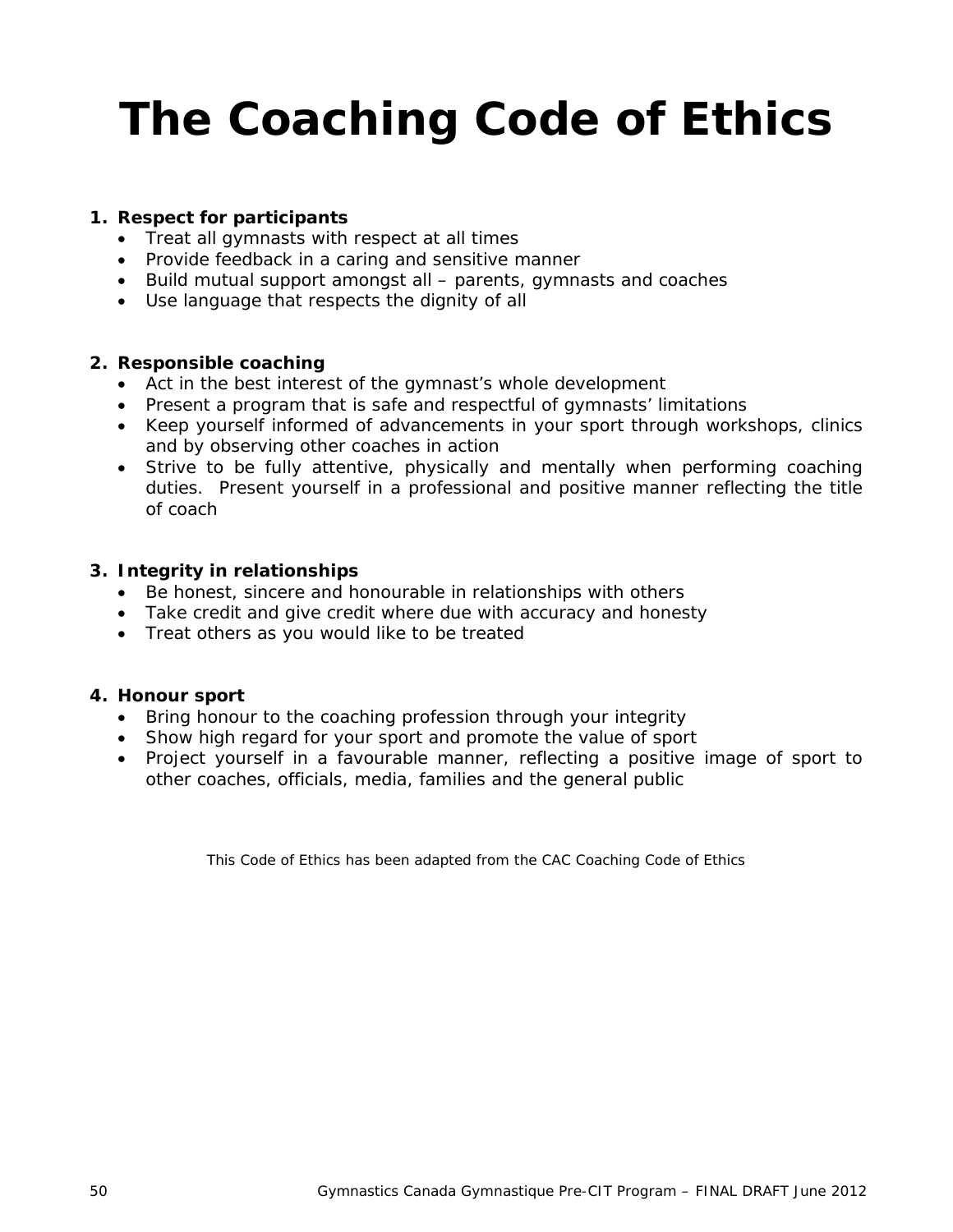Part of your job as a Pre-CIT or coach is to set expectations for behaviour in the gym, to model this behaviour in your coaching, and to ensure that the gymnasts also behave appropriately.

Here are some situations you may face in the gym. How would you deal with them?

One child in the group is very shy and won't talk at all, to the other children or to the coaches. Even though she participates in all the activities, the other children sometimes make fun of her and try to tease her to make her talk.

One child in the group is very bright, likeable, and quite good at gym, but extremely loud and busy. He always seems to be getting into something or roughing it up with another child. It is very disruptive and the other children complain that he is bothering them.

You have noticed that one girl in the class often criticizes the other girls behind their backs and excludes certain children from being in "her" group for games. When challenged on her behaviour, she bursts into tears and claims that the other child did something mean to her.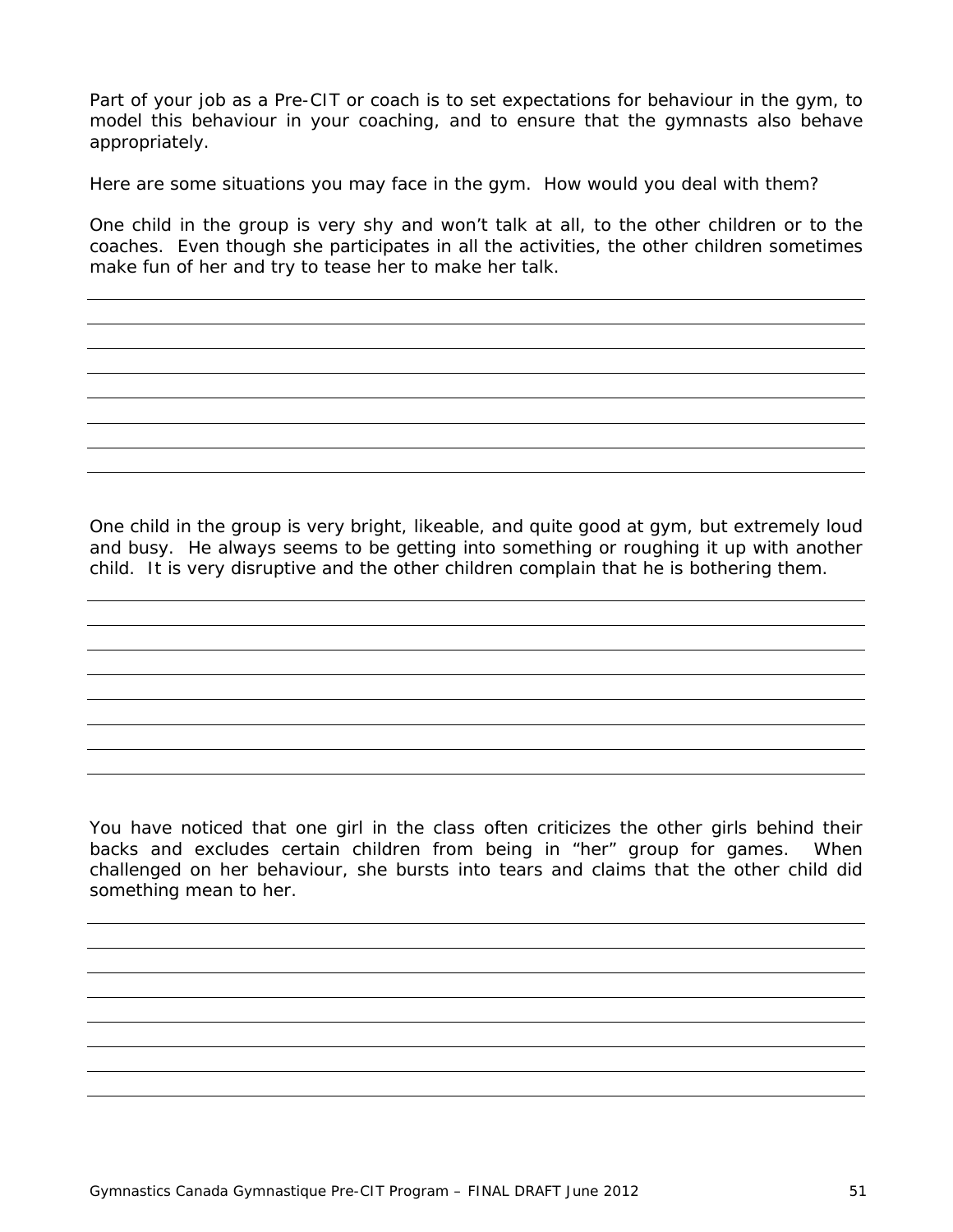#### **Promoting Positive Self-Esteem**

In Tutorial #4, we looked at finding many ways to say "Very Good". It is important that your gymnasts be praised for a good performance, but there are many other actions that you can do to make your gymnasts feel good about themselves and confident in their abilities. The positive self-image that you promote and model in the gym will remain with that child in many other parts of their lives.

Here are some of the things you can do to promote self esteem.

| Ways to develop self-esteem                                                                                                  | What it might look/sound like                                                                                           |  |  |
|------------------------------------------------------------------------------------------------------------------------------|-------------------------------------------------------------------------------------------------------------------------|--|--|
| Greet each gymnast at the beginning of class<br>by using their name. Use their name when<br>talking to them.                 | "Sarah, your cartwheels are really improving."                                                                          |  |  |
| Encourage active participation from everyone.                                                                                | "Please come and join the group. We need you<br>to play this game."                                                     |  |  |
| Show confidence in their ability to learn.                                                                                   | "I know this skill seems difficult, but if we really<br>work at it, I know we can do it."                               |  |  |
| Encourage effort without always focusing on<br>results.                                                                      | "Everyone really worked hard today!"                                                                                    |  |  |
| activities suit their level<br>Ensure that<br>of<br>development.                                                             | "When you are at this station you can choose<br>from these three skills."                                               |  |  |
| Be specific when providing feedback about their<br>effort or performance.                                                    | "Keep your arms really straight when you do<br>this skill."                                                             |  |  |
| Use.<br>non-verbal<br>actions<br>communicate<br>to<br>approval and acceptance.                                               | Smile, thumbs up, eye contact etc.                                                                                      |  |  |
| Give each gymnast a chance to be a leader or<br>have some part in decision making.<br>Invite<br>questions and ask for input. | "Let's pick which game we are going to play<br>tonight." OR "Who has a favourite stretch that<br>we can do in warm-up?" |  |  |
| Communicate to your gymnasts that you value<br>their involvement and that they have an<br>important place in the group.      | "I am really glad that you are back this week,<br>Marie. The group missed you while you were<br>away."                  |  |  |
| Avoid elimination games and other activities<br>that can add unnecessary pressure on the<br>gymnast.                         | "When you get tagged, hold a balance for 5<br>seconds, and then get back in the game."                                  |  |  |

When you are in the gym, observe other coaches to see what tricks they use to build self-esteem and confidence in their gymnasts!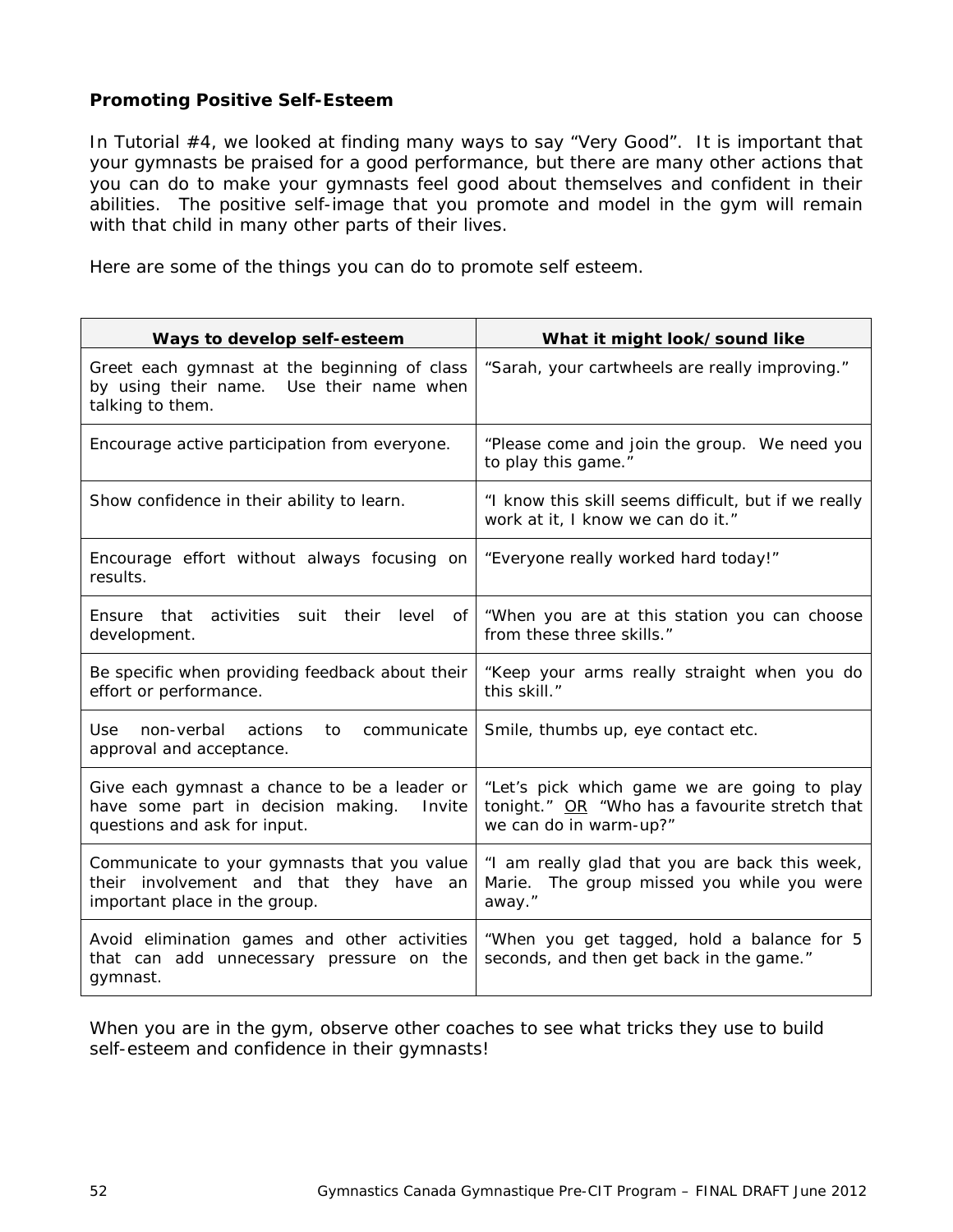### **MOVING ON….**

This is your last tutorial, although it is not necessarily the end of the Pre-CIT program.

You have likely completed, or are near completion of your required hours of assistant coaching. In this tutorial we will look at:

- Reflecting on your coaching experience so far
- Setting goals for the remainder of the Pre-CIT program

What have you completed so far in the program?

| Task                                         | Done $\checkmark$ | Tutor coach signature |  |
|----------------------------------------------|-------------------|-----------------------|--|
| <b>PART 1</b>                                |                   |                       |  |
| Attendance and participation at 10 tutorials |                   |                       |  |
| 10 hours of assistant coaching               |                   |                       |  |
| 8 hours of "gymming"                         |                   |                       |  |
| <b>PART 2</b>                                |                   |                       |  |
| *Up to 10 hours of officiating duties        |                   |                       |  |
| *Up to 10 hours of administration duties     |                   |                       |  |
| 7 hours of "gymming"                         |                   |                       |  |
| Attainment of "gymming" goals                |                   |                       |  |

*\* a total of 10 hours of officiating and/or administration duties are required*

- To be recognized as a Pre-CIT, you must complete all the items in both Part 1 and Part 2.
- The forms for officiating and administration tasks are contained at the end of this workbook.
- When you have completed all the required tasks, ensure that your Tutor Coach has signed off all forms, and completed the Pre-CIT evaluation form.
- Complete your Goal Setting Chart and the Pre-CIT Program Evaluation Form and give a copy to your Tutor Coach. Keep a copy of each in your coaching binder.
- Your Tutor Coach should inform the Club Supervisor that you are now a Pre-CIT.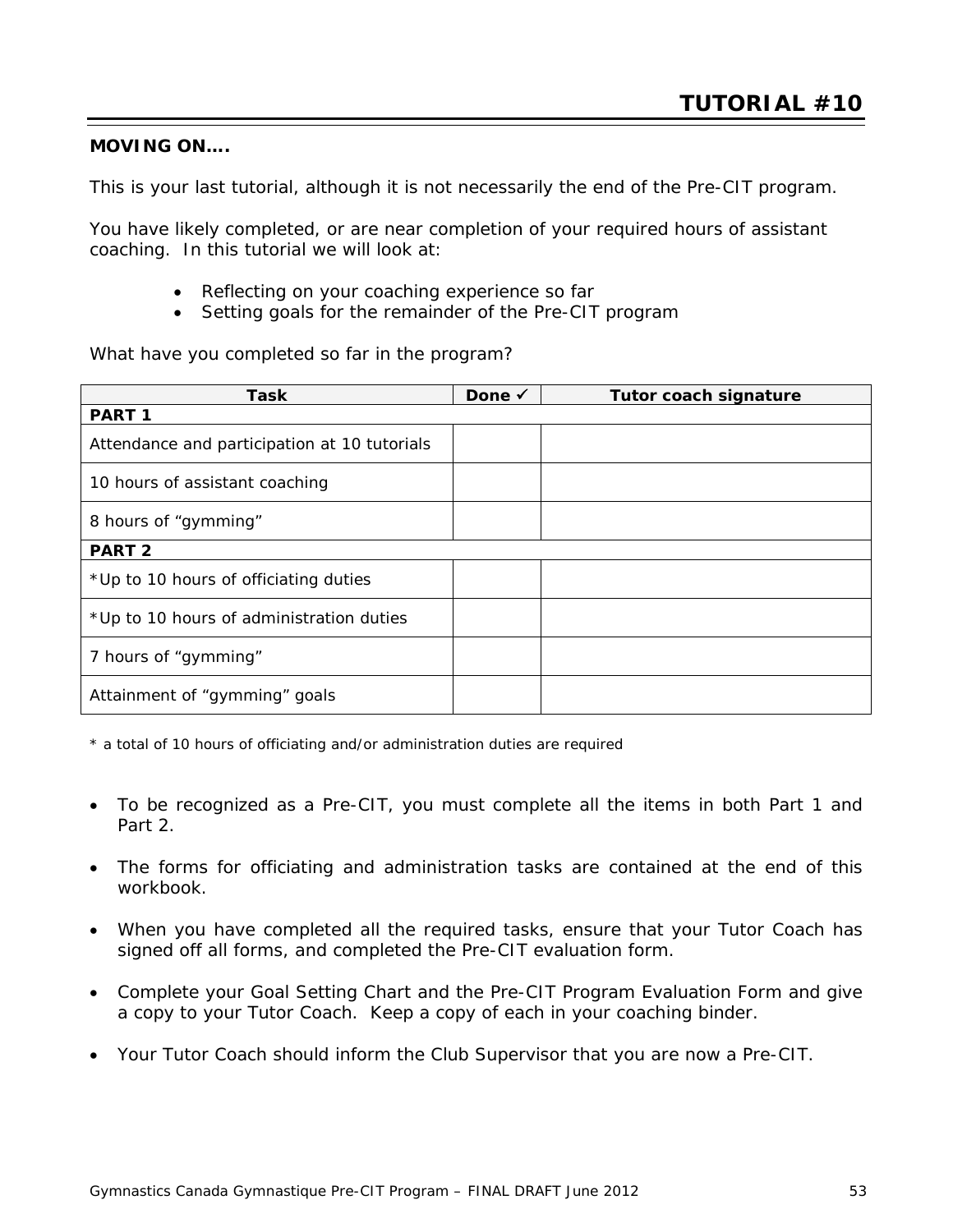## **Take a few minutes and reflect back on your coaching experience.**

1. What was the best thing about being a Pre-CIT?

2. What did you enjoy the most in your coaching?

3. What was the most challenging thing about coaching?

4. What was the most important thing you learned in your coaching?

5. What would you like to learn more about?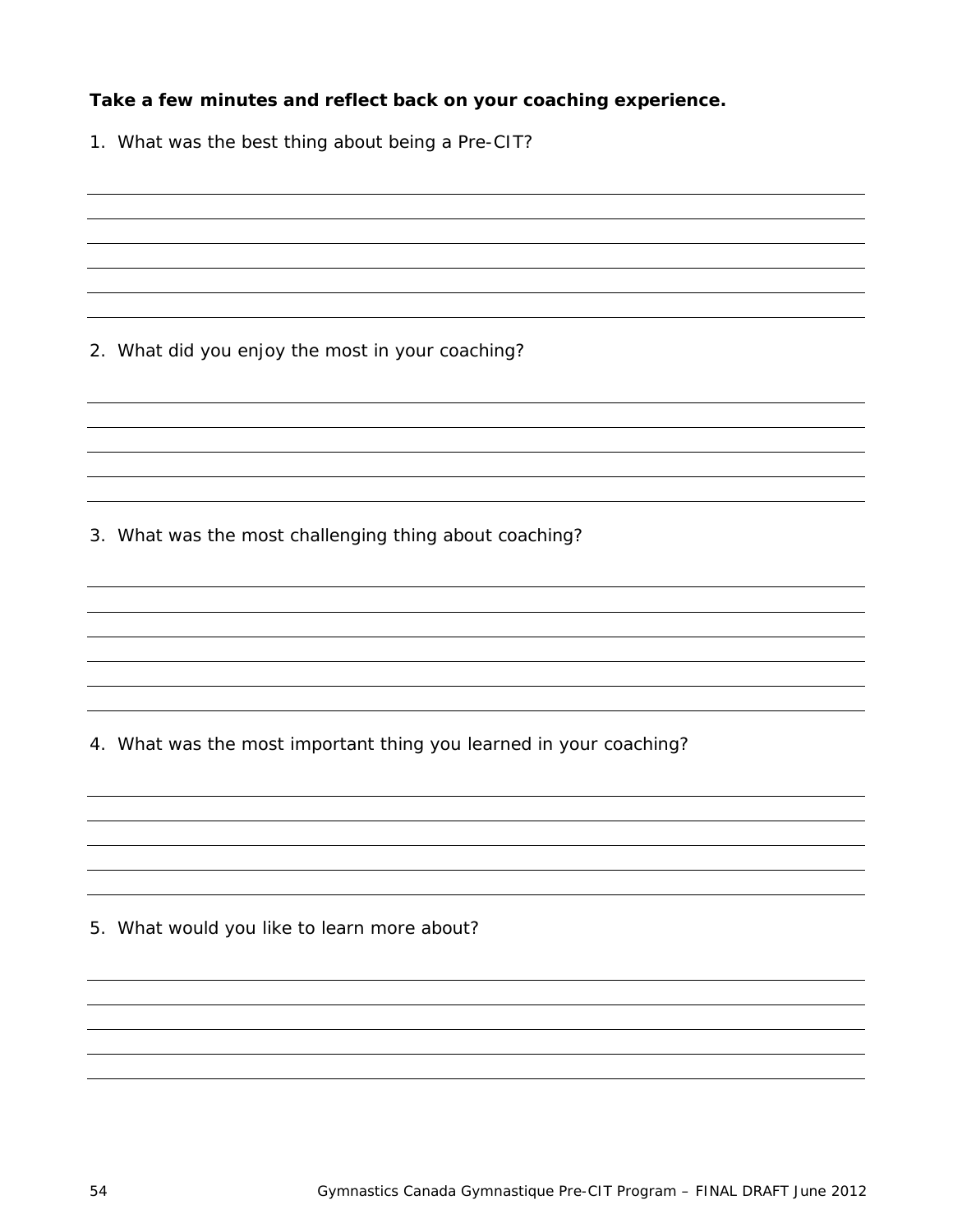#### **PRE-COACH IN TRAINING PROGRAM**

## **Goal Setting for PRE-CITs**

For each area, identify your goals, what you will do to reach these goals, and when you will achieve them. Give one copy to your Tutor Coach, and put a copy in your coaching binder.

| <b>Goal Area</b>                     | My goals are | Actions to achieve: | Date to achieve by: |
|--------------------------------------|--------------|---------------------|---------------------|
| Communicating                        |              |                     |                     |
| with children                        |              |                     |                     |
|                                      |              |                     |                     |
|                                      |              |                     |                     |
|                                      |              |                     |                     |
| Teaching                             |              |                     |                     |
| Games                                |              |                     |                     |
|                                      |              |                     |                     |
|                                      |              |                     |                     |
|                                      |              |                     |                     |
|                                      |              |                     |                     |
| Supervising                          |              |                     |                     |
| and managing                         |              |                     |                     |
| a group of<br>children               |              |                     |                     |
|                                      |              |                     |                     |
|                                      |              |                     |                     |
| Motivating                           |              |                     |                     |
| children to                          |              |                     |                     |
| participate                          |              |                     |                     |
|                                      |              |                     |                     |
|                                      |              |                     |                     |
| Knowledge of                         |              |                     |                     |
| Fundamental                          |              |                     |                     |
| Movement                             |              |                     |                     |
| <b>Skills</b>                        |              |                     |                     |
|                                      |              |                     |                     |
|                                      |              |                     |                     |
|                                      |              |                     |                     |
| Knowledge of<br><b>CANGYM skills</b> |              |                     |                     |
|                                      |              |                     |                     |
|                                      |              |                     |                     |
|                                      |              |                     |                     |
|                                      |              |                     |                     |
| Creating                             |              |                     |                     |
| activities that                      |              |                     |                     |
| are age-                             |              |                     |                     |
| appropriate                          |              |                     |                     |
|                                      |              |                     |                     |
|                                      |              |                     |                     |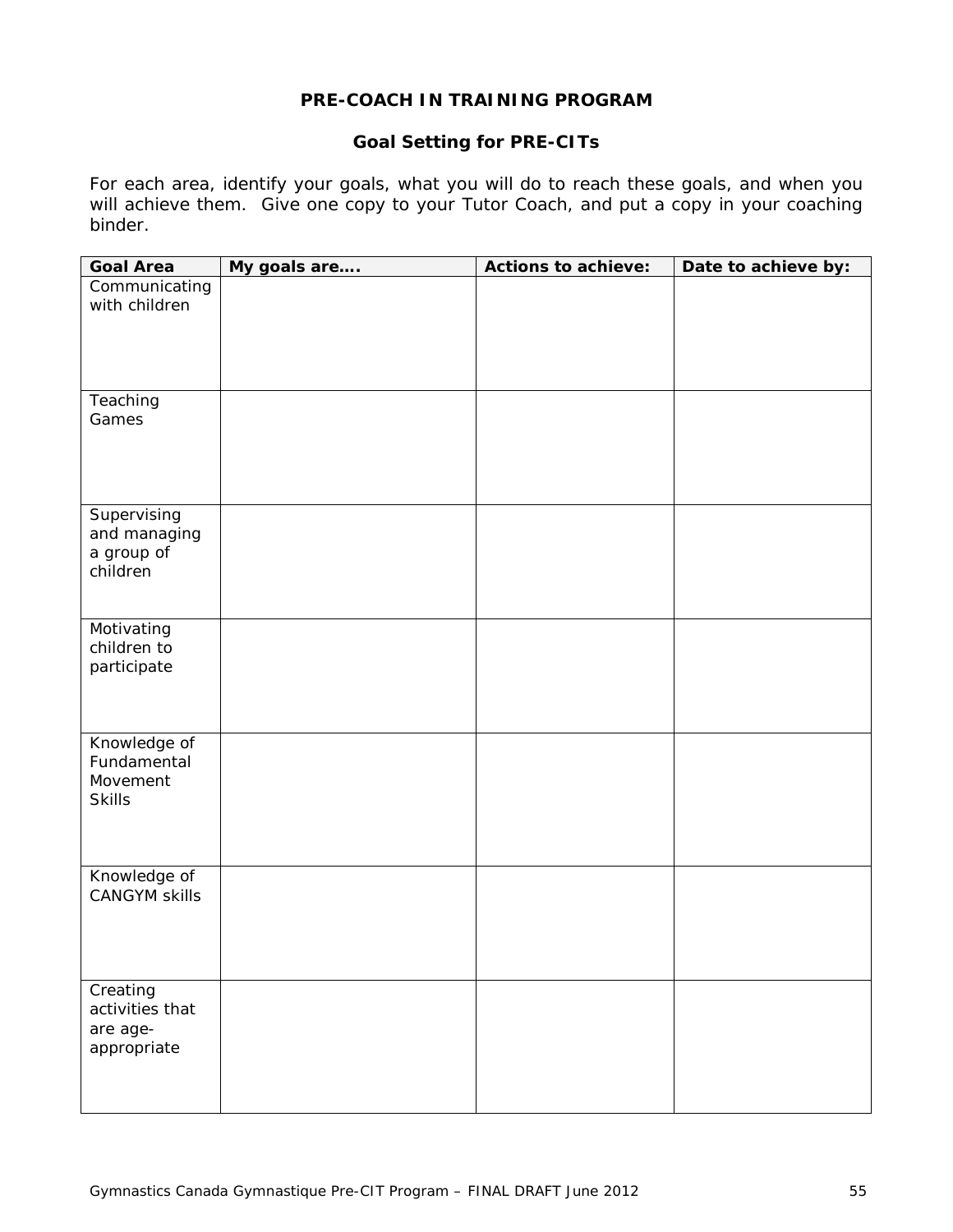#### **PRE-CIT PROGRAM EVALUATION**

This is your chance to provide feedback about your Pre-CIT experience. Please answer the following questions honestly. When you are finished, hand in the form to your Tutor Coach.

| Did you find the program beneficial?                       | Yes | No |  |
|------------------------------------------------------------|-----|----|--|
| What was most beneficial to you?                           |     |    |  |
|                                                            |     |    |  |
| Are there any topics we did not cover?                     | Yes | No |  |
| If yes, what?                                              |     |    |  |
|                                                            |     |    |  |
| Could anything have been left out?                         |     |    |  |
| What could we have spent more time on?                     |     |    |  |
| Did you find the tutorials helpful?                        | Yes | No |  |
| Did you find the in-gym work helpful?                      | Yes | No |  |
| Would you like MORE / LESS feedback from your Tutor Coach? |     |    |  |
| Would you like MORE / LESS feedback from the Supervisor?   |     |    |  |
| Comments:                                                  |     |    |  |
|                                                            |     |    |  |
|                                                            |     |    |  |
|                                                            |     |    |  |

**Thank you for being part of the PRE-CIT program! Good luck in your coaching!**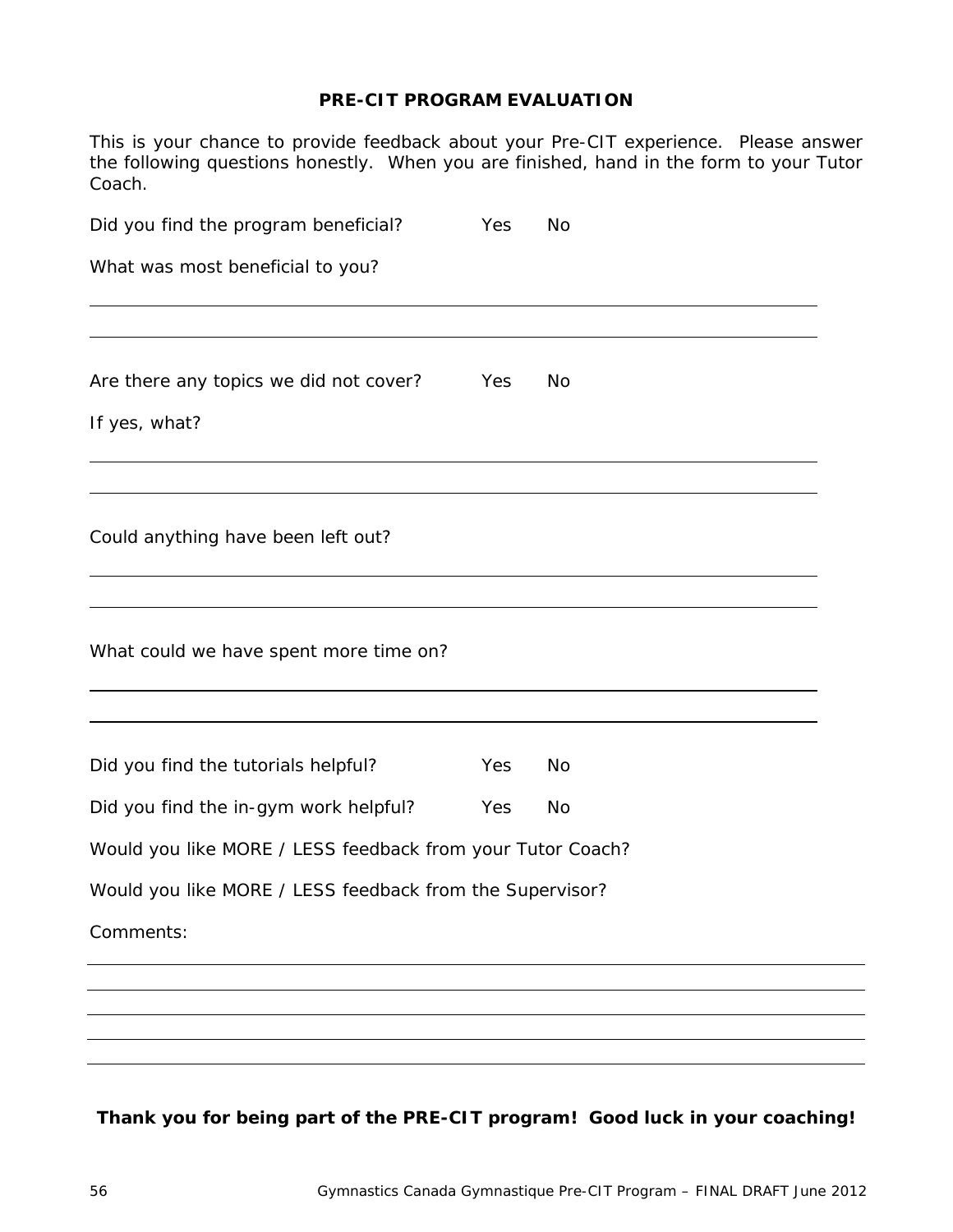#### **OFFICIATING AND ADMINISTRATION**

You must complete a total of ten hours of officiating and/or administration tasks. How you choose to complete these hours is up to you, and will depend on the type of club you are coaching in, and the types of activities that it runs during the year.

This section will describe some of the possible tasks that could be used to fulfill your officiating and administration requirement. Talk to your Tutor Coach about the opportunities that are available to you in the club. At the end of this section are forms that you can complete to describe and document your completion of these tasks.

#### **Officiating**

When you go to a competition, it is usually to watch the gymnasts! But have you ever stopped to wonder how many people have helped to make the competition run successfully?

Regardless of the sport, any competition requires an organizing committee, and many volunteers. Large competitions like Canadian or World Championships may have volunteers working for months or even years to organize the event, and hundreds of additional people volunteering during the event itself. Even a small invitational meet requires an organizing committee and volunteers.

In addition to the people running the event, there is a large number of Officials responsible for judging routines, and keeping the event running smoothly and on time.

Here are some of the main people (apart from gymnasts) that you will notice at a competition:

**Organizing Committee**: this is the group of people who do all the preparations for the competition. They oversee scheduling, registration, hospitality, scoring, judging, equipment and facilities.

**Competition Director**: Often the chairman of the organizing committee is also the competition director. He or she is on the floor of the competition and oversees the running of the meet. Any problems are directed to the Competition Director, who must work with volunteers and officials and coaches to find solutions.

**Scorers**: Usually the scorers are located near the judges table and are behind an array of computers, printers and a lot of paper. They receive all the scores from the judges and then must verify the scores, enter the information on the computer and tabulate the results.

**Judges**: Usually there is a Head Judge who is responsible for the organization and work of all the judges at the competition, or at a particular event. The other judges are responsible for providing fair evaluation of the performance of all gymnasts. They must work quickly to produce their scores. Usually judges are responsible for judging a portion of the performance, which could be execution, or verification of skills, or artistic value. Line judges have a different role, which is to identify if the gymnast steps out-ofbounds during a routine. When this happens, the line judge makes not on a judging chit, which is then taken to the Head Judge, where a deduction is applied.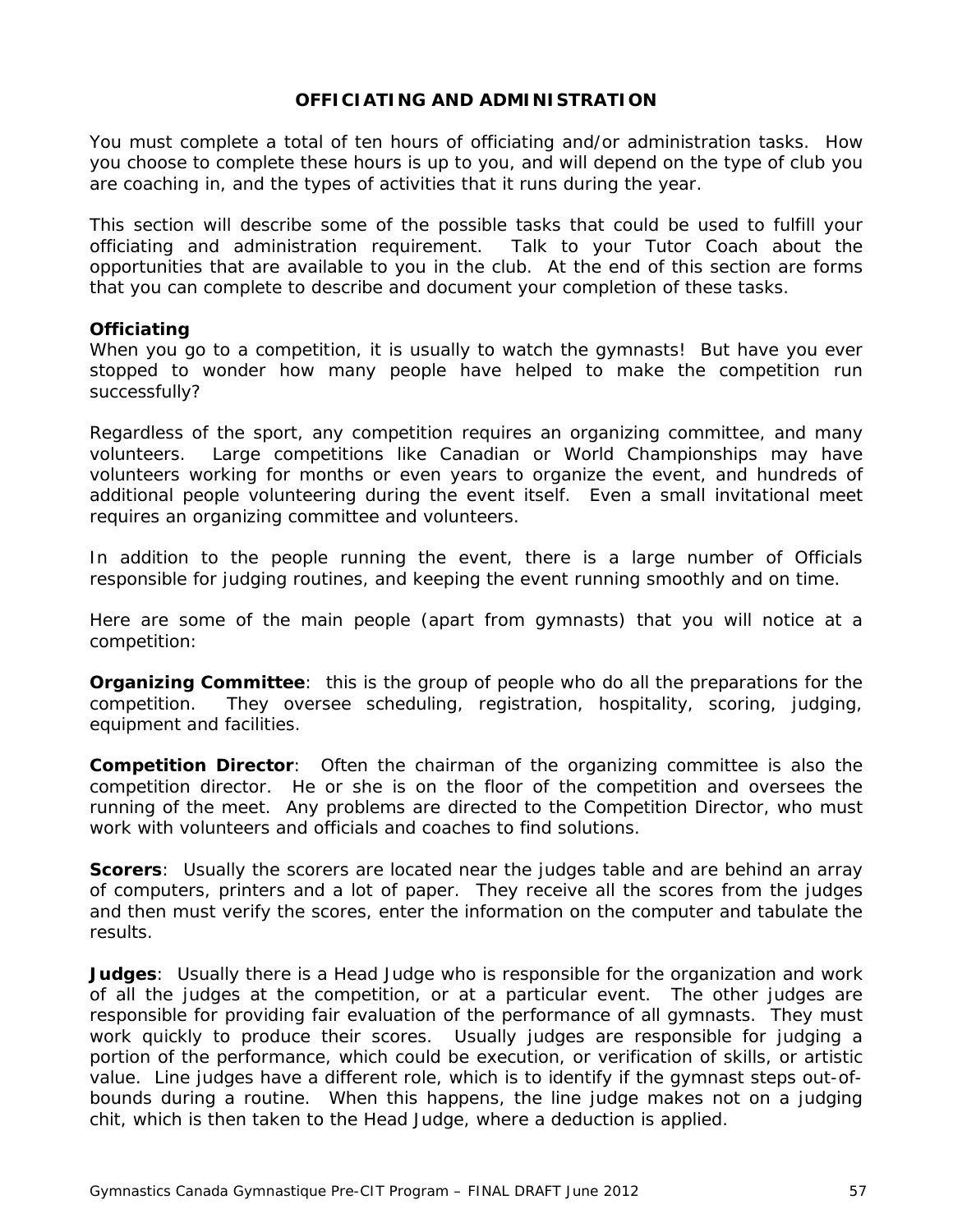#### **Minor Officials:**

The **Head Judge's Secretary** sits at the judging table beside the Head Judge and ensures that all the gymnast's names are in the proper order, and that scores are recorded correctly on the tabulation sheet. This is a job that requires quick, accurate work, some math skills and good focus!

**Runners** are usually younger gymnasts who sit near the judges, with the responsibility of carrying the judging chits back to the head judge. They must move quickly, but avoid walking in front of the judges (who may be judging another routine) and avoid getting in the way of the gymnast.

The **Timer** sits at the Head Judge's table and uses a stopwatch to time those routines that have a time limit (i.e. all RG routines, Men's and Women's Floor, Women's Beam and all Aerobic routines). The timer records the duration of the routine and if it is over or under the required time limits, completes a timer form which is sent back to the Head Judge, where a deduction is applied to the final score.

If your club regularly runs events, there is usually ample opportunity to get some practice with officiating. Depending on the sport, and on the size/profile of the meet, you could be asked to be a line judge, timer or runner. A large meet like provincial championships, usually requires that minor officials have some special training but smaller invitationals, or in-club events may not require this training. At in-club meets, you might even find yourself being recruited into judging!

If you are interested in becoming a judge, talk to your Tutor Coach. Judge Training Programs are open to those aged 16 years and older.

#### **ADMINISTRATION**

The word "administration" describes the duties of a person who is involved in the organizing and/or running of an activity.

Every event requires administration – you could become involved in organizing such events as:

- Demonstrations
- Club Gymnaestrada
- GymFest
- National Gymnastics Week activities
- Special events such as an end-of-the-year party
- Coach training workshops
- In-club competitions

Planning and running of these events often requires a committee of several people, each of whom is responsible for a small sub-committee. These subcommittees could look after such areas as facilities and equipment, hospitality and social events, publicity, officials, and decorating. The type of event will determine the tasks that need to be done, and therefore the subcommittees that are needed.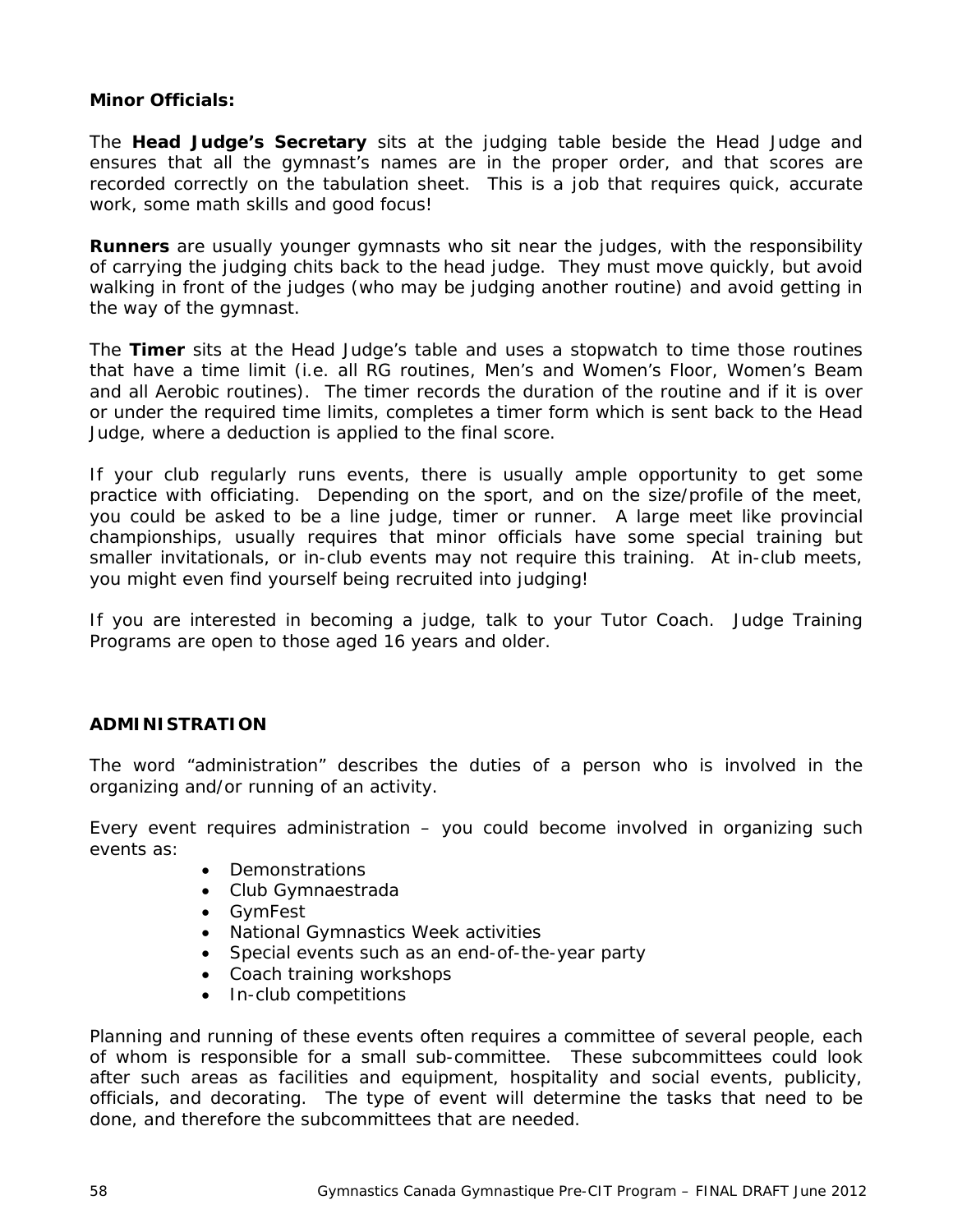The most important thing about being an administrative volunteer is that you must be reliable! Every task has a deadline, and once the date of the event is confirmed, everything must happen according to a schedule.

Some of the other skills that are helpful to have include:

**Writing skills** – for putting together media releases and promotional materials

**Communication skills** – because you provide information to a lot of people

**Computer skills** – for making up programs and posters

**Technical sport knowledge** – to ensure that equipment and facilities are safe

**People skills** – because you are working with a team of people towards a common goal.

As a PRE-CIT, if you indicate that you are interested in helping out with running an event, you will likely receive an enthusiastic response, and a job to do! Go for it, and enjoy being part of making things happen.

The forms on the next page will help you organize your administrative and officiating tasks.